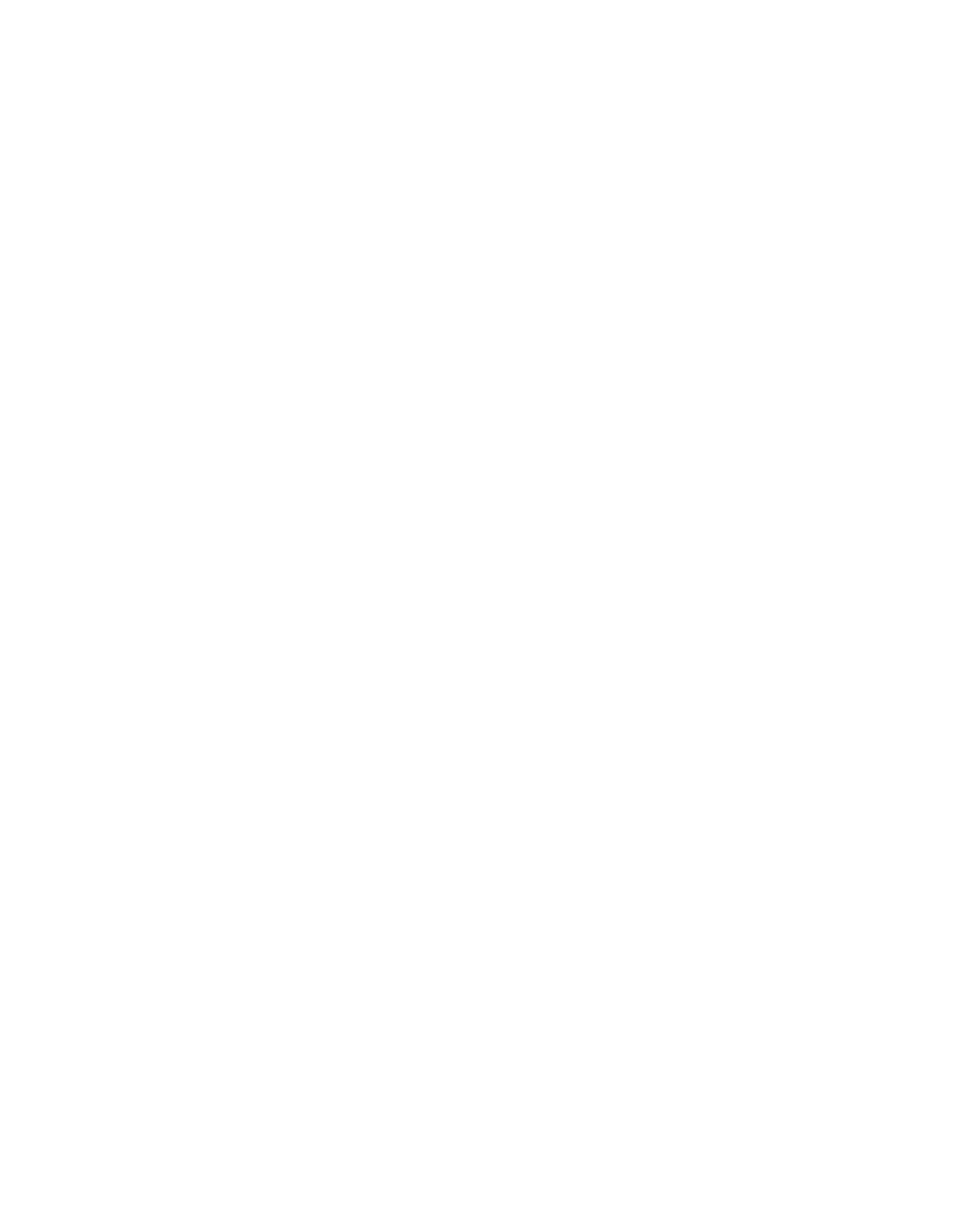# **TABLE OF CONTENTS**

# **PAGE**

# NORTH CAROLINA GENERAL STATUTE 110-91

| <b>RULE</b> | <b>TITLE</b>                                        |  |
|-------------|-----------------------------------------------------|--|
| .2801       |                                                     |  |
| .2802       |                                                     |  |
| .2803       |                                                     |  |
| .2804       |                                                     |  |
| .2805       |                                                     |  |
| .2806       |                                                     |  |
| .2807       |                                                     |  |
| .2808       |                                                     |  |
| .2809       |                                                     |  |
| .2810       | SPECIFICATIONS FOR KITCHENS, FOOD PREPARATION AREAS |  |
|             |                                                     |  |
| .2811       |                                                     |  |
| .2812       |                                                     |  |
| .2813       |                                                     |  |
| .2814       |                                                     |  |
| .2815       |                                                     |  |
| .2816       |                                                     |  |
| .2817       |                                                     |  |
| .2818       |                                                     |  |
| .2819       |                                                     |  |
| .2820       |                                                     |  |
| .2821       |                                                     |  |
| .2822       |                                                     |  |
| .2823       |                                                     |  |
| .2824       |                                                     |  |
| .2825       |                                                     |  |
| .2826       |                                                     |  |
| .2827       |                                                     |  |
| .2828       |                                                     |  |
| .2829       |                                                     |  |
| .2830       | SOLID WASTES                                        |  |
| .2831       |                                                     |  |
| .2832       |                                                     |  |
| .2833       |                                                     |  |
| .2834       |                                                     |  |
| .2835       |                                                     |  |
| .2836       |                                                     |  |

EHS 1617 – INSPECTION OF CHILD CARE CENTERS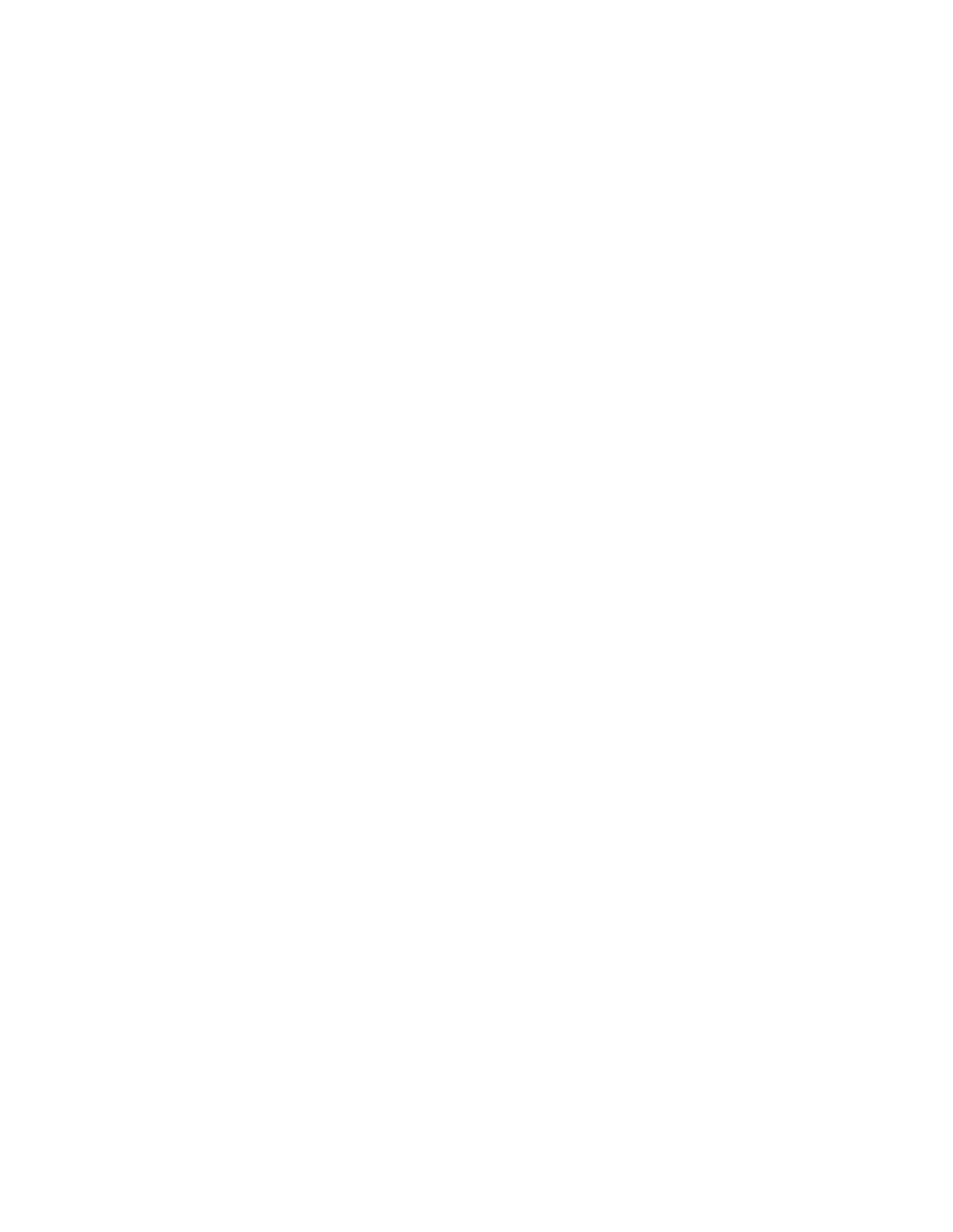# **§ 110-91. Mandatory standards for a license.**

All child care facilities shall comply with all State laws and federal laws and local ordinances that pertain to child health, safety, and welfare. Except as otherwise provided in this Article, the standards in this section shall be complied with by all child care facilities. However, none of the standards in this section apply to the school-age children of the operator of a child care facility but do apply to the preschool-age children of the operator. Children 13 years of age or older may receive child care on a voluntary basis provided all applicable required standards are met. The standards in this section, along with any other applicable State laws and federal laws or local ordinances, shall be the required standards for the issuance of a license by the Secretary under the policies and procedures of the Commission except that the Commission may, in its discretion, adopt less stringent standards for the licensing of facilities which provide care on a temporary, part-time, drop-in, seasonal, after-school or other than a full-time basis.

(1) Medical Care and Sanitation. – The Commission for Public Health shall adopt rules which establish minimum sanitation standards for child care centers and their personnel. The sanitation rules adopted by the Commission for Public Health shall cover such matters as the cleanliness of floors, walls, ceilings, storage spaces, utensils, and other facilities; adequacy of ventilation; sanitation of water supply, lavatory facilities, toilet facilities, sewage disposal, food protection facilities, bactericidal treatment of eating and drinking utensils, and solid-waste storage and disposal; methods of food preparation and serving; infectious disease control; sleeping facilities; and other items and facilities as are necessary in the interest of the public health. The Commission for Public Health shall allow child care centers to use domestic kitchen equipment, provided appropriate temperature levels for heating, cooling, and storing are maintained. Child care centers that fry foods shall use commercial hoods. These rules shall be developed in consultation with the Department.

The Commission shall adopt rules for child care facilities to establish minimum requirements for child and staff health assessments and medical care procedures. These rules shall be developed in consultation with the Department. Each child shall have a health assessment before being admitted or within 30 days following admission to a child care facility. The assessment shall be done by: (i) a licensed physician, (ii) the physician's authorized agent who is currently approved by the North Carolina Medical Board, or comparable certifying board in any state contiguous to North Carolina, (iii) a certified nurse practitioner, or (iv) a public health nurse meeting the Departments Standards for Early Periodic Screening, Diagnosis, and Treatment Program. However, no health assessment shall be required of any staff or child who is and has been in normal health when the staff, or the child's parent, guardian, or full-time custodian objects in writing to a health assessment on religious grounds which conform to the teachings and practice of any recognized church or religious denomination.

Organizations that provide prepared meals to child care centers only are considered child care centers for purposes of compliance with appropriate sanitation standards.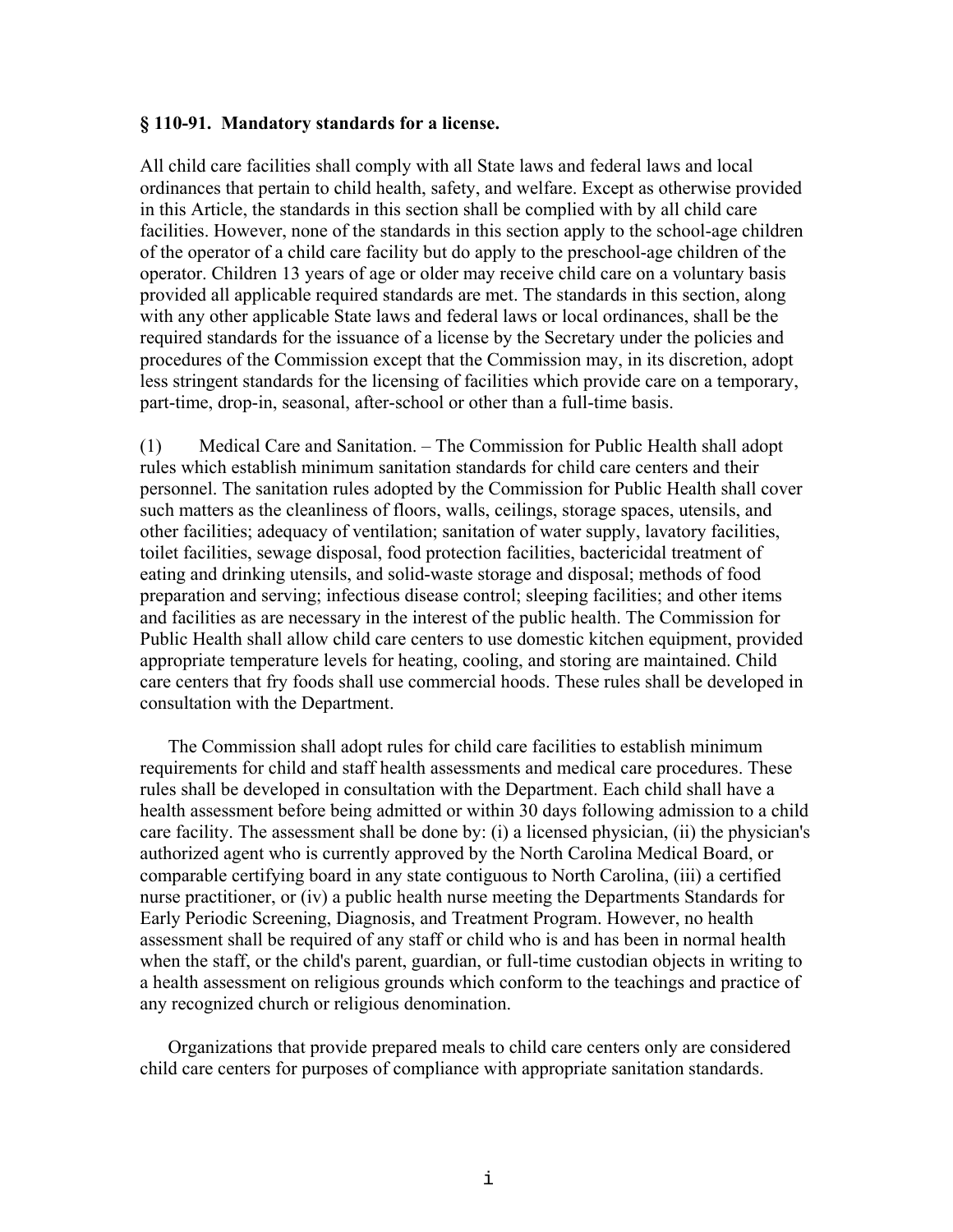(2) Health-Related Activities. – The Commission shall adopt rules for child care facilities to ensure that all children receive nutritious food and beverages according to their developmental needs. The Commission shall consult with the Division of Child Development of the Department of Health and Human Services to develop nutrition standards to provide for requirements appropriate for children of different ages. In developing nutrition standards, the Commission shall consider the following recommendations:

a. Limiting or prohibiting the serving of sweetened beverages, other than 100% fruit juice, to children of any age.

b. Limiting or prohibiting the serving of whole milk to children two years of age or older or flavored milk to children of any age.

c. Limiting or prohibiting the serving of more than six ounces of juice per day to children of any age.

d. Limiting or prohibiting the serving of juice from a bottle.

e. Creating an exception from the rules for parents of children who have medical needs, special diets, or food allergies.

f. Creating an exception from the rules to allow a parent or guardian, or to allow the center upon the request of a parent or guardian, to provide to a child food and beverages that may not meet the nutrition standards.

Each child care facility shall have a rest period for each child in care after lunch or at some other appropriate time and arrange for each child in care to be out-of-doors each day if weather conditions permit.

(3) Location. – Each child care facility shall be located in an area which is free from conditions which are considered hazardous to the physical and moral welfare of the children in care in the opinion of the Secretary.

(4) Building. – Each child care facility shall be located in a building which meets the appropriate requirements of the North Carolina Building Code under standards which shall be developed by the Building Code Council, subject to adoption by the Commission specifically for child care facilities, including facilities operated in a private residence. These standards shall be consistent with the provisions of this Article. A local building code enforcement officer shall approve any proposed alternate material, design, or method of construction, provided the building code enforcement officer finds that the alternate, for the purpose intended, is at least the equivalent of that prescribed in the technical building codes in quality, strength, effectiveness, fire resistance, durability, or safety. A local building code enforcement officer shall require that sufficient evidence or proof be submitted to substantiate any claim made regarding the alternate. The Child Care Commission may request changes to the Building Code to suit the special needs of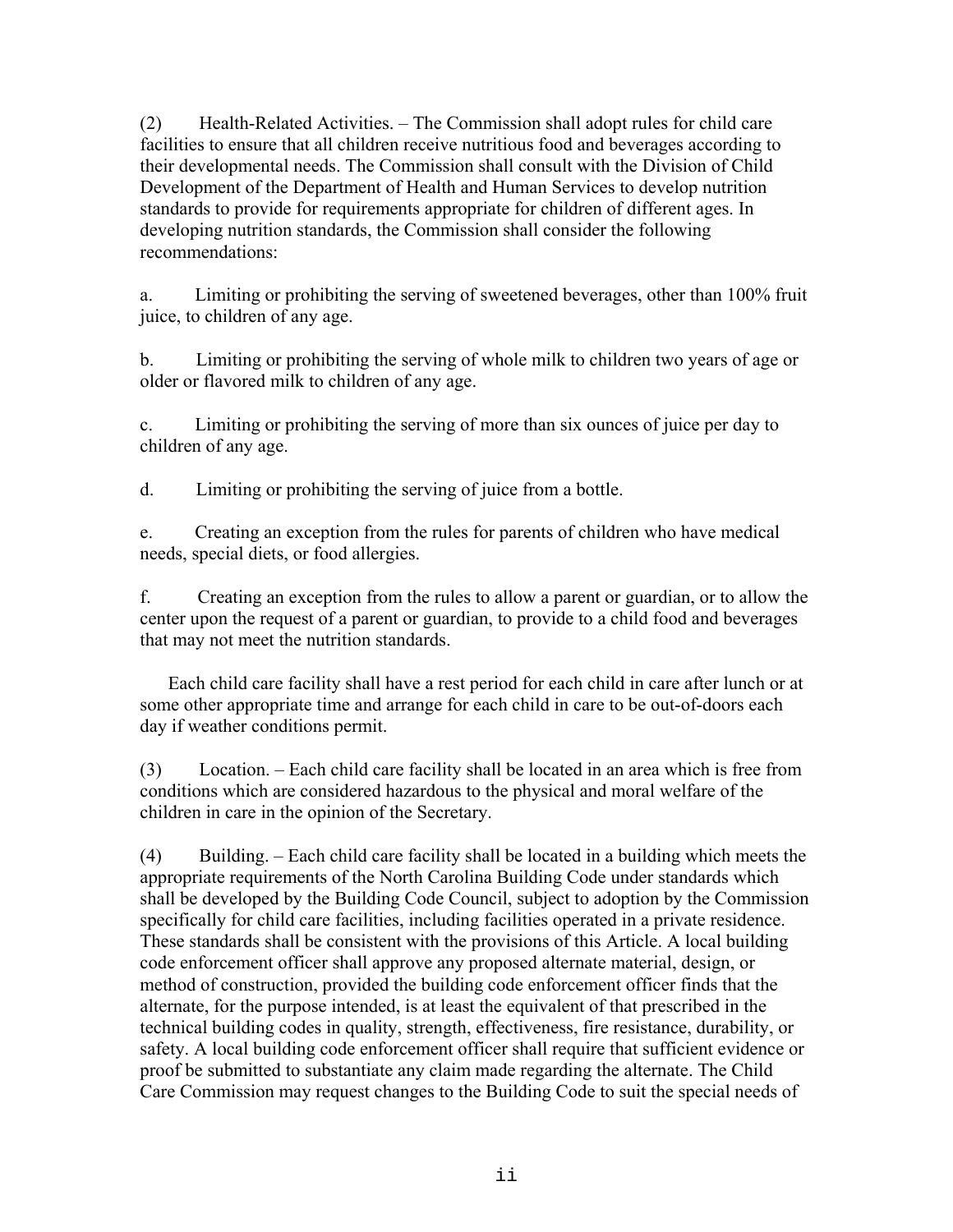preschool children. Satisfactorily written reports from representatives of building inspection agencies shall be required prior to the issuance of a license and whenever renovations are made to a child care center, or when the operator requests licensure of space not previously approved for child care.

(5) Fire Prevention. – Each child care facility shall be located in a building that meets appropriate requirements for fire prevention and safe evacuation that apply to child care facilities as established by the Department of Insurance in consultation with the Department. Except for child care centers located on State property, each child care center shall be inspected at least annually by a local fire department or volunteer fire department for compliance with these requirements. Child care centers located on State property shall be inspected at least annually by an official designated by the Department of Insurance.

(6) Space and Equipment Requirements. – There shall be no less than 25 square feet of indoor space for each child for which a child care center is licensed, exclusive of closets, passageways, kitchens, and bathrooms, and this floor space shall provide during rest periods 200 cubic feet of airspace per child for which the center is licensed. There shall be adequate outdoor play area for each child under rules adopted by the Commission which shall be related to the size of center and the availability and location of outside land area. In no event shall the minimum required exceed 75 square feet per child. The outdoor area shall be protected to assure the safety of the children receiving child care by an adequate fence or other protection. A center operated in a public school shall be deemed to have adequate fencing protection. A center operating exclusively during the evening and early morning hours, between 6:00 P.M. and 6:00 A.M., need not meet the outdoor play area requirements mandated by this subdivision.

Each child care facility shall provide indoor area equipment and furnishings that are child size, sturdy, safe, and in good repair. Each child care facility that provides outdoor area equipment and furnishings shall provide outdoor area equipment and furnishings that are child size, sturdy, free of hazards that pose a threat of serious injury to children while engaged in normal play activities, and in good repair. The Commission shall adopt standards to establish minimum requirements for equipment appropriate for the size of child care facility. Space shall be available for proper storage of beds, cribs, mats, cots, sleeping garments, and linens as well as designated space for each child's personal belongings.

The Division of Child Development of the Department of Health and Human Services shall establish and implement a policy that defines any building which is currently approved for school occupancy and which houses a public or private elementary school to include the playgrounds and athletic fields as part of the school building when that building is used to serve school-age children in after-school child care programs. Playgrounds and athletic fields referenced in this section that do not meet licensure standards promulgated by the North Carolina Child Care Commission shall be noted on the program's licensure and rating information.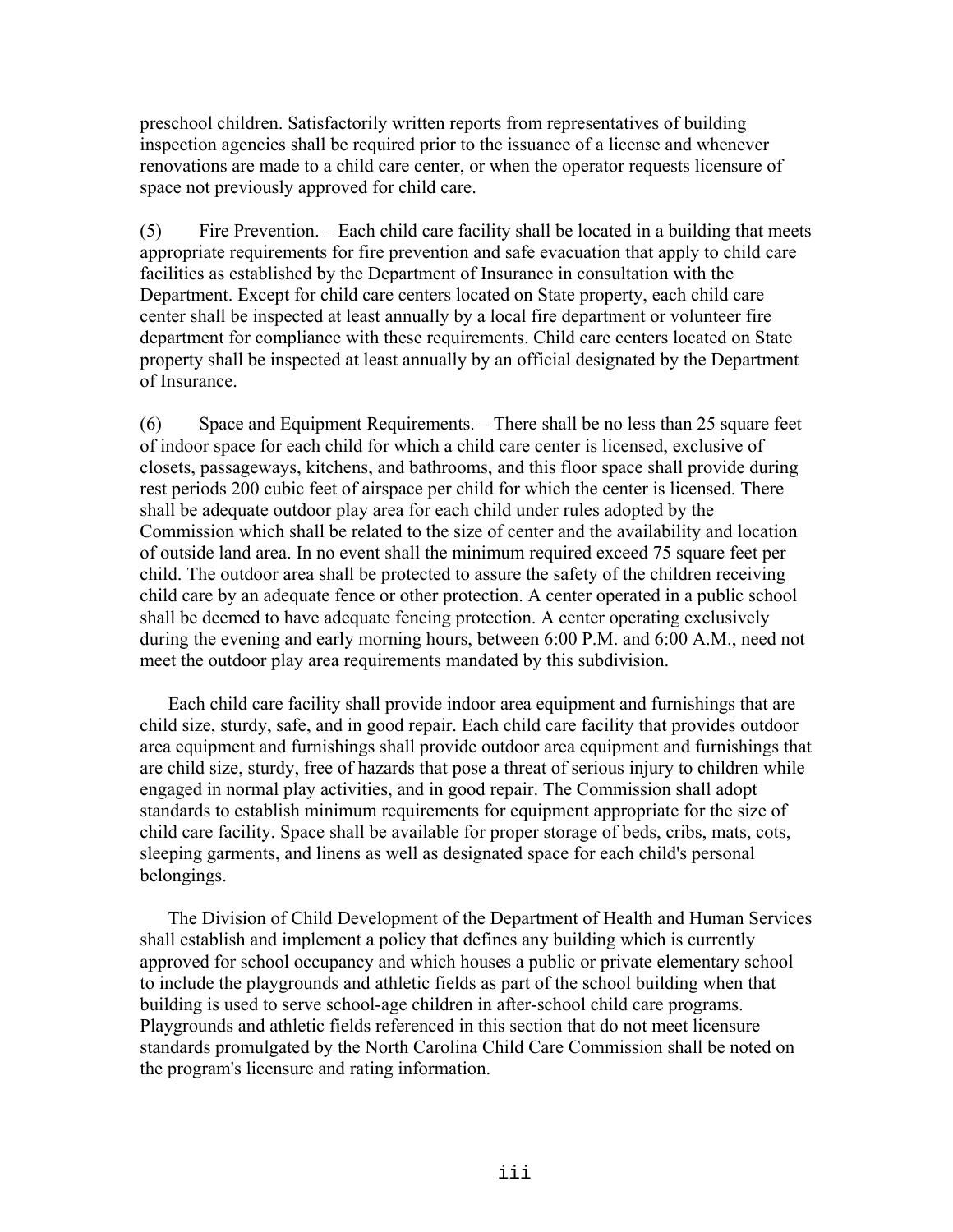(7) Staff-Child Ratio and Capacity for Child Care Facilities. – In determining the staff-child ratio in child care facilities, all children younger than 13 years old shall be counted.

a. The Commission shall adopt rules for child care centers regarding staff-child ratios, group sizes and multi-age groupings other than for infants and toddlers, provided that these rules shall be no less stringent than those currently required for staff-child ratios as enacted in Section 156(e) of Chapter 757 of the 1985 Session Laws.

1. Except as otherwise provided in this subdivision, the staff-child ratios and group sizes for infants and toddlers in child care centers shall be no less stringent than as follows:

| Age             | Ratio Staff |            |
|-----------------|-------------|------------|
|                 | Children    | Group Size |
| 0 to 12 months  | 1/5         | 10         |
| 12 to 24 months | 1/6         | 12         |
| 2 to 3 years    | 1/10        | 20.        |

No child care center shall care for more than 25 children in one group. Child care centers providing care for 26 or more children shall provide for two or more groups according to the ages of children and shall provide separate supervisory personnel and separate identifiable space for each group.

2. When any preschool-aged child is enrolled in a child care center and the licensed capacity of the center is six through 12 children, the staff-child ratios shall be no less stringent than as follows:

| Age              | Ratio Staff/Children                                              |
|------------------|-------------------------------------------------------------------|
| $0$ to 12 months | 1/5 preschool children plus 3<br>additional school-aged children  |
| 12 to 24 months  | 1/6 preschool children plus 2<br>additional school-aged children. |

The following shall also apply:

I. There is no specific group size.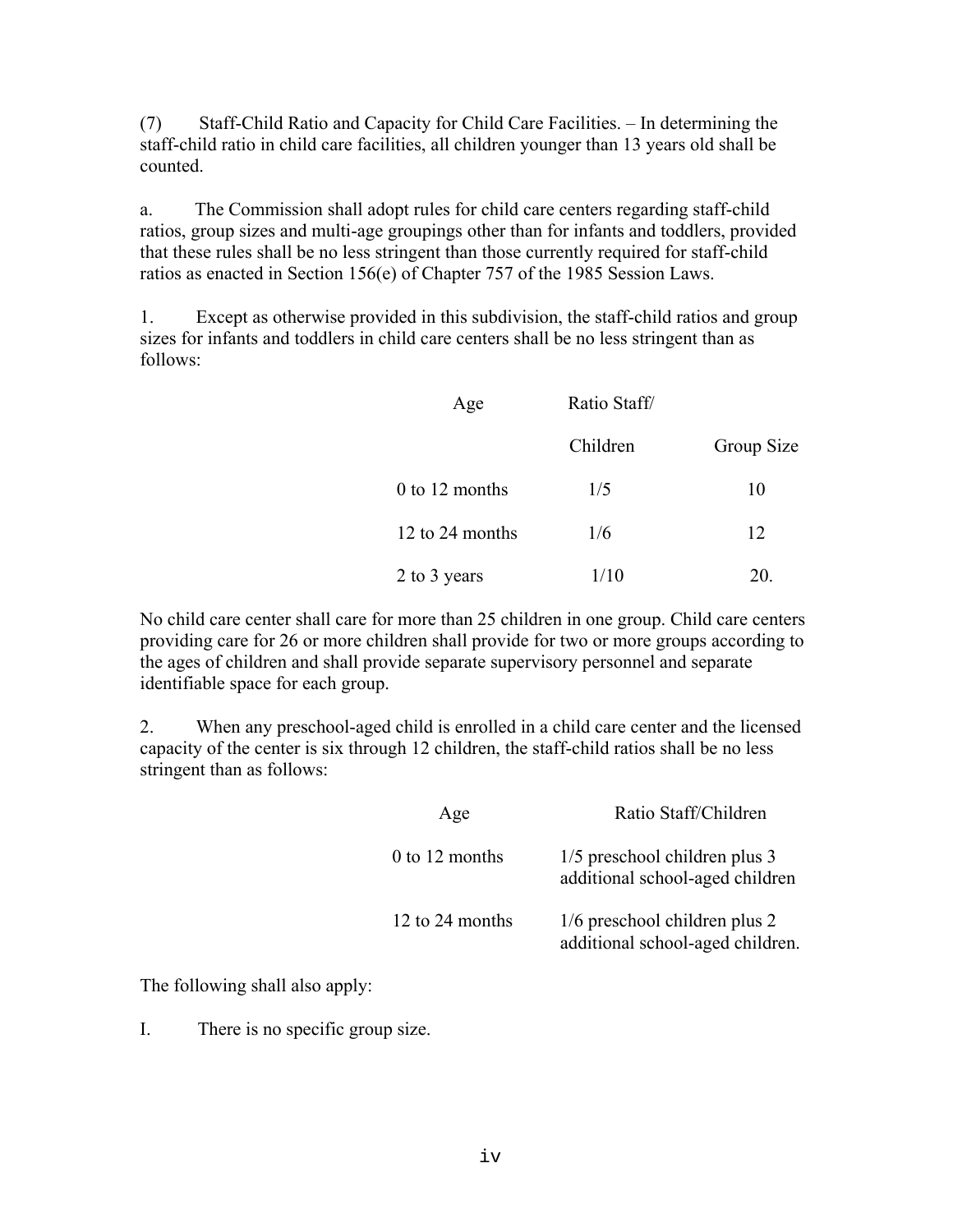II. When only one caregiver is required to meet the staff-child ratio, the operator shall make available to parents the name, address, and phone number of an adult who is nearby and available for emergency relief.

III. Children shall be supervised at all times. All children who are not asleep or resting shall be visually supervised. Children may sleep or rest in another room as long as a caregiver can hear them and respond immediately.

b. Family Child Care Home Capacity. – Of the children present at any one time in a family child care home, no more than five children shall be preschool-aged, including the operator's own preschool-age children.

(8) Qualifications for Staff.  $-$  All child care center administrators shall be at least 21 years of age. All child care center administrators shall have the North Carolina Early Childhood Administration Credential or its equivalent as determined by the Department. All child care administrators performing administrative duties as of the date this act becomes law and child care administrators who assume administrative duties at any time after this act becomes law and until September 1, 1998, shall obtain the required credential by September 1, 2000. Child care administrators who assume administrative duties after September 1, 1998, shall begin working toward the completion of the North Carolina Early Childhood Administration Credential or its equivalent within six months after assuming administrative duties and shall complete the credential or its equivalent within two years after beginning work to complete the credential. Each child care center shall be under the direction or supervision of a person meeting these requirements. All staff counted toward meeting the required staff-child ratio shall be at least 16 years of age, provided that persons younger than 18 years of age work under the direct supervision of a credentialed staff person who is at least 21 years of age. All lead teachers in a child care center shall have at least a North Carolina Early Childhood Credential or its equivalent as determined by the Department. Lead teachers shall be enrolled in the North Carolina Early Childhood Credential coursework or its equivalent as determined by the Department within six months after becoming employed as a lead teacher or within six months after this act becomes law, whichever is later, and shall complete the credential or its equivalent within 18 months after enrollment.

For child care centers licensed to care for 200 or more children, the Department, in collaboration with the North Carolina Institute for Early Childhood Professional Development, shall establish categories to recognize the levels of education achieved by child care center administrators and teachers who perform administrative functions. The Department shall use these categories to establish appropriate staffing based on the size of the center and the individual staff responsibilities.

Effective January 1, 1998, an operator of a licensed family child care home shall be at least 21 years old and have a high school diploma or its equivalent. Operators of a family child care home licensed prior to January 1, 1998, shall be at least 18 years of age and literate. Literate is defined as understanding licensing requirements and having the ability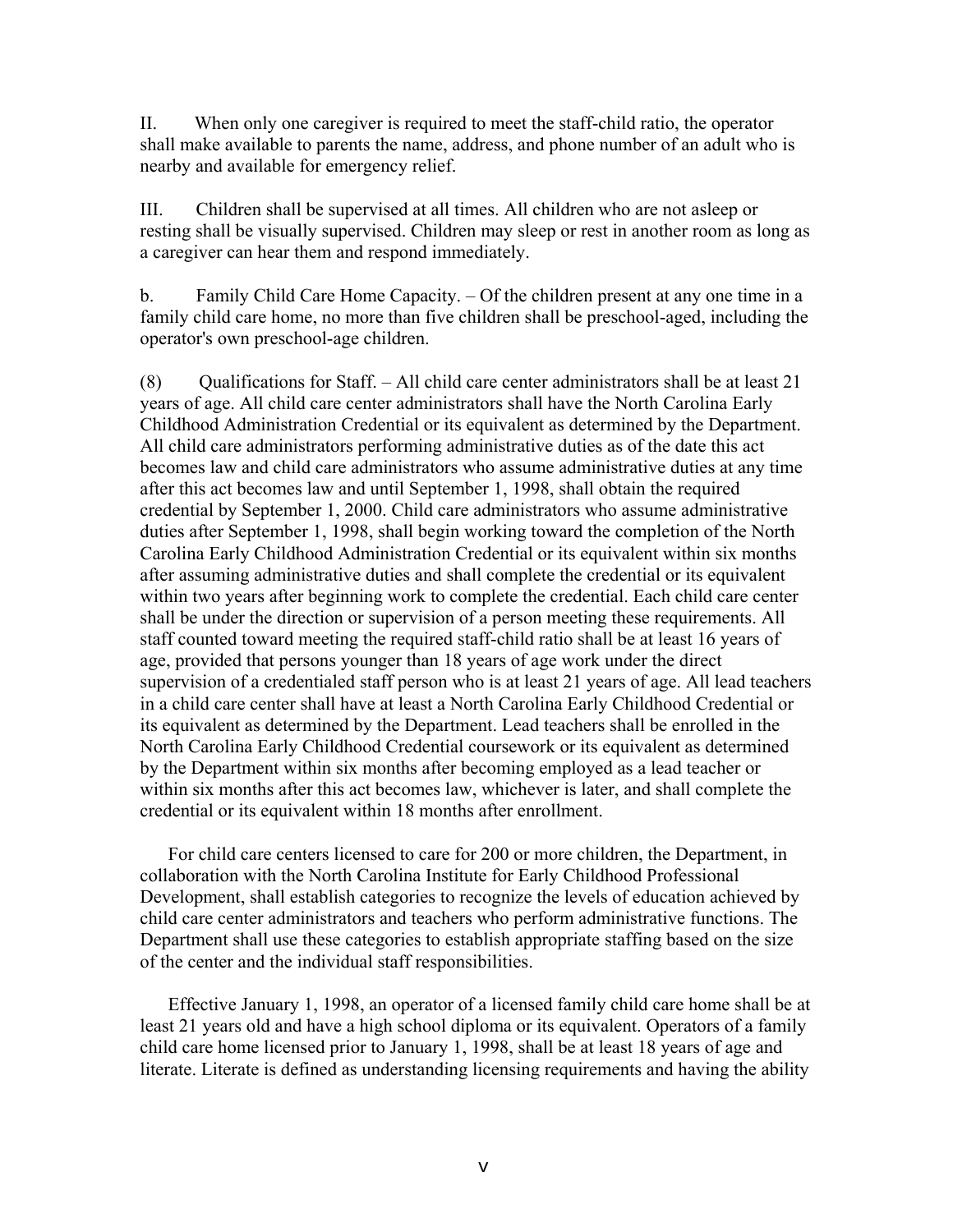to communicate with the family and relevant emergency personnel. Any operator of a licensed family child care home shall be the person on-site providing child care.

No person shall be an operator of nor be employed in a child care facility who has been convicted of a crime involving child neglect, child abuse, or moral turpitude, or who is an habitually excessive user of alcohol or who illegally uses narcotic or other impairing drugs, or who is mentally or emotionally impaired to an extent that may be injurious to children.

The Commission shall adopt standards to establish appropriate qualifications for all staff in child care centers. These standards shall reflect training, experience, education and credentialing and shall be appropriate for the size center and the level of individual staff responsibilities. It is the intent of this provision to guarantee that all children in child care are cared for by qualified people. Pursuant to G.S. 110-106, no requirements may interfere with the teachings or doctrine of any established religious organization. The staff qualification requirements of this subdivision do not apply to religious-sponsored child care facilities pursuant to G.S. 110-106.

(8a) Expired pursuant to Session Laws 2010-178, s. 2, as amended by Session Laws 2011-145, s. 10.4A, effective July 1, 2011.

(9) Records. – Each child care facility shall keep accurate records on each child receiving care in the child care facility and on each staff member or other person delegated responsibility for the care of children in accordance with a form furnished or approved by the Commission, and shall submit records as required by the Department.

All records of any child care facility, except financial records, shall be available for review by the Secretary or by duly authorized representatives of the Department or a cooperating agency who shall be designated by the Secretary and shall be submitted as required by the Department.

(10) Each operator or staff member shall attend to any child in a nurturing and appropriate manner, and in keeping with the child's developmental needs.

Each child care facility shall have a written policy on discipline, describing the methods and practices used to discipline children enrolled in that facility. This written policy shall be discussed with, and a copy given to, each child's parent prior to the first time the child attends the facility. Subsequently, any change in discipline methods or practices shall be communicated in writing to the parents prior to the effective date of the change.

The use of corporal punishment as a form of discipline is prohibited in child care facilities and may not be used by any operator or staff member of any child care facility, except that corporal punishment may be used in religious sponsored child care facilities as defined in G.S. 110-106, only if (i) the religious sponsored child care facility files with the Department a notice stating that corporal punishment is part of the religious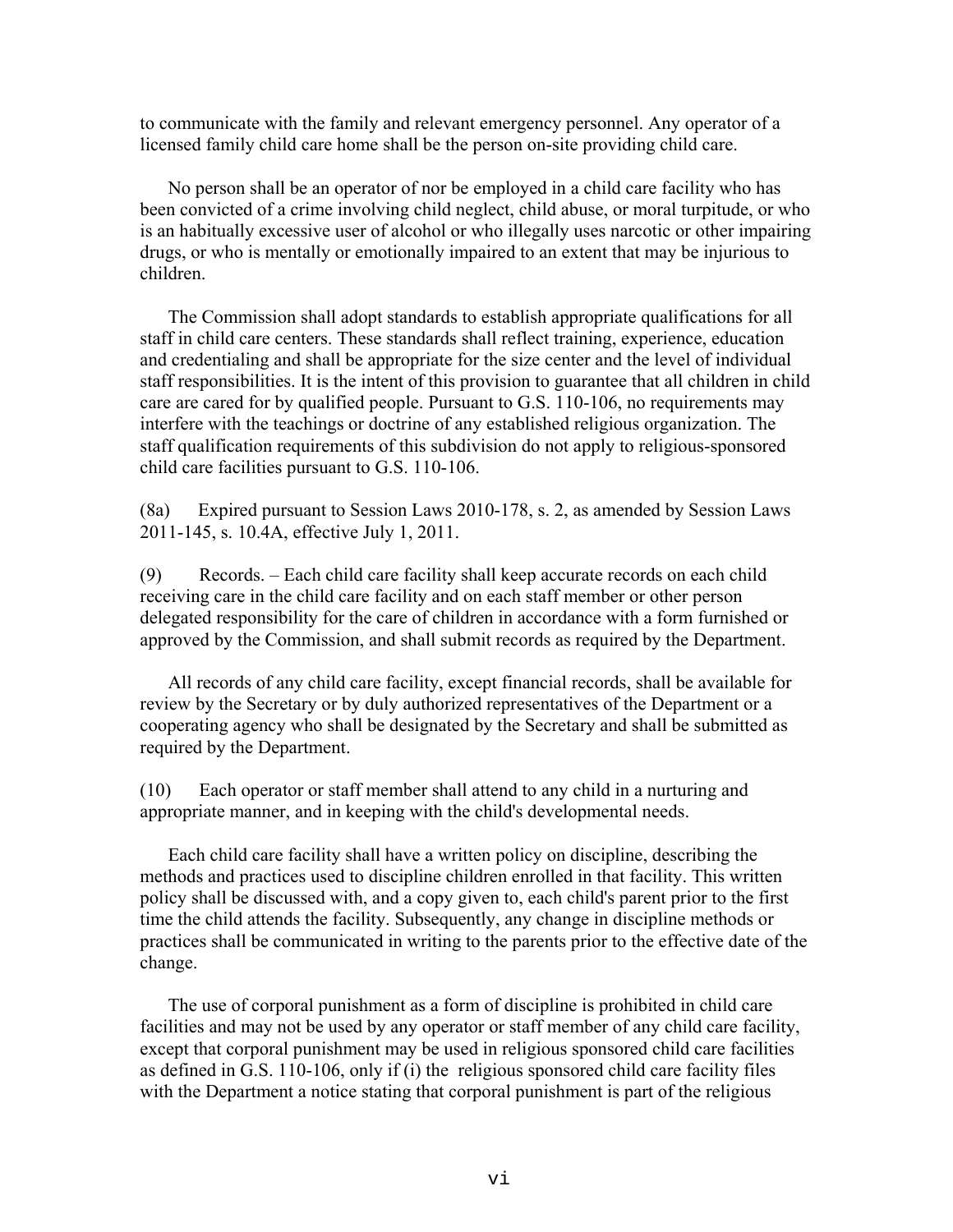training of its program, and (ii) the religious sponsored child care facility clearly states in its written policy of discipline that corporal punishment is part of the religious training of its program. The written policy on discipline of nonreligious sponsored child care facilities shall clearly state the prohibition on corporal punishment.

(11) Staff Development. – The Commission shall adopt minimum standards for ongoing staff development for facilities but limited to the following topic areas:

- a. Planning a safe, healthy learning environment;
- b. Steps to advance children's physical and intellectual development;
- c. Positive ways to support children's social and emotional development;
- d. Strategies to establish productive relationships with families;
- e. Strategies to manage an effective program operation;
- f. Maintaining a commitment to professionalism;
- g. Observing and recording children's behavior;
- h. Principles of child growth and development; and
- i. Learning activities that promote inclusion of children with special needs.

These standards shall include annual requirements for ongoing staff development appropriate to job responsibilities. A person may carry forward in-service training hours that are in excess of the previous year's requirement to meet up to one-half of the current year's required in-service training hours.

(12) Developmentally Appropriate Activities. – Each facility shall have developmentally appropriate activities and play materials. The Commission shall establish minimum standards for developmentally appropriate activities for child care facilities. Each child care facility shall have a planned schedule of developmentally appropriate activities displayed in a prominent place for parents to review and the appropriate materials and equipment available to implement the scheduled activities. Each child care center shall make four of the following activity areas available daily: art and other creative play, children's books, blocks and block building, manipulatives, and family living and dramatic play.

(13) Transportation. – When a child care facility staff person or a volunteer of a child care facility transports children in a vehicle, each adult and child shall be restrained by an appropriate seat safety belt or restraint device when the vehicle is in motion. Children may never be left unattended in a vehicle.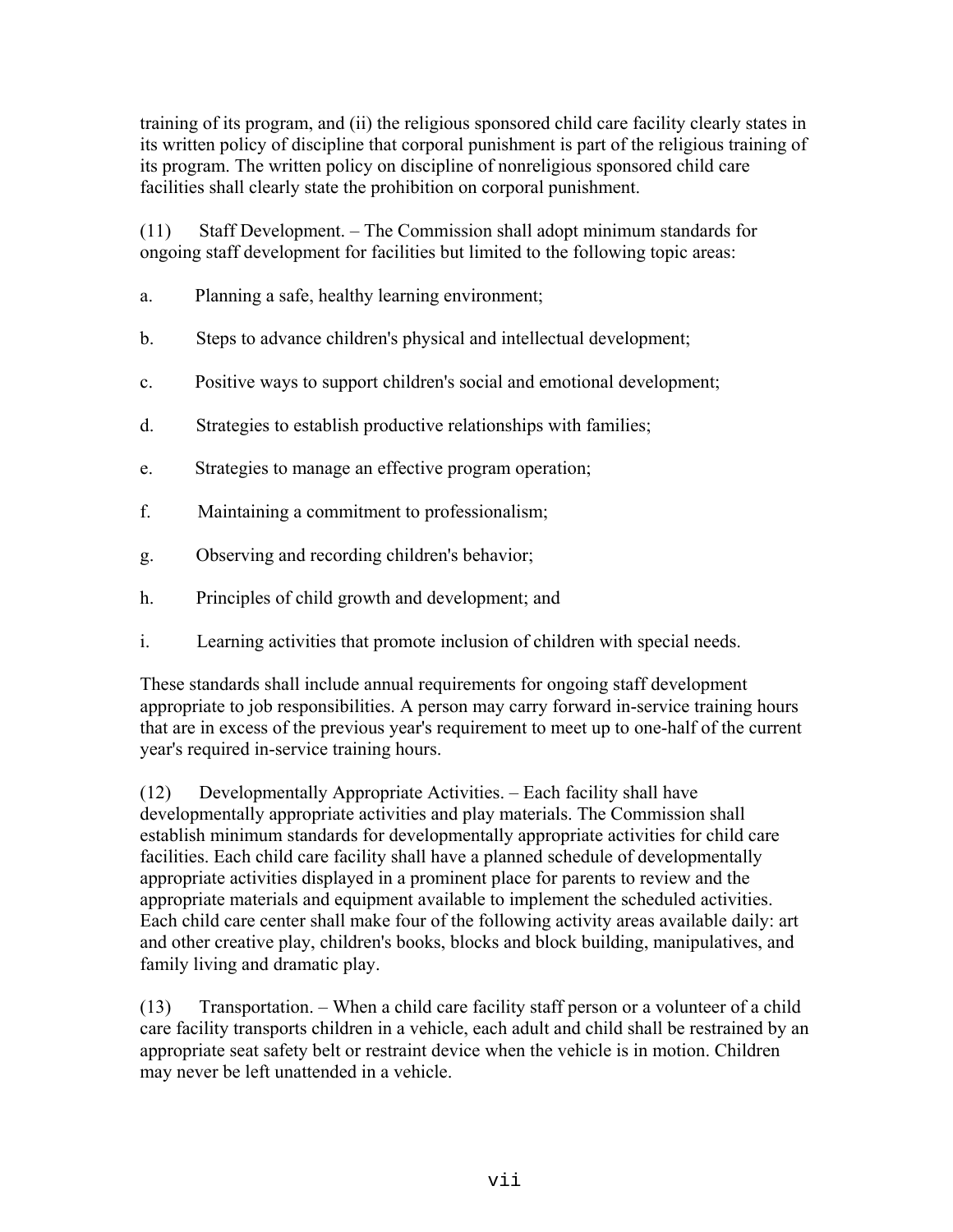The ratio of adults to children in child care vehicles may not be less than the staff/child ratios prescribed by G.S. 110-91(7). The Commission shall adopt standards for transporting children under the age of two, including standards addressing this particular age's staff/child ratio during transportation.

(14) Any effort to falsify information provided to the Department shall be considered by the Secretary to be evidence of violation of this Article on the part of the operator or sponsor of the child care facility and shall constitute a cause for revoking or denying a license to such child care facility.

(15) Safe Sleep Policy. – Operators of child care facilities that care for children ages 12 months or younger shall develop and maintain a written safe sleep policy, in accordance with rules adopted by the Commission. The safe sleep policy shall address maintaining a safe sleep environment and shall include the following requirements:

a. A caregiver in a child care facility shall place a child age 12 months or younger on the child's back for sleeping, unless: (i) for a child age 6 months or younger, the operator of the child care facility obtains a written waiver of this requirement from a health care professional, as defined in rules adopted by the Commission; or (ii) for a child older than 6 months, the operator of the child care facility obtains a written waiver of this requirement from a health care professional, as defined in rules adopted by the Commission, a parent, or a legal guardian.

b. The operator of the child care facility shall discuss the safe sleep policy with the child's parent or guardian before the child is enrolled in the child care facility. The child's parent or guardian shall sign a statement attesting that the parent or guardian received a copy of the safe sleep policy and that the policy was discussed with the parent or guardian before the child's enrollment.

c. Any caregiver responsible for the care of children ages 12 months or younger shall receive training in safe sleep practices. (1971, c. 803, s. 1; 1973, c. 476, s. 128; 1975, c. 879, s. 15; 1977, c. 1011, s. 4; c. 1104; 1979, c. 9, ss. 1, 2; 1981 (Reg. Sess., 1982), c. 1382, ss. 1, 2; 1983, c. 46, s. 2; cc. 62, 277, 612; 1985, c. 757, ss. 155(h), (i), 156(c)-(h); 1987, c. 543, s. 3; c. 788, s. 6; c. 827, s. 234; 1989 (Reg. Sess., 1990), c. 1004, s. 56; 1991, c. 273, s. 5; c. 640, s. 1; 1993, c. 185, s. 3; c. 321, s. 254(c); c. 513, s. 9; c. 553, s. 32; 1995, c. 94, s. 32; 1997-443, s. 11A.44; 1997-456, s. 43.1(a); 1997-506, s. 8(a); 1998-217, s. 11; 1999-130, s. 2; 2003-407, s. 1; 2007-182, s. 2; 2009-64, s. 1; 2009-244, s. 1; 2010-117, s. 1; 2010-178, s. 1; 2011-145, s. 10.4A.)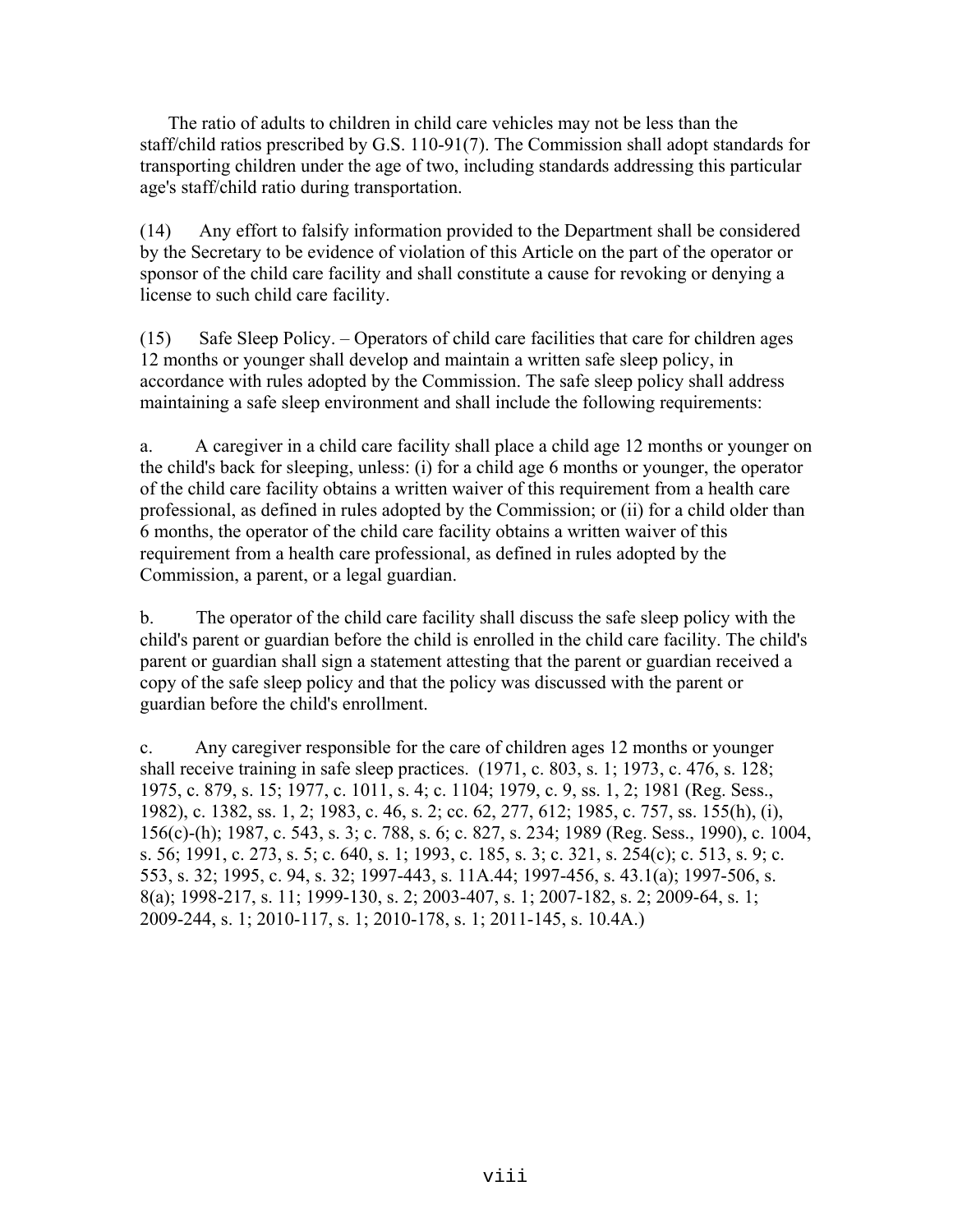#### **SECTION .2800 - SANITATION OF CHILD CARE CENTERS**

#### **15A NCAC 18A .2801 DEFINITIONS**

The following definitions shall apply in regards to child care centers throughout this Section:

- (1) "Adequate" means determined by the Department to be of sufficient size, volume, or technical specifications, to effectively accommodate and support the planned, current, or projected workloads for a specified operational area.
- (2) "Approved" means determined by the Department to be in compliance with this Section.
- (3) "Communicable Condition" means the state of being infected with a communicable agent but without symptoms.
- (4) "Communicable Disease" means any disease that can be transmitted from one person to another directly, by contact with excrement, other body fluids, or discharges from the body; or indirectly, via substances or inanimate objects, such as contaminated food, drinking glasses, toys or water; or via vectors, such as flies, mosquitoes, ticks, or other insects.
- (5) "Department" or "DENR" means the North Carolina Department of Environment and Natural Resources. The term also means the authorized representative of the Department.
- (6) "Designated Emergency Medication" means any medication used or needed for the immediate recovery from a potentially life-threatening event.
- (7) "Disinfecting Solution" means a solution containing 500 to 800 parts per million (ppm) of chlorine. A disinfecting solution can be made by mixing a solution of one-quarter cup (2 fluid ounces) household liquid chlorine bleach with one gallon of tap water (or one tablespoon of liquid household bleach in one quart of water) and prepared fresh daily. In addition, products registered with the U.S. Environmental Protection Agency as hospital grade germicides or disinfectants or as disinfectants for safe use in schools, child care centers, institutions or restaurants are also approved disinfectants, provided the manufacturer's Material Safety Data Sheets are kept on file at the child care center and the instructions for use are followed.
- (8) "Division of Child Development" means the child care licensing agency in the N.C. Department of Health and Human Services.
- (9) "Food" means any raw, cooked, or processed edible substance, ice, beverage, or ingredient used or intended for use or for sale in whole or in part for human consumption.
- (10) "Food Preparation" means the handling of foods or utensils in the preparation of meals, including opening and closing of baby bottles, baby food jars and cereal boxes, as well as the opening and closing of any other food items intended for the assembly of ingredients for human consumption.
- (11) "Food Service" means the distribution of prepared foods for consumption, including those food items prepared at the child care center; received by the center from approved food establishments; milk placed in a pitcher or other serving container; ice transported, stored and dispensed; bagged lunches sent from home; and the use of utensils to minimize direct food contact.
- (12) "Frying" means to cook over direct heat in hot oil or fat. This includes the oil or fat that is generated by the food or added to the cooking utensil.
- (13) "Hermetically Sealed" means a container designed and intended to be secure against the entry of microorganisms and to maintain the commercial sterility of its contents after processing.
- (14) "Household bleach" means bleach sold in concentrations that are intended for household use, and not industrial applications. Household bleach is sold in retail stores at strengths of 5.25 percent hypochlorite (regular strength bleach) solution and 6.00 percent hypochlorite (ultra strength bleach) solution.
- (15) "Lavatory" means a sink that is equipped with hot and cold water under pressure for the primary purpose of handwashing.
- (16) "Multi-Service Articles" means tableware, including flatware and hollowware that are designed, fabricated, and intended by the manufacturer to be washed, rinsed, sanitized, and re-used.
- (17) "Multi-Use Articles" means bulk food containers and utensils designed, fabricated, and intended by the manufacturer to be washed, rinsed, sanitized, and re-used. The term includes food storage containers, beverage pitchers, serving spoons and bowls, tongs, and spatulas. The term does not include multi-service articles as defined in this Rule.
- (18) "Potable Water" means water from an approved source which is suitable for drinking.
- (19) "Potentially Hazardous Food" means any food or ingredient, natural or synthetic, in a form capable of supporting the growth of infectious or toxigenic microorganisms, including Clostridium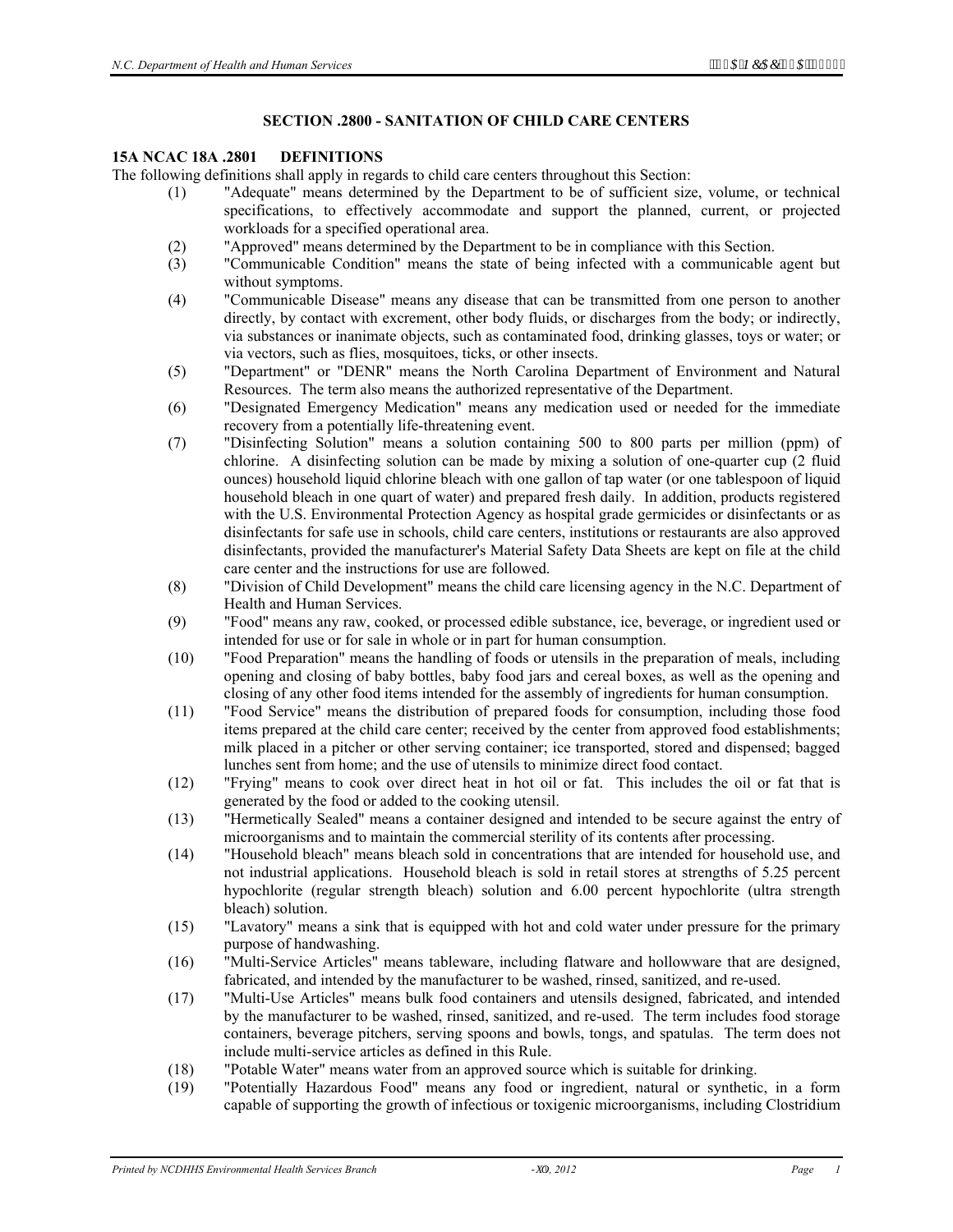botulinum. This term includes raw or heat-treated food of animal origin, raw seed sprouts, and heat-treated foods of plant origin. The term does not include foods which have a pH level of 4.6 or below or a water activity value of 0.85 or less.

- (20) "Putrescible Materials" means materials likely to rot or putrefy, such as fruit, vegetables, meats and dairy products.
- (21) "Sanitary Sewage System" means a complete system of sewage collection, treatment, and disposal and includes septic tank systems, connection to a public or community sewage system, sewage reuse or recycle systems, or mechanical or biological treatment systems.
- (22) "Sanitizing Solution" means a solution containing 50 to 200 parts per million (ppm) of chlorine. A sanitizing solution can be made by mixing a tablespoon of liquid household chlorine bleach with one gallon of water and prepared fresh daily.
- (23) "School Age" means any child who is at least five years old on or before October 16 of the current school year and who is attending, or has attended, a public or private grade school or kindergarten; or any child who is not five years old and will not be five years old on or before October 16 of that school year, but has been attending school during that school year in another state in accordance with the laws or rules of that state before moving to and becoming a resident of North Carolina; or any child who is at least five years old on or before April 16 of the current school year, is determined by the principal of a school to be gifted and mature enough to justify admission to the school and is enrolled no later than the end of the first month of the school year.
- (24) "Single-Service Articles" means tableware, including flatware and hollowware, carry-out utensils and other items such as bags, containers, stirrers, straws, toothpicks, and wrappers that are designed, fabricated and intended by the manufacturer for one-time use.
- (25) "Single-Use Articles" means bulk food containers and utensils intended by the manufacturer to be used once and discarded. The term includes formed buckets, bread wrappers, pickle barrels, and No. 10 cans. The term does not include single-service articles as defined in this Rule.
- (26) "Tempered Water" means water that is between 80°F and 110°F.
- (27) "Utensils" means any kitchenware, tableware, glassware, cutlery, containers or other equipment that food or drink comes in contact with during storage, preparation or serving.
- (28) "Work Surfaces" means the following locations in the kitchen: food service areas; stove top surfaces; food preparation surfaces; utensil and dishwashing areas; surfaces used for air drying; drain boards; and counter top surfaces. In child care rooms, work surfaces include food preparation areas, diaper changing surfaces, counter top surfaces, children work tables, desks and easels.
- *History Note: Authority G.S. 110-91; Eff. July 1, 1991; Amended Eff. March 1, 1995; Temporary Amendment Eff. April 15, 1998; Amended Eff. July 1, 2006; January 1, 2006; April 1, 1999.*

#### **15A NCAC 18A .2802 APPROVAL OF CONSTRUCTION AND RENOVATION PLANS**

(a) Plans drawn to scale and specifications for new child care centers shall be submitted to the local health department for review and approval prior to initiating construction. Plans drawn to scale and specifications for changes to building dimensions, kitchen specifications, or other modifications to existing child care centers shall also be submitted to the local health department for review and approval prior to construction. Plans drawn to scale and specifications for prototype "franchise" or "chain" child care centers shall be submitted to DENR, Division of Environmental Health, Environmental Health Services Section, Children's Environmental Health Branch. When requested by an operator of a center or by the Secretary of the Department of Health and Human Services, the local health department shall visit or inspect an existing or proposed center, within 30 days of the request, to determine compliance with this Section.

(b) Review of the plans by the local health department or the Environmental Health Services Section shall be based on the requirements of this Section.

(c) Construction and modifications shall comply with the approved plans.

*History Note: Authority G.S. 110-91; Eff. July 1, 1991;*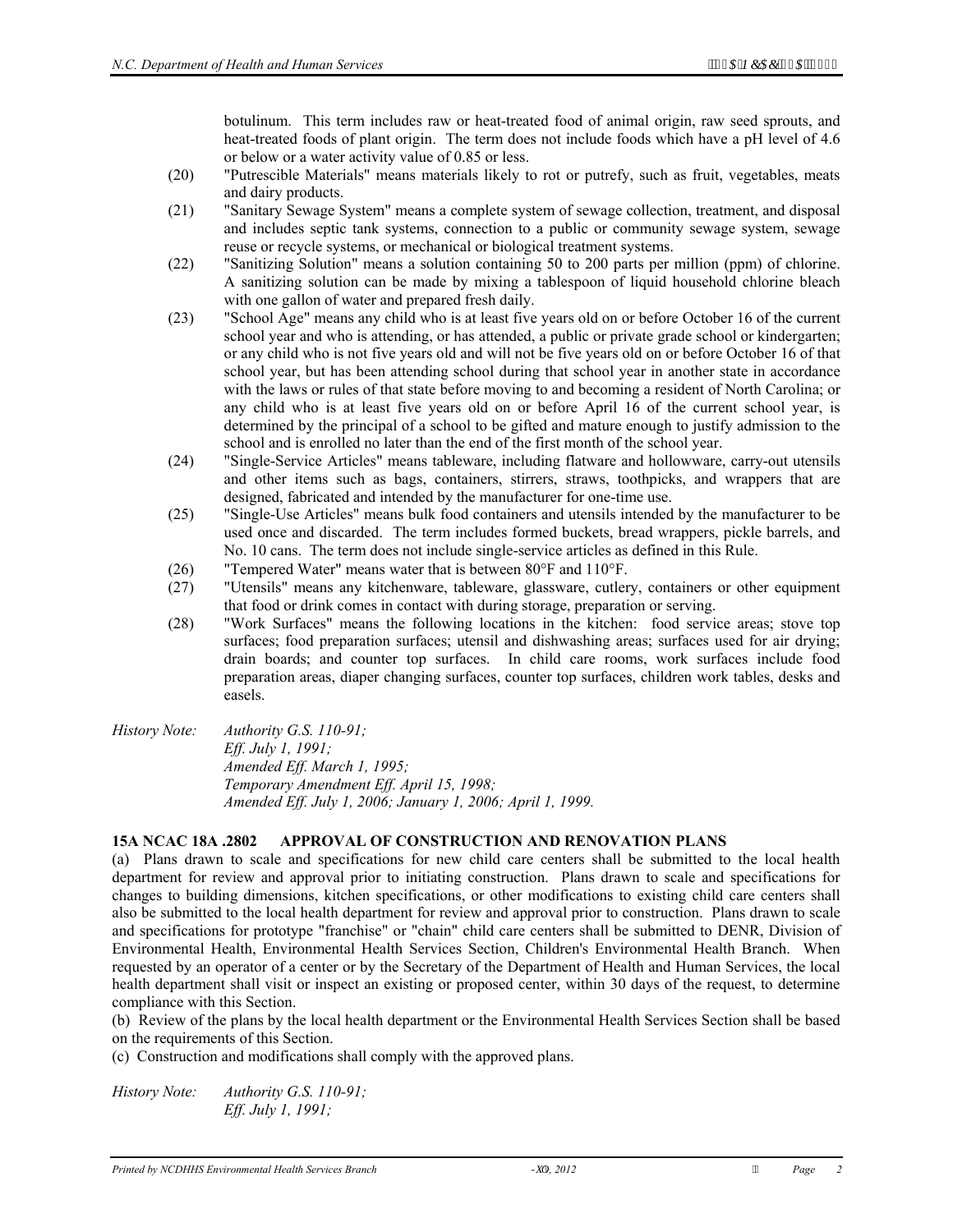*Temporary Amendment Eff. April 15, 1998; Amended Eff. April 1, 1999; Temporary Amendment Eff. December 1, 1999; Amended Eff. January 1, 2006; April 1, 2001.* 

# **15A NCAC 18A .2803 HANDWASHING**

(a) Child Care operators shall instruct employees that handwashing is the single most important line of defense in preventing the transmission of disease-causing organisms. Employees shall wash hands upon reporting for work; before and after handling food; before bottle feeding or serving to other children; before handling clean utensils or equipment; after toileting or handling of body fluids (e.g., saliva, nasal secretions, vomitus, feces, urine, blood, secretions from sores, pustulant discharge); after diaper changing; after handling soiled items such as garbage, mops, cloths and clothing; after being outdoors; after handling animals or animal cages; and after removing disposable gloves. The use of hand sanitizing products does not replace the requirement for handwashing. However, except for diapering, food preparation, and food service, hand sanitizing products may be used in lieu of handwashing while an employee is supervising children outdoors if hands are washed upon returning indoors.

(b) Children shall wash hands upon arrival at the child care center; after each diaper change or visit to the toilet; before eating meals or snacks; before and after water play; after outdoor activity; and after handling animals or animal cages. Except for diapering and before eating meals or snacks, hand sanitizing products may be used in lieu of handwashing while children are outdoors if hands are washed upon returning indoors.

(c) Handwashing procedures shall include:

- (1) using liquid soap and tempered water;
- (2) rubbing hands vigorously with soap and tempered water for 15 seconds;
- (3) washing all surfaces of the hands, to include the backs of hands, palms, wrists, under fingernails and between fingers;
- (4) rinsing well for ten seconds;
- (5) drying hands with a paper towel or other hand-drying device; and
- (6) turning off faucet with a paper towel or other method without recontaminating hands.

Note: Refer to Rule .2828 of this Section for history.

*History Note: Authority G.S. 110-91;* 

*Eff. July 1, 1991; Amended Eff. February 1, 1995; Temporary Amendment Eff. April 15, 1998; Amended Eff. July 1, 2006; January 1, 2006; April 1, 1999.* 

#### **15A NCAC 18A .2804 FOOD SUPPLIES**

(a) In child care centers, food shall be free from spoilage, filth, or other contamination and shall be safe for human consumption. Potentially hazardous foods, including foods packaged in hermetically sealed containers, shall be obtained only from sources that are permitted or inspected by a local health department, the North Carolina Department of Agriculture and Consumer Services or other government regulatory agency. The use of food packaged in hermetically sealed containers that was not prepared in a commercial food processing establishment is prohibited. Food prepared and sent from home to be shared with other children shall be limited to non-potentially hazardous baked goods.

(b) Milk products that are used shall be Grade "A" pasteurized fluid milk and fluid milk products or evaporated milk. The term "milk products" means those products as defined in 15A NCAC 18A .1200. Copies of 15A NCAC 18A .1200 may be obtained from the Environmental Health Services Section, Division of Environmental Health. Unless prescribed by a physician, dry milk and dry milk products shall be used only for cooking purposes, including cooked pudding desserts and flavored hot beverages.

(c) Steamed and uncooked shellfish, raw eggs, and products containing raw eggs including raw cookie dough, cake batter, brownie mix, milkshakes and ice cream shall not be consumed by children. A pasteurized egg product may be used as a substitute for raw eggs.

(d) Breast milk, formula, and other bottled beverages, including beverages in sippy cups, sent from home shall be fully prepared, dated, and identified for the appropriate child at the child's home. All breast milk, formula, and other bottled beverages shall be returned to the child's home or discarded at the end of each day. Frozen breast milk shall be stored frozen for up to seven days. Frozen breast milk shall be labeled with the date received and date thawed for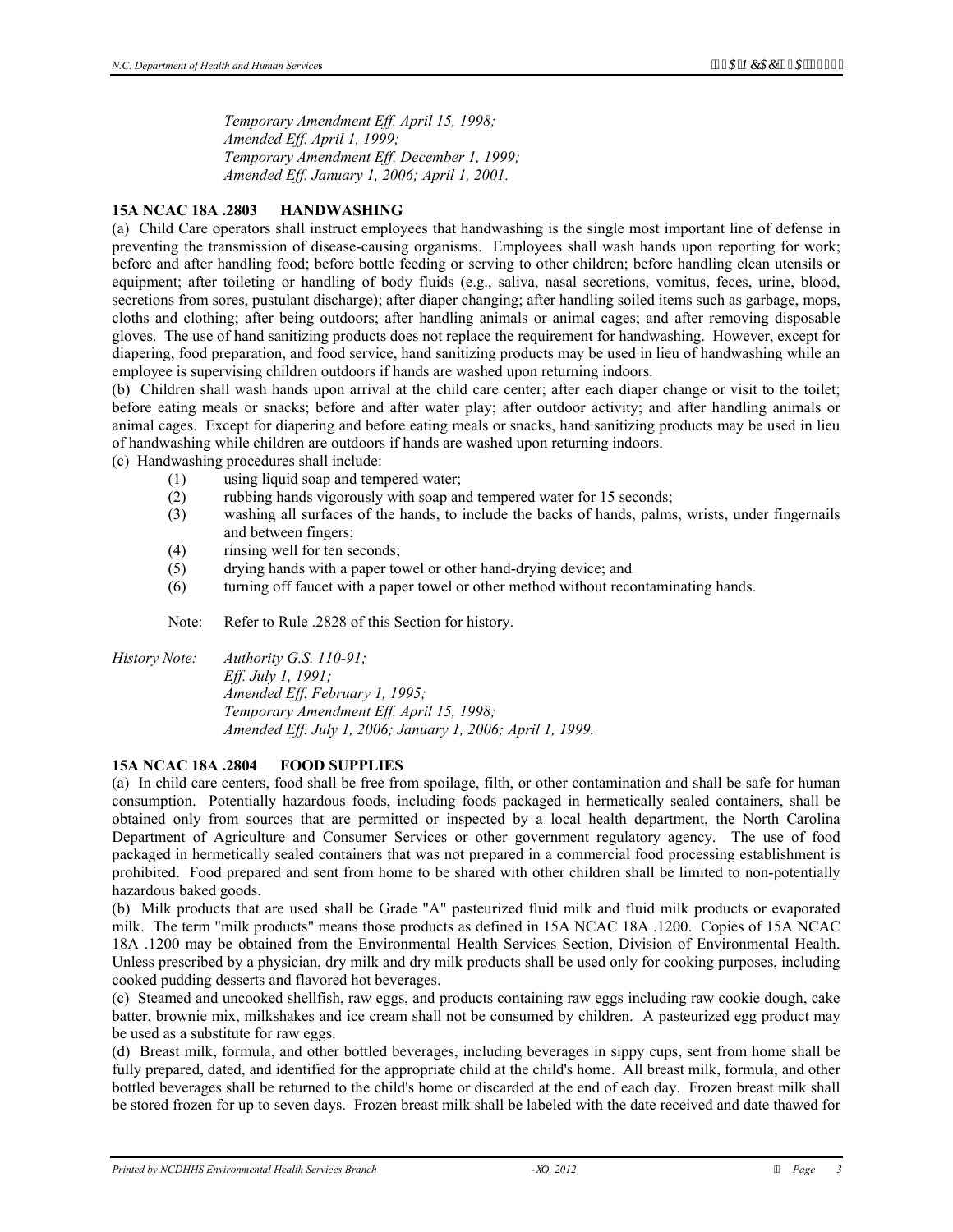use. Previously frozen breast milk shall be refrigerated and may be stored for no more than 24 hours. Microwaves shall not be used to thaw or warm breast milk, baby food, formula or other bottled beverages. Bottle warming equipment shall be inaccessible to children when in use and shall be emptied, cleaned and sanitized daily. Previously frozen breast milk shall not be refrozen for storage. Formula provided by the child care center shall be commercially pre-packaged, ready-to-feed, fully prepared, and packaged in single-use containers. However, breast milk or formula that does not meet these requirements may be provided by the child care center as prescribed by the child's physician or instructed by parent or guardian in writing. Bottles and other drinking utensils provided by the child care center shall be sanitized in accordance with this Section. Formula and other beverages which require refrigeration, baby food after opening, and breast milk shall be identified for the appropriate child and shall be refrigerated at 45°F (7°C) or below. Upon opening, jars of baby food shall be covered, dated, refrigerated, and used within two days. Baby food may be served directly from the jar to one child if unused portions of the food are discarded after each feeding; otherwise, commercially prepared baby foods shall be served from a serving dish rather than the food jar. After the completion of each feeding, leftover formula, breast milk, and other bottled beverages shall be discarded or returned to the child's home at the end of each day.

(e) Child care centers receiving prepared meals or snacks from outside sources shall use meals and snacks obtained from food handling establishments permitted by a local health department, organizations that only serve prepared meals to child care centers, or another child care center inspected by a local health department. Child care centers may also receive prepared meals from organizations not licensed as child care centers only when these organizations are providing prepared meals to licensed child care centers. These organizations shall be inspected as child care centers by the local health department in the county where the meal is prepared. The inspection of these organizations shall be made by the local health department at the same time the inspection of the licensed child care center receiving these prepared meals is done. The inspection report of the organization providing these meals shall be a part of the inspection of the licensed child care center receiving the prepared meals, unless the organization is a permitted food handling establishment. During transportation, food shall meet the requirements of the Rules of this Section relating to food protection and storage.

(f) Lunches and other meals brought from home shall be dated and identified for the appropriate child at the child's home and shall be returned to the child's home or discarded at the end of each day. Meals containing potentially hazardous foods shall be refrigerated at 45°F (7°C) or below.

(g) Nothing in the Rules of this Section shall prohibit the use of fresh garden fruits and vegetables, including those grown at the child care center, so long as they are washed before being served.

*History Note: Authority G.S. 110-91; Eff. July 1, 1991; Amended Eff. February 1, 1995; January 1, 1992; Temporary Amendment Eff. April 15, 1998; Amended Eff. July 1, 2006; January 1, 2006; April 1, 1999.* 

#### **15A NCAC 18A .2805 FOOD PROTECTION**

*History Note: Authority G.S. 110-91; Eff. July 1, 1991; Repealed Eff. January 1, 2006.* 

#### **15A NCAC 18A .2806 FOOD STORAGE AND PROTECTION**

(a) In child care centers, food shall be stored in approved, clean, tightly covered, storage containers once the original package is opened. Approved containers include resealable bags and other containers made of plastic or glass. Reusable containers that come in direct contact with food must be easy to clean, in good repair and intended for food storage.

(b) Food items, that are stored in classrooms or other rooms intended for child care use, shall be limited to those food items which are individually packaged unless the classroom is equipped with a food preparation area. Provisions shall be made to store and protect these food items from all potential sources of contamination and other nonfood items stored in the classroom.

(c) Dry foods that are not readily identifiable and are stored in containers shall be labeled.

(d) Food shall be stored above the floor in a manner that protects the food from splash and other contamination and that permits easy cleaning of the storage area.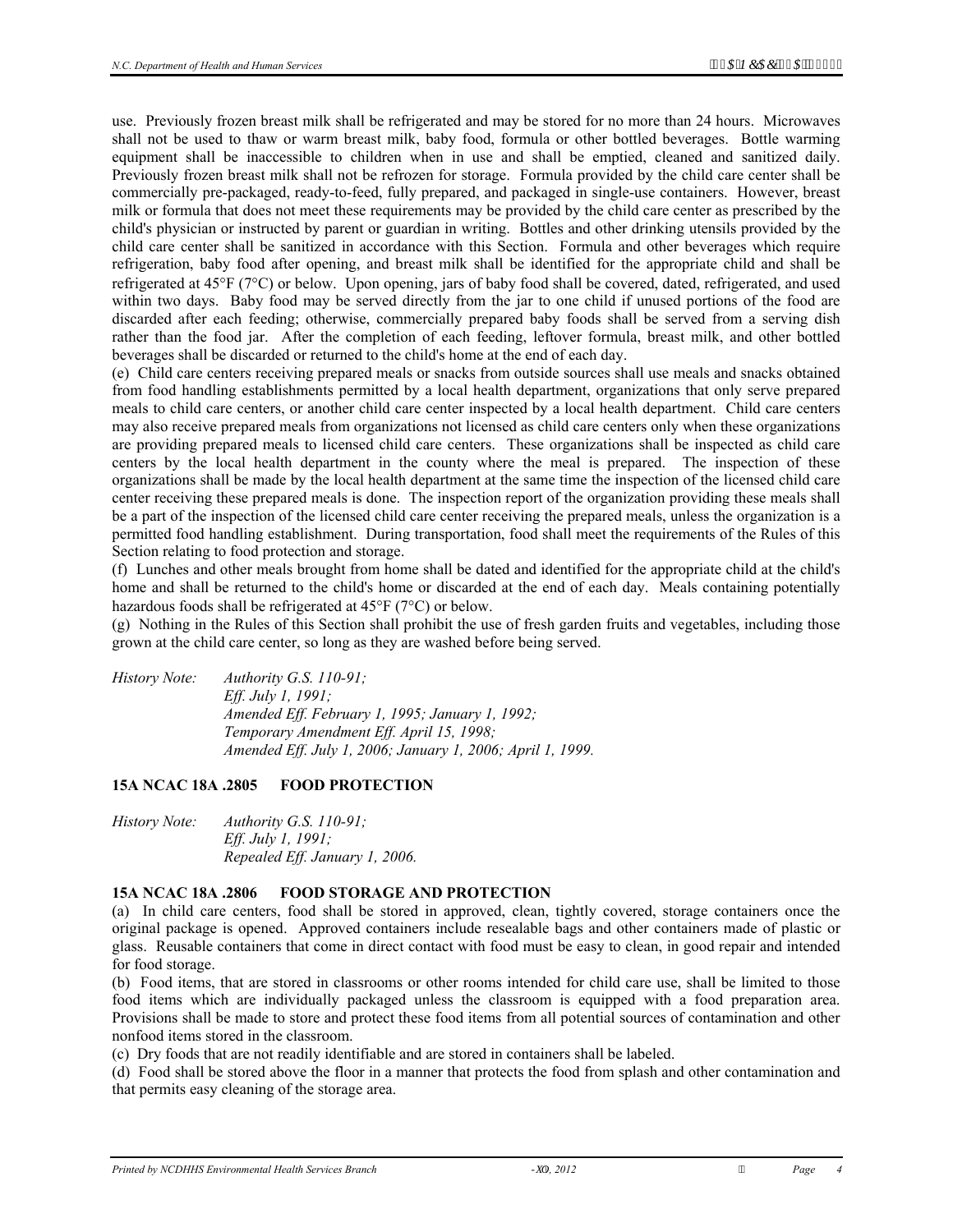(e) Food and containers of food shall not be stored under exposed sewer lines. Food shall not be stored in toilet or laundry rooms. Child care centers licensed for fewer than 13 children and located in a residence may store food in laundry rooms if protected as required in Paragraph (f) of this Rule.

(f) All food shall be stored in a manner to protect it from dust, rodents, insects, drip, splash and other contamination. Raw meats, poultry, fish, shellfish and eggs shall be stored on shelving beneath and separate from other foods. The temperature of potentially hazardous food provided by the center shall be 45°F (7°C) or below, or 140°F (60°C) or above at all times, including field trips, catering events, outdoor service, except during necessary periods of preparation and service, and as otherwise provided in the Rules of this Section.

(g) Packaged food such as milk or other fluid containers may be stored in undrained ice as long as any individual units are not submerged in water. Wrapped sandwiches and other foods shall not be stored in direct contact with ice. (h) Refrigerated storage:

- (1) Refrigeration equipment shall be provided in such number and of such capacity to assure the maintenance of potentially hazardous food at required temperatures during storage. Each refrigerator shall be provided with a numerically scaled indicating thermometer, accurate to ±3°F  $(\pm 1.5^{\circ}C)$  located to measure the air temperature in the warmest part of the refrigerator and located to be easily readable. Recording thermometers, accurate to  $\pm 3^{\circ}F (\pm 1.5^{\circ}C)$ , may be used in lieu of indicating thermometers.
- (2) Potentially hazardous food requiring refrigeration after preparation shall be cooled to an internal temperature of 45°F (7°C), or below. Cooling of potentially hazardous foods shall be initiated upon completion of preparation or hot storage. Methods such as pouring into pans, agitation, and chilling with ice or water circulation external to the food containers shall be used to cool potentially hazardous food. Potentially hazardous food to be transported cold shall be prechilled and held at a temperature of 45°F (7°C) or below.
- (3) Ice used for cooling stored food and food containers shall not be used for human consumption.

(i) Hot storage:

- (1) Hot food storage equipment shall be provided in sufficient number and capacity to assure the maintenance of food at the required temperature during storage. Each hot food unit shall be provided with a numerically scaled indicating thermometer, accurate to  $\pm 3^{\circ}F (\pm 1.5^{\circ}C)$ , located to measure the air temperature in the coolest part of the unit and located to be easily readable. Recording thermometers, accurate to  $\pm 3^{\circ}F$  ( $\pm$  1.5°C), may be used in lieu of indicating thermometers. Where it is impractical to install thermometers on equipment such as steam tables, steam kettles, heat lamps, cal-rod units, or insulated food transport carriers, a metal stem-type numerically scaled indicating product thermometer shall be available and used to check internal food temperature.
- (2) The internal temperature of potentially hazardous foods requiring hot storage shall be 140°F (60°C) or above except during necessary periods of preparation and service. Potentially hazardous food to be transported hot shall be held at a temperature of 140°F (60°C) or above.

(j) In the event of a fire, flood, water supply interruption, power outage, or similar event that might result in the contamination of food, or that might prevent potentially hazardous food from being held at required temperatures, the person in charge shall either discard the food in question or contact the local health department.

*History Note: Authority G.S. 110-91; Eff. July 1, 1991. Amended Eff. February 1, 1995; Temporary Amendment Eff. December 1, 1999; Amended Eff. July 1, 2006; January 1, 2006; April 1, 2001.* 

# **15A NCAC 18A .2807 FOOD PREPARATION**

(a) In child care centers, the preparation of food shall take place only in the approved facilities or space equipped as required in Rule .2810 of this Section.

(b) Food shall be prepared with the least possible manual contact, with utensils, and on surfaces that have been cleaned, rinsed, and sanitized prior to use in order to prevent cross-contamination.

(c) Food contact surfaces and utensils shall be cleaned and sanitized after preparing raw foods, prior to preparing ready-to-eat foods and after any interruption of operations in which contamination may have occurred.

(d) Raw fruits and raw vegetables shall be washed with potable water before being cooked or served.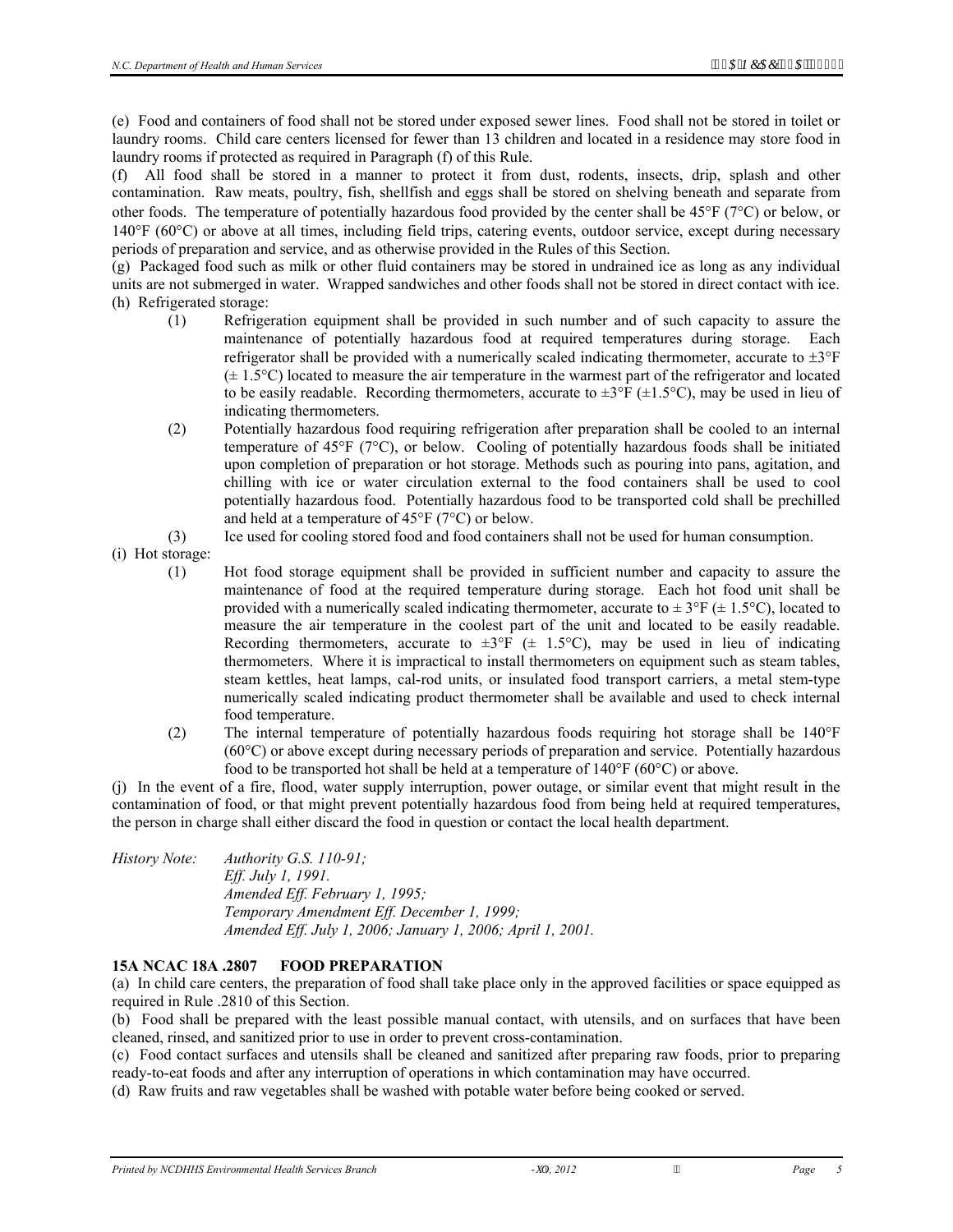(e) Potentially hazardous foods requiring cooking shall be cooked to heat all parts of the food to a temperature of at least 140°F (60°C), except that:

- (1) poultry, poultry stuffings, stuffed meats and stuffings containing meat shall be cooked to heat all parts of the food to at least  $165^{\circ}F (74^{\circ}C)$  with no interruption of the cooking process;
- (2) pork and any food containing pork shall be cooked to heat all parts of the food to at least 150°F (66°C) with no interruption in the cooking process;
- (3) ground beef and foods containing ground beef shall be cooked to an internal temperature of at least 155°F (68°C) with no interruption in the cooking process; and
- (4) roast beef shall be cooked to an internal temperature of at least 130°F (54ºC) with no interruption in the cooking process.

(f) Potentially hazardous foods requiring cooking and cooked in a microwave oven shall be rotated during cooking to compensate for uneven heat distribution and shall be heated an additional 25°F (13.9°C) to compensate for shorter cooking times.

(g) Potentially hazardous foods that have been cooked and then refrigerated, if served above 45°F (7°C), shall be reheated to an internal temperature of 165°F (74°C) or higher before being served or before being placed in a hot food storage unit except that, food in intact packages may initially be reheated to 140°F (60°C). Steam tables, warmers, and similar hot food holding units are prohibited for reheating of potentially hazardous foods. Potentially hazardous foods reheated in a microwave oven shall be heated an additional 25°F (13.9°C).

(h) Metal stem-type numerically scaled indicating product thermometers, accurate to  $2^{\circ}F(1^{\circ}C)$ , shall be provided and used to assure the attainment and maintenance of proper internal cooking, holding, or refrigeration temperatures of all potentially hazardous foods.

(i) Potentially hazardous foods shall be thawed:

- (1) in refrigerated units at a temperature not to exceed 45°F ( $7^{\circ}$ C);
- (2) under potable water of a temperature of 70°F (21°C) or below, with sufficient water velocity to agitate and float off loose food particles into the overflow;
- (3) in a microwave oven only when the food will be immediately transferred to conventional cooking equipment as part of a continuous cooking process or when the entire, uninterrupted cooking process takes place in the microwave oven; or
- (4) as part of the conventional cooking process.

*History Note: Authority G.S. 110-91; Eff. July 1, 1991; Amended Eff. January 1, 2006; February 1, 1995; October 1, 1993.* 

#### **15A NCAC 18A .2808 FOOD SERVICE**

(a) In child care centers, milk and milk products for drinking purposes shall be stored in the original commercially filled container. Serving containers may be used for food service provided the unused milk is discarded.

(b) Ice shall be made, handled, transported, stored and dispensed in such a manner as to be protected against contamination. Ice shall be dispensed with scoops, tongs, or other ice-dispensing utensils or through automatic ice-dispensing equipment. Ice-dispensing utensils shall be stored on a clean surface or in the ice with the dispensing utensil's handle extended out of the ice. Between uses, ice transfer receptacles shall be stored to protect them from dust, drip, splash and other contamination. Ice storage bins shall be drained through an air gap.

(c) Employees preparing or serving food shall wash their hands in accordance with the procedures in Rule .2803(c) of this Section. Employees shall either use antibacterial soap, dips, or hand sanitizers immediately prior to food preparation or service or use clean, disposable gloves during food preparation or service. Employees engaged in food preparation in the kitchen shall wear effective hair restraints, keep their fingernails trimmed, clean and shall not wear fingernail polish or artificial fingernails unless wearing intact gloves. Hair spray is not an effective hair restraint.

(d) Once served, portions of leftover food shall not be served again unless the package is intact and the food is not potentially hazardous. Foods, including milk, placed on the table for family style food service are considered served.

(e) Between uses during service, dispensing utensils shall be stored in the food with the dispensing utensil handle extended out of the food, in a container of water if the water is maintained at a temperature of at least 140°F (60°C), or stored clean and dry.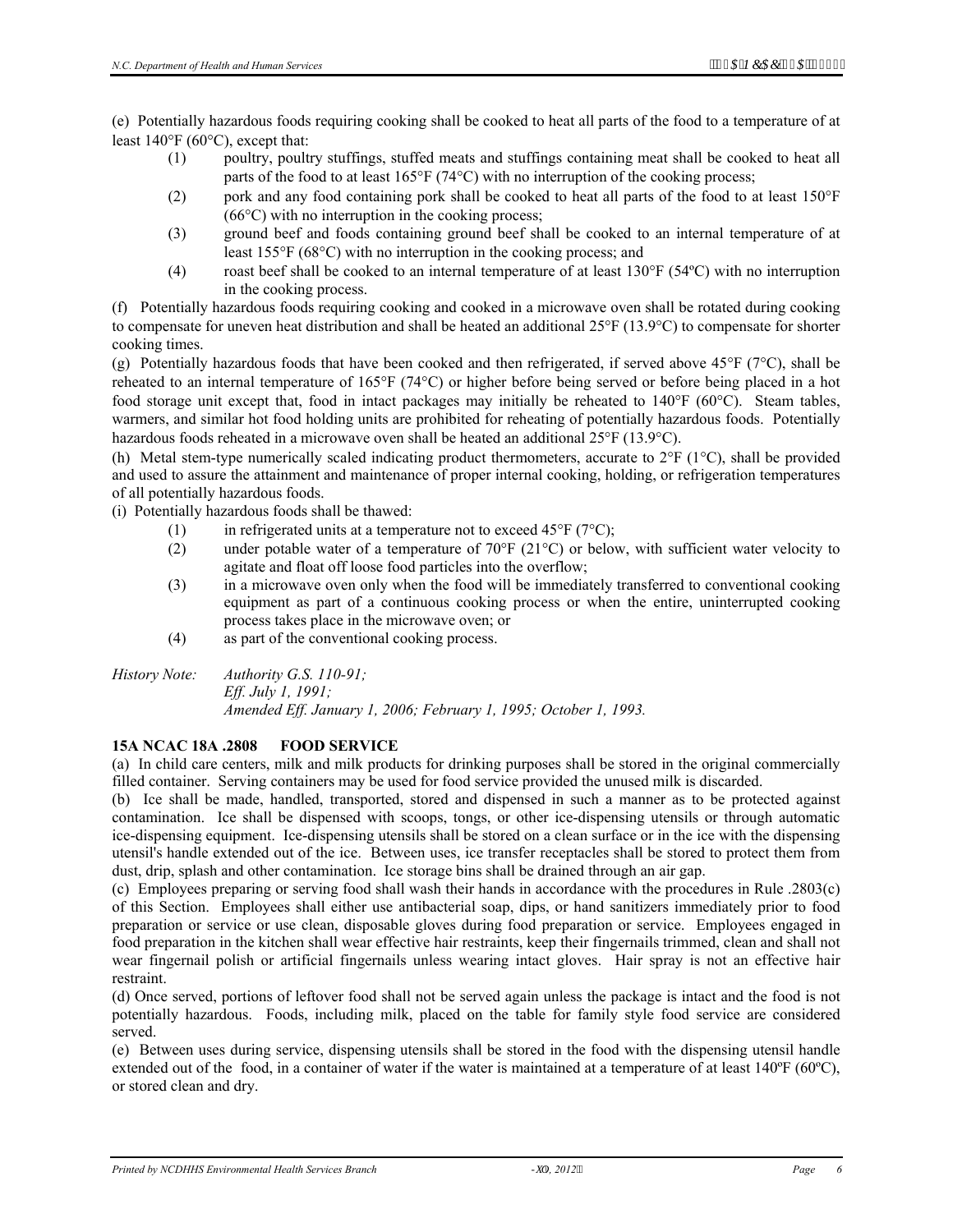(f) Children attending child care centers shall not be in the kitchen except when participating in a supervised activity.

(g) Nothing in this Section shall be construed as prohibiting family style food service at child care centers so long as supervision of the children is maintained throughout each meal except that family style food service shall be prohibited during the outbreak and investigation of communicable diseases.

*History Note: Authority G.S. 110-91; Eff. July 1, 1991; Amended Eff January 1, 2006; April 1, 1999; February 1, 1995.* 

#### **15A NCAC 18A .2809 FOOD SERVICE EQUIPMENT AND UTENSILS**

In child care centers, material and construction of food service equipment and utensils shall meet the following requirements:

- (1) Materials used in the construction of utensils and equipment shall be durable; corrosion-resistant; nonabsorbent; non-toxic; finished to have a smooth, easily cleanable surface; and resistant to pitting, chipping, cracking, scratching, distortion, and decomposition.
- (2) Food-contact surfaces shall be smooth; free of breaks, open seams, cracks, chips, pits and other imperfections; free of sharp internal angles, corners and crevices; and accessible for cleaning and inspection without being disassembled or by easy disassembly.
- (3) Nonfood contact surfaces shall be nonabsorbent with no obstructions to cleaning.
- (4) Solder shall be comprised of approved, non-toxic; corrosion-resistant materials.
- (5) Wood and wicker shall not be used as food-contact surfaces, except hard maple or an equivalent nonabsorbent wood may be used for cutting boards, cutting blocks or bakers' tables.
- (6) Galvanized metal shall not be used for utensils or food-contact equipment.
- (7) Linens shall not be used as food-contact surfaces, except that clean linen may be used in contact with bread and rolls.
- (8) Single-use and single-service articles shall be clean.
- (9) Reuse of single-service articles is prohibited.
- (10) Single-use articles such as formed buckets, bread wrappers, aluminum pie plates and cans shall be used only once except that containers made of plastic, glass or other material intended for food storage, with smooth sides and constructed to be easily cleaned may be reused.
- (11) Equipment and utensils that impart odors, color or taste, or contribute to the contamination of food shall not be used.
- (12) Product thermometers and thermometer probes shall be of metal stem-type construction.
- (13) Water filters or any other water conditioning devices shall be cleaned and maintained in accordance with the manufacturer's instructions.
- (14) Filters and other grease extracting equipment shall be cleaned and maintained in accordance with the manufacturer's specifications.

*History Note: Authority G.S. 110-91; Eff. July 1, 1991; Amended Eff. January 1, 2006; February 1, 1995.* 

#### **15A NCAC 18A .2810 SPECIFICATIONS FOR KITCHENS, FOOD PREPARATION AREAS AND FOOD SERVICE AREAS**

(a) Each child care center shall have at least a two-compartment sink, drainboards or countertop space of adequate size, adequate refrigeration equipment and, when needed, adequate cooking equipment, except for child care centers located in a school that receives all food supplies prepared and ready to serve from a food service establishment permitted by a local health department, which is located at the same school campus and provides food during all hours of child care operation. Domestic or commercial kitchen equipment may be used. Child care centers using multi-service articles shall also provide a dishwasher. In lieu of a dishwasher and two-compartment sink, a threecompartment sink of sufficient size and depth to wash, rinse and sanitize utensils may be used.

(b) A separate lavatory for handwashing is required in food preparation areas. If the dishwashing area is separate from the food preparation area, an additional lavatory shall be required.

(c) A separate food preparation sink with drainboards or countertop space of adequate size shall be required when a plan review indicates that separate facilities are needed based on volume and preparation frequency.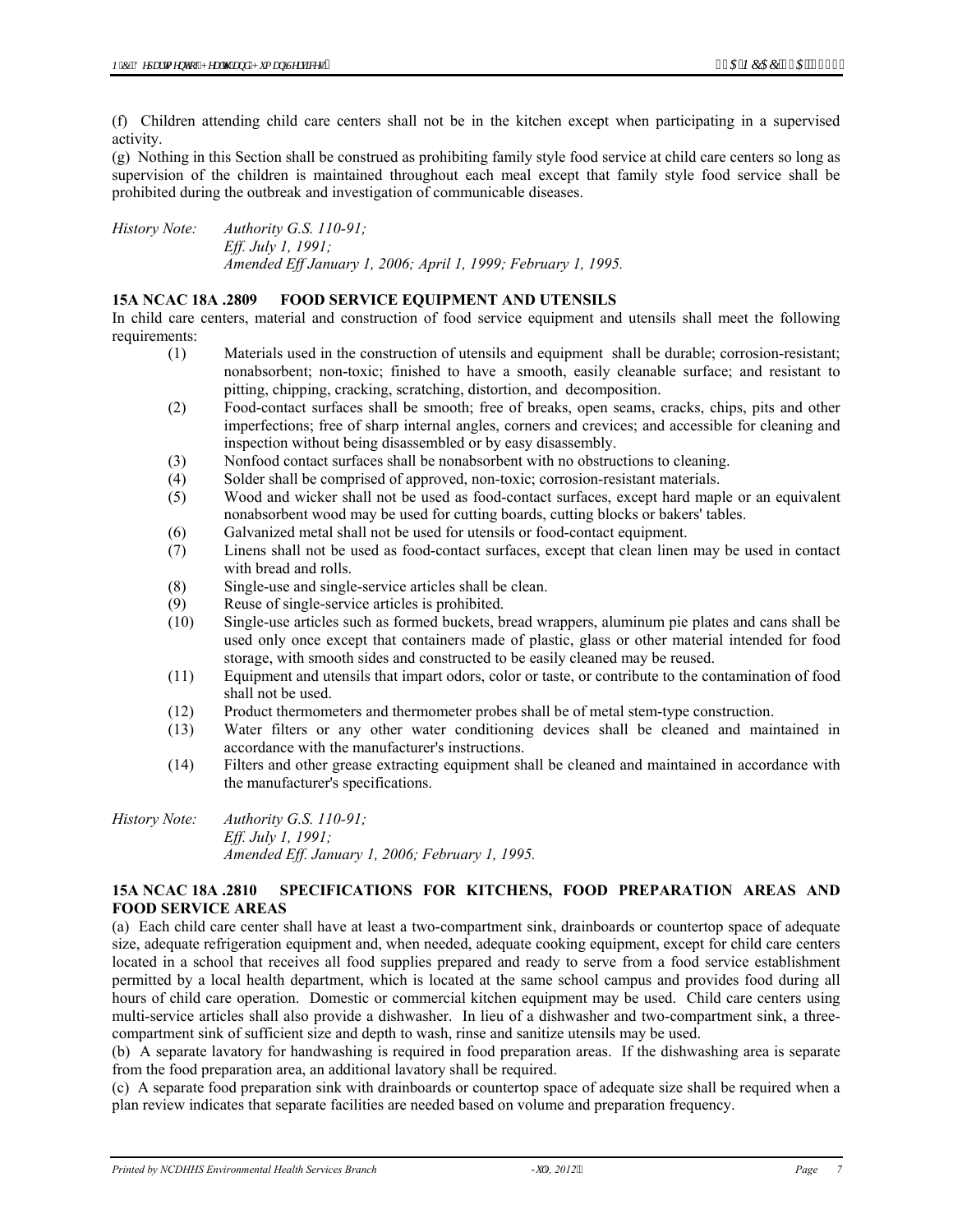(d) When domestic refrigeration equipment is used, except in child care centers licensed for fewer than 13 children and located in a residence, the following provisions shall apply:

- (1) except for thawing under refrigerated conditions, potentially hazardous foods shall not be prepared prior to the day that such foods are to be served;
- (2) potentially hazardous foods that have been heated shall not be reheated or placed in refrigeration to be used in whole or in part on another day; and
- (3) salads containing potentially hazardous food shall not be prepared on site. Prohibited salads include chicken, egg, tuna, crab, and other salads containing meat.

(e) A commercial hood shall be installed when frying is used for food preparation on site. The hood shall be installed in accordance with the North Carolina Building Code and approved by the local building code enforcement agent.

(f) If food is prepared in a classroom, a food preparation area shall be provided. Water from a handwash lavatory shall not be used to prepare formula, mix dry cereals, or other foods. Toy cleaning and sanitizing may also be conducted in this food preparation area. This food preparation area shall contain an easily cleanable countertop and a lavatory and, when needed, adequate refrigeration. The food preparation counters, bottle warming equipment if used, food and food contact surfaces shall be out of reach of children and the following shall apply:

- (1) all equipment shall be cleaned at least daily. Warming equipment shall be cleaned and sanitized as required in Rule .2812 of this Section;
- (2) after each use, all multi-service articles provided by the center shall be cleaned and sanitized in the child care center kitchen;
- (3) single-service articles shall be handled as required in Rule .2814 of this Section; and
- (4) counter, shelf or cabinet space shall be provided for food storage. Food supplies shall be stored in accordance with Rule .2806 of this Section.

*History Note: Authority G.S. 110-91; Eff. July 1, 1991; Amended Eff. March 1, 1995; Temporary Amendment Eff. April 15, 1998; Amended Eff. April 1, 1999; Temporary Amendment Eff. December 1, 1999; Amended Eff. July 1, 2006; January 1, 2006; April 1, 2001.* 

## **15A NCAC 18A .2811 CLEANING AND SANITIZING OF EQUIPMENT AND UTENSILS**

*History Note: Authority G.S. 110-91; Eff. July 1, 1991; Repealed Eff. January 1, 2006.* 

#### **15A NCAC 18A .2812 CLEANING AND SANITIZING EQUIPMENT AND UTENSILS**

(a) In child care centers, drainboards or countertop space of adequate size shall be provided for handling of soiled utensils prior to washing and cleaned utensils following sanitizing. For child care centers originally licensed on or after April 15, 1998, drainboards or countertop space shall be no less than 8 square feet. A domestic dishwasher may be used to provide the equivalent of 4 square feet of drainboard space and other designated areas not contiguous with the sink may be utilized to meet drainboard or countertop space requirements. Drainboards or countertop space designated for clean equipment and utensils shall be on the opposite end of the sink from drainboards or countertop space designated for soiled equipment and utensils unless these areas are otherwise separated and protected from cross contamination. Upon change of ownership, or the closing of the operation and the issuance of a new license, or the remodeling of an existing kitchen, a child care center shall also comply with this Paragraph.

(b) Except for fixed equipment and utensils too large to be cleaned in sink compartments, manual washing, rinsing, and sanitizing shall be conducted in the following sequence:

- (1) when necessary, equipment and utensils shall be scraped, flushed, or soaked to remove food particles;
- (2) sinks shall be cleaned and sanitized prior to use;
- (3) equipment and utensils shall be washed in the first compartment with a hot detergent solution that is changed once visibly soiled;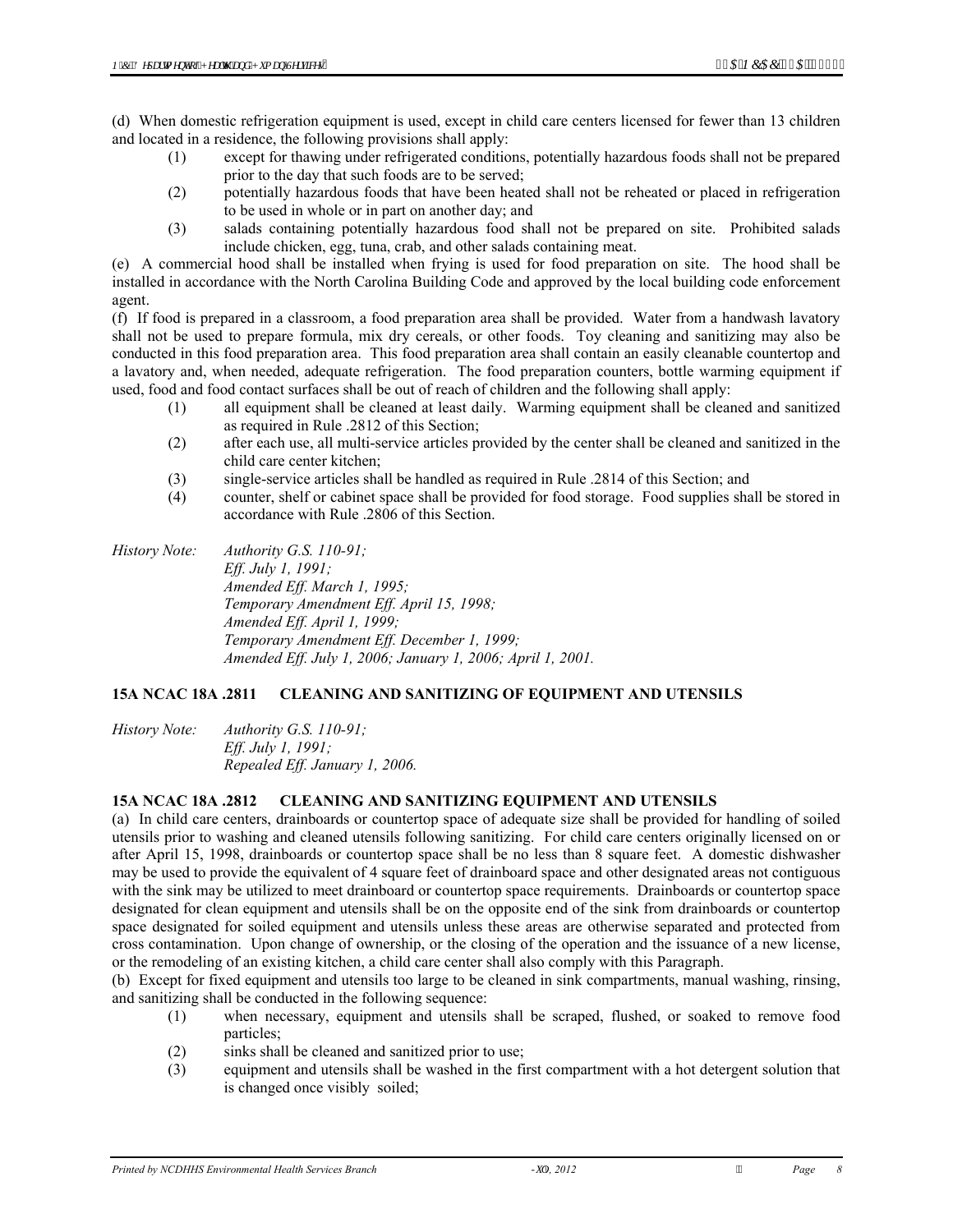- (4) equipment and utensils shall be rinsed free of detergent and abrasives with clean water in the second compartment; and
- (5) the food-contact surfaces of equipment and utensils shall be sanitized in the third compartment in the following manner:
	- (A) immersion for at least one minute in clean, hot water at a temperature of at least 170°F (77°C) in dish baskets of such size and design to permit complete immersion of the tableware, kitchenware and equipment in the hot water;
	- (B) immersion for at least two minutes in a clean solution containing 50 to 200 parts per million (ppm) of chlorine at a temperature of at least 75°F (24°C);
	- (C) immersion for at least two minutes in a clean solution containing at least 12.5 ppm of iodine and having a pH not higher than 5.0 and at a temperature of at least  $75^{\circ}$ F ( $24^{\circ}$ C);
	- (D) immersion for at least two minutes in a clean solution containing 200 to 400 ppm of quaternary ammonium products and having a temperature of at least  $75^{\circ}$  (24 $^{\circ}$ C), provided that the product is labeled to show that it is effective in water having a hardness value at least equal to that of the water being used; or
	- (E) other sanitizing products, procedures, or equipment as effective as those above may be used if these products are nontoxic to children, used according to the manufacturer's instructions and approved by the Department.

(c) For mechanical cleaning and sanitizing, food-contact surfaces of equipment and utensils shall be sanitized according to the manufacturer's instructions. When a domestic dishwashing machine with a sanitizing cycle is used according to manufacturer's instructions, additional sanitizing is not required. When commercial dishwashing equipment is used, a temperature indicating device, accurate to  $2^{\circ}F(1^{\circ}C)$ , shall be provided.

(d) For utensils and equipment which are either too large or impractical to sanitize in a dishwashing machine or dishwashing sink, a spray-on or wipe-on sanitizer of sufficient chemical strength as indicated in Paragraph (b) of this Rule shall be used. Spray-on or wipe-on sanitizers shall be prepared daily and kept on hand for bactericidal treatment.

(e) Multi-service articles, including highchair feeding trays, shall be washed, rinsed and sanitized after each use.

(f) Nonfood-contact surfaces shall be cleaned to keep equipment free of accumulation of dust, dirt, food particles and other debris.

(g) A testing method or equipment, used in accordance with the product manufacturer's instructions, shall be made available, convenient, and regularly used to test the strengths of these chemical sanitizing solutions to ensure the prescribed concentrations are met.

(h) After sanitizing, all equipment and utensils shall be air dried.

| History Note: | Authority G.S. $110-91$ ;                                  |
|---------------|------------------------------------------------------------|
|               | <i>Eff. July 1, 1991;</i>                                  |
|               | Amended Eff. February 1, 1995; July 1, 1993;               |
|               | Temporary Amendment Eff. December 1, 1999; April 15, 1998; |
|               | Amended Eff. July 1, 2006; January 1, 2006; April 1, 2001. |

#### **15A NCAC 18A .2813 MECHANICAL CLEANING AND SANITIZING**

*History Note: Authority G.S. 110-91; Eff. July 1, 1991; Amended Eff. Feburary 1, 1995; Temporary Amendment Eff. April 15, 1998; Amended Eff. April 1, 1991; Repealed Eff. January 1, 2006.* 

# **15A NCAC 18A .2814 FOOD SERVICE EQUIPMENT AND UTENSIL STORAGE**

(a) In child care centers, cleaned and sanitized equipment and utensils, including single-service articles, shall be handled in a way that protects the food-contact surfaces from contamination. Spoons, knives, and forks shall be handled with the least amount of contact necessary. Cups, glasses, bowls, plates, and similar items shall be handled without contact with inside surfaces or surfaces that contact the user's mouth.

(b) Cleaned and sanitized utensils and equipment shall be stored above the floor in a clean, dry location in a way that protects them from dust, insects, drip, splash and other contamination and facilitates floor cleaning. The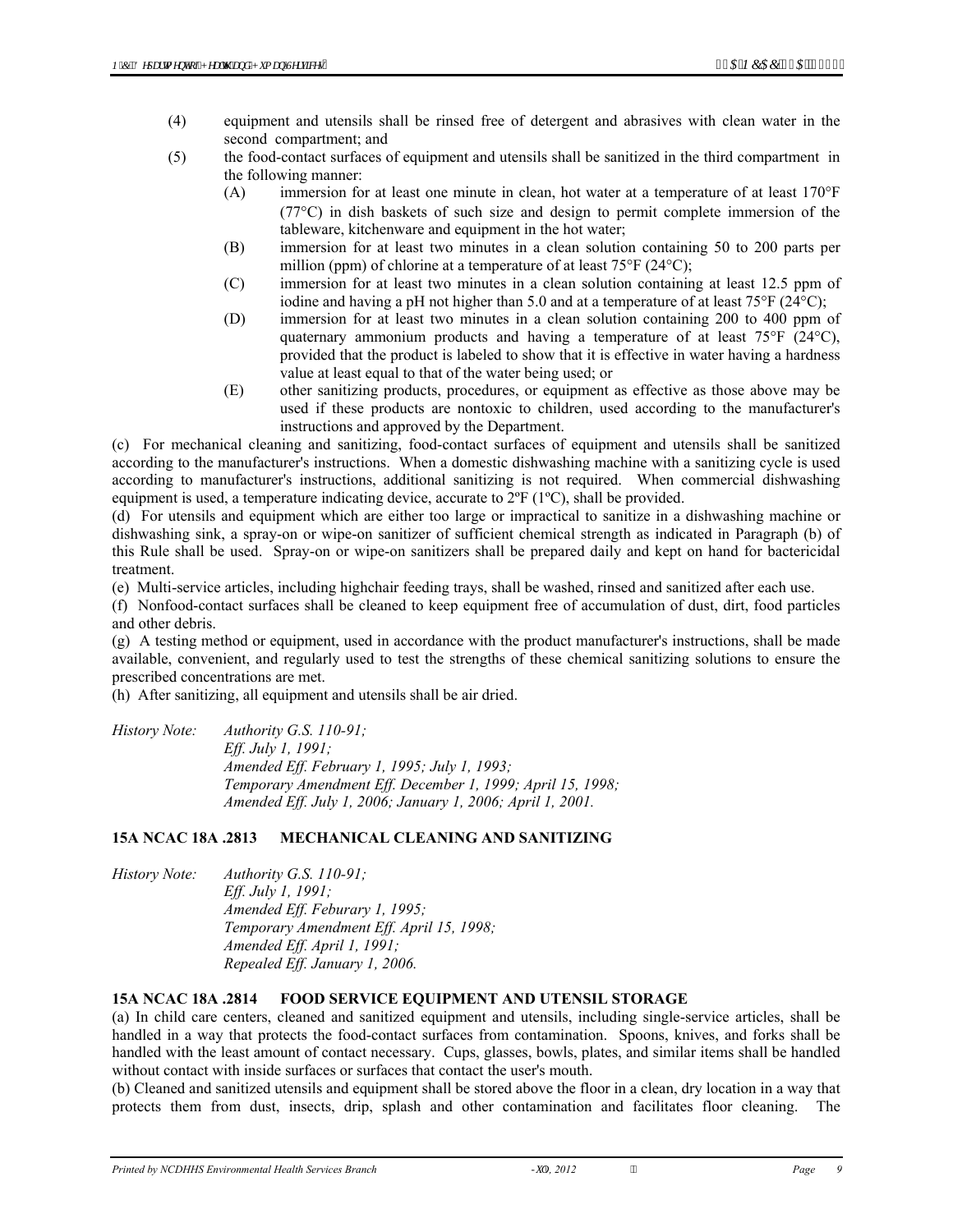food-contact surfaces of fixed equipment shall also be protected from contamination. Equipment and utensils shall not be placed under exposed sewer lines.

*History Note: Authority G.S. 110-91; Eff. July 1, 1991; Amended Eff. January 1, 2006; February 1, 1995.* 

## **15A NCAC 18A .2815 WATER SUPPLY**

(a) In child care centers, the water supply shall meet the requirements of 15A NCAC 18A .1700 Protection of Water Supplies. In addition, any center using a groundwater supply that serves 25 or more people shall provide documentation from the Public Water Supply Section that the well meets the requirements of 15A NCAC 18C. A water sample shall be collected by the Department and submitted to a state certified laboratory for bacteriological analysis annually if the child care center is not served by a community water supply. Other tests of water quality, as indicated by possible sources of contamination, may be collected by the Department.

(b) Water under pressure shall be provided to meet the needs of cooking, cleaning, drinking, toilets, and outside uses in accordance with the North Carolina Plumbing Code.

(c) No cross-connections with an unapproved water supply shall exist. If the potential for backsiphonage or backflow conditions exist, an approved atmospheric vacuum breaker or backflow prevention device shall be installed in accordance with the North Carolina Plumbing Code.

(d) Water heating equipment shall be provided to meet the maximum hot water requirements of the child care center. The capacity and recovery rates of water heating equipment shall be based on number and size of sinks, capacity of dishwashing machines, capacity of laundering machines, diaper changing facilities, and other food service and cleaning needs for child care centers not located in a residence. Child care centers licensed for fewer than 13 children and located in a residence may use an existing water heater, or the equivalent replacement, if all required temperatures are maintained. Hot and cold water under pressure shall be provided in all rooms where food is prepared, rooms in which utensils or equipment are washed, and other areas where water is required for cleaning and sanitizing, including diaper changing areas.

(e) Hot water used for cleaning and sanitizing food utensils and laundry shall be provided at a minimum temperature of 120°F (49°C) at the point of use. Water in areas accessible to children shall be tempered between 80°F (27°C) and 110°F (43°C). For handwash lavatories used exclusively by school-age children, the 80°F (27°C) minimum temperature requirement shall not apply. Hot water in an area accessible to any child, which is in excess of 120°F (49°C), shall be considered a burn hazard. Child care centers serving only school-age children are not required to provide hot water in areas accessible to children. In the event of the loss of hot water, the person in charge shall immediately contact the local health department.

(f) Drinking fountains, if provided, shall comply with the North Carolina Plumbing Code, be separate from handwash lavatories, and kept clean. The pressure shall be regulated so that an individual's mouth does not come in contact with the nozzle and so that water does not splash on the floor. Other approved dispensing devices may be used and shall be kept clean.

(g) Outdoor drinking fountains shall be constructed to protect the spout from contamination and shall be kept clean.

*History Note: Authority G.S. 110-91; Eff. July 1, 1991; Amended Eff. February 1, 1995; Temporary Amendment Eff. April 15, 1998; Amended Eff. April 1, 1999; Temporary Amendment Eff. December 1, 1999; Amended Eff. July 1, 2006; January 1, 2006; April 1, 2001.* 

# **15A NCAC 18A .2816 LEAD POISONING HAZARDS**

In child care centers, areas accessible to children shall be free of identified lead poisoning hazards as defined under G.S. 130A-131.7(7).

*History Note: Authority G.S. 110-91; Eff. July 1, 1991; Amended Eff. January 1, 2006; February 1, 1995.*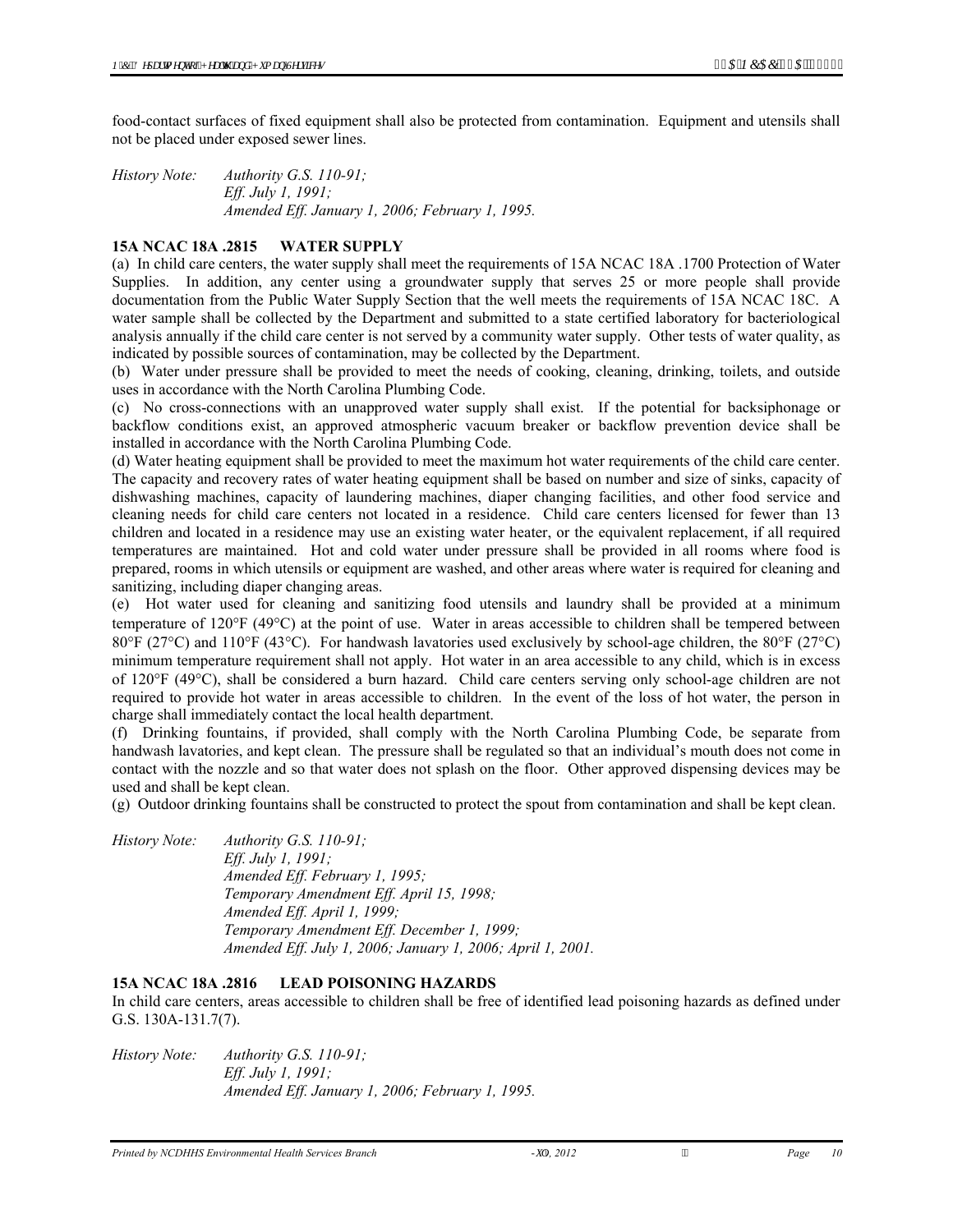#### **15A NCAC 18A .2817 TOILETS**

(a) In child care centers, toilet tissue shall be provided in each toilet room and stored in a clean, dry place. The toilet room shall include or be adjacent to a handwash lavatory. Storage in toilet rooms shall be limited to toileting and diapering supplies. All toilet fixtures shall be easily cleanable, and in good repair. Toilet fixtures shall be child-sized, adapted adult toilets or potty chairs.

(b) Toilet fixtures shall be cleaned and disinfected at least daily and when visibly soiled. A disinfecting solution as set out in 15A NCAC 18A .2801(7) shall be used for this purpose. A testing method shall be made available to ensure compliance with the prescribed bleach solution concentration. To achieve the maximum germ reduction with bleach, the cleaned surfaces shall be left glistening wet with the bleach solution and allowed to air dry or be dried only after a minimum contact time of at least two minutes. Products registered with the U.S. Environmental Protection Agency as hospital grade germicides or disinfectants or as disinfectants for safe use in schools, child care centers, institutions or restaurants are also approved disinfectants, provided the manufacturer's Material Safety Data Sheets are kept on file at the child care center and the instructions for use are followed.

(c) If potty chairs are used, they shall be located and stored in a toilet room equipped with a spray-rinse toilet or utility sink. Potty chairs shall be emptied, rinsed, cleaned and disinfected after each use with a disinfecting solution as described in Paragraph (b) of this Rule.

(d) When cloth diapers are used and emptied, the diaper changing area shall be located next to a toilet room.

*History Note: Authority G.S. 110-91; Eff. July 1, 1991; Amended Eff. July 1, 2006; January 1, 2006; April 1, 1999; February 1, 1995.* 

#### **15A NCAC 18A .2818 LAVATORIES**

(a) In child care centers, lavatories shall be easily cleanable, in good repair, and kept free of storage. Lavatories shall be mounted at an appropriate height to accommodate the children, or otherwise made accessible. Any lavatory may be used for handwashing as specified in 15A NCAC 18A .2803, except for flush-rimmed sinks and those with an attached operable drinking fountain.

(b) Lavatories shall be equipped with hot and cold water or tempered water provided through mixing faucets or pre-mixing devices which provide water in the temperature range specified in Rule .2815(e) of this Section.

(c) Lavatories shall be cleaned and disinfected with each change of use, as needed and at least daily. A disinfecting solution as set out in 15A NCAC 18A .2801(7) shall be used for this purpose. A testing method shall be made available to ensure compliance with the prescribed bleach solution concentration. To achieve the maximum germ reduction with bleach, the cleaned surfaces shall be left glistening wet with the bleach solution and allowed to air dry or be dried only after a minimum contact time of at least two minutes. Products registered with the U.S. Environmental Protection Agency as hospital grade germicides or disinfectants or as disinfectants for safe use in schools, child care centers, institutions and restaurants are also approved disinfectants, provided the manufacturer's Material Safety Data Sheets are kept on file at the child care center and the instructions for use are followed.

(d) Liquid soap and disposable towels or other hand-drying devices shall be provided at every handwash lavatory area.

(e) Handwash signs shall be posted at every handwash lavatory area.

*History Note: Authority G.S. 110-91; Eff. July 1, 1991; Amended Eff. July 1, 2006; January 1, 2006; February 1, 1995.* 

#### **15A NCAC 18A .2819 DIAPERING AND DIAPER CHANGING FACILITIES**

(a) In child care centers, children in diapers shall be changed at stations designated for diapering or toileting. Each diaper changing station shall include a handwash lavatory. For centers licensed for fewer than 13 children and located in a residence and for diaper changing areas designated for school age children, a handwash lavatory shall be in or next to a diaper changing area.

(b) Diapering surfaces shall be smooth, intact, nonabsorbent, easily cleanable and shall be approved by the Department. Nothing shall be placed on the diapering surface except for those items required for diapering.

(c) A disinfecting solution as set out in 15A NCAC 18A .2801(7) shall be used to disinfect diapering surfaces. A testing method shall be made available to ensure compliance with the prescribed bleach solution concentration. To achieve the maximum germ reduction with bleach, the cleaned surfaces shall be left glistening wet with the bleach solution and allowed to air dry or be dried only after a minimum contact time of at least two minutes. Products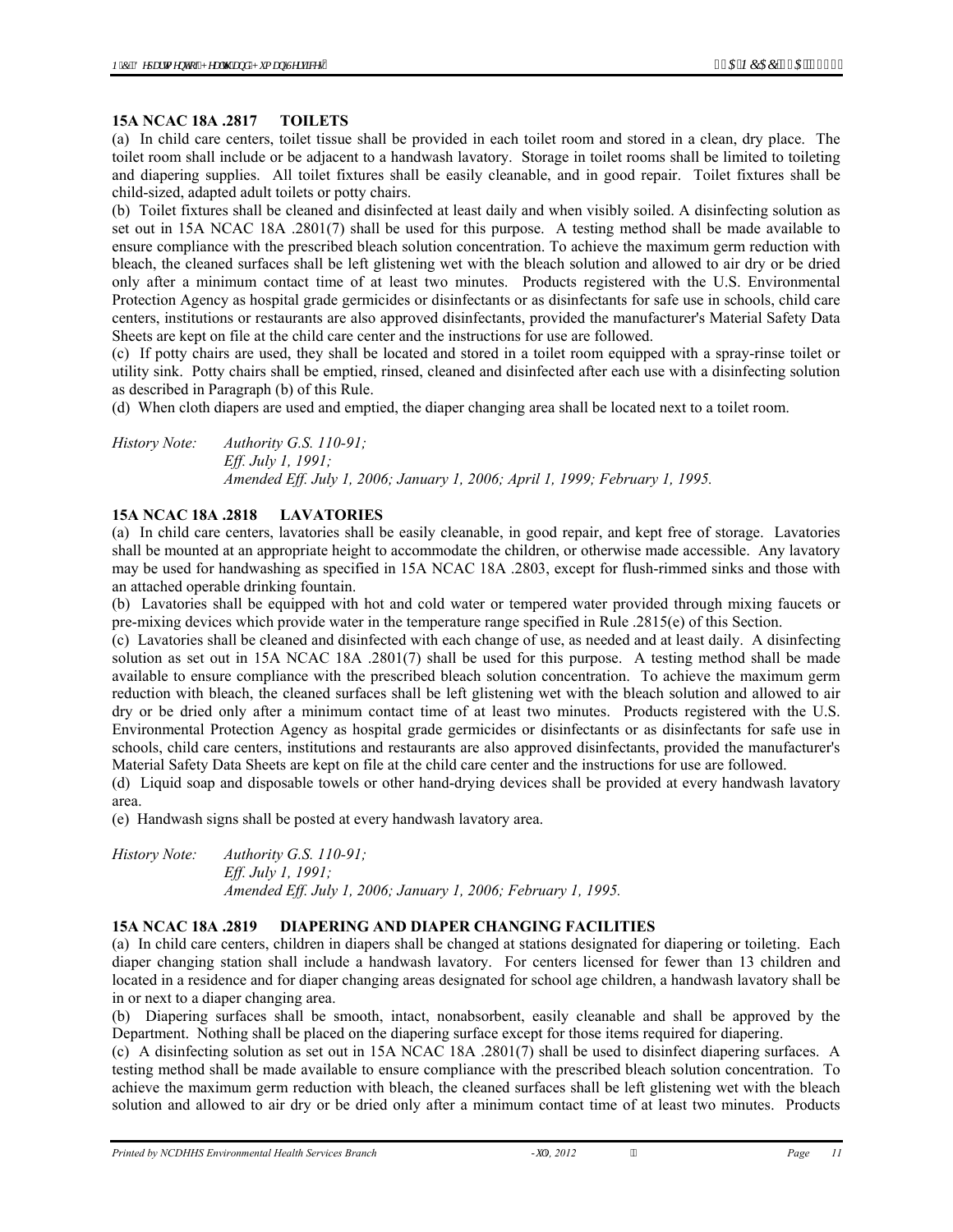registered with the U.S. Environmental Protection Agency as hospital grade germicides or disinfectants or as disinfectants for safe use in schools, child care centers, institutions or restaurants are also approved disinfectants, provided the manufacturer's Material Safety Data Sheets are kept on file at the child care center and the instructions for use are followed. Cleaning and disinfecting solutions shall be kept in separate and labeled bottles at each diaper changing station. Bleach disinfecting solutions shall be stored in hand pump spray bottles. No cloths or sponges shall be used on diapering surfaces.

(d) Diaper changing procedures shall include:

- (1) gathering supplies before placing child on diapering surface;
- (2) donning disposable gloves (if needed);
- (3) using disposable towelette or moistened paper towel to clean child, wiping front to back;
- (4) disposing of gloves if used, soiled towelettes and diaper in a plastic-lined, covered receptacle;
- (5) wiping hands with disposable towelette or moistened paper towel;
- (6) sliding a clean diaper under the child, applying diapering products (if needed) using facial or toilet tissue, discarding the tissue in a plastic-lined, covered receptacle;
- (7) fastening the diaper and placing clothing on child;
- (8) washing child's hands in accordance with Rule .2803 of this Section, or, if child is unable to support her or his head, cleaning the child's hands with a disposable towelette or moistened paper towel, then drying the child's hands and returning the child to a supervised area;
- (9) spraying entire diapering surface with detergent solution and wipe clean, using disposable paper towels;
- (10) spraying entire diapering surface with approved disinfecting solution and allowing to remain on the surface for two minutes or as specified by the manufacturer, or air dry; and
- (11) washing hands in accordance with Rule .2803 of this Section even if disposable gloves are used by the caregiver.

(e) Vinyl or latex disposable gloves shall be used by caregivers during the diaper changing process if she or he has cuts or sores on her or his hands or has chapped hands.

(f) Caregivers may dispose of feces in diapers in the toilet, but shall not rinse soiled cloth diapers, or training pants or clothes. Soiled cloth diapers, training pants or clothes shall be sent to a diaper service or placed in a tightly closed plastic bag or other equivalent container approved by the Department, stored out of reach of children, and sent daily to the child's home to be laundered.

(g) Receptacles containing soiled disposable diapers shall be emptied in an exterior garbage area at least daily.

(h) Instructions for caregivers on proper methods of diaper changing and handwashing shall be posted in each diaper changing area.

*History Note: Authority G.S. 110-91; Eff. July 1, 1991; Amended Eff. February 1, 1995; Temporary Amendment Eff. April 15, 1998; Amended Eff. July 1, 2006; January 1, 2006; April 1, 1999.* 

#### **15A NCAC 18A .2820 STORAGE**

(a) In child care centers, adequate space shall be provided for the storage of equipment, furniture, toys, clothes, linens, backpacks, book bags, diaper bags, beds, cots, mats, and supplies and shall be kept clean. Shelving or other storage areas shall be provided and constructed in a manner to facilitate cleaning. Soiled laundry shall be handled and stored separately from clean laundry using separate cleanable containers.

(b) All corrosive agents, pesticides, bleaches, detergents, cleansers, polishes, any product which is under pressure in an aerosol dispenser, and any substance which may be hazardous to a child if ingested, inhaled, or handled shall be kept in its original container or in another labeled container, used according to the manufacturer's instructions and stored in a locked storage room or cabinet when not in use. Locked storage rooms and cabinets shall include those which are unlocked with a combination, electronic or magnetic device, key, or equivalent locking device. These unlocking devices shall be kept out of the reach of a child and shall not be stored in the lock. Toxic substances shall be stored below or separate from medications and food. Any product not listed above, which is labeled "keep out of reach of children" without any other warnings, shall be kept inaccessible to children when not in use, but is not required to be kept in locked storage. The product shall be considered inaccessible to children when stored on a shelf or in an unlocked cabinet that is mounted a minimum vertical distance of five feet above the finished floor.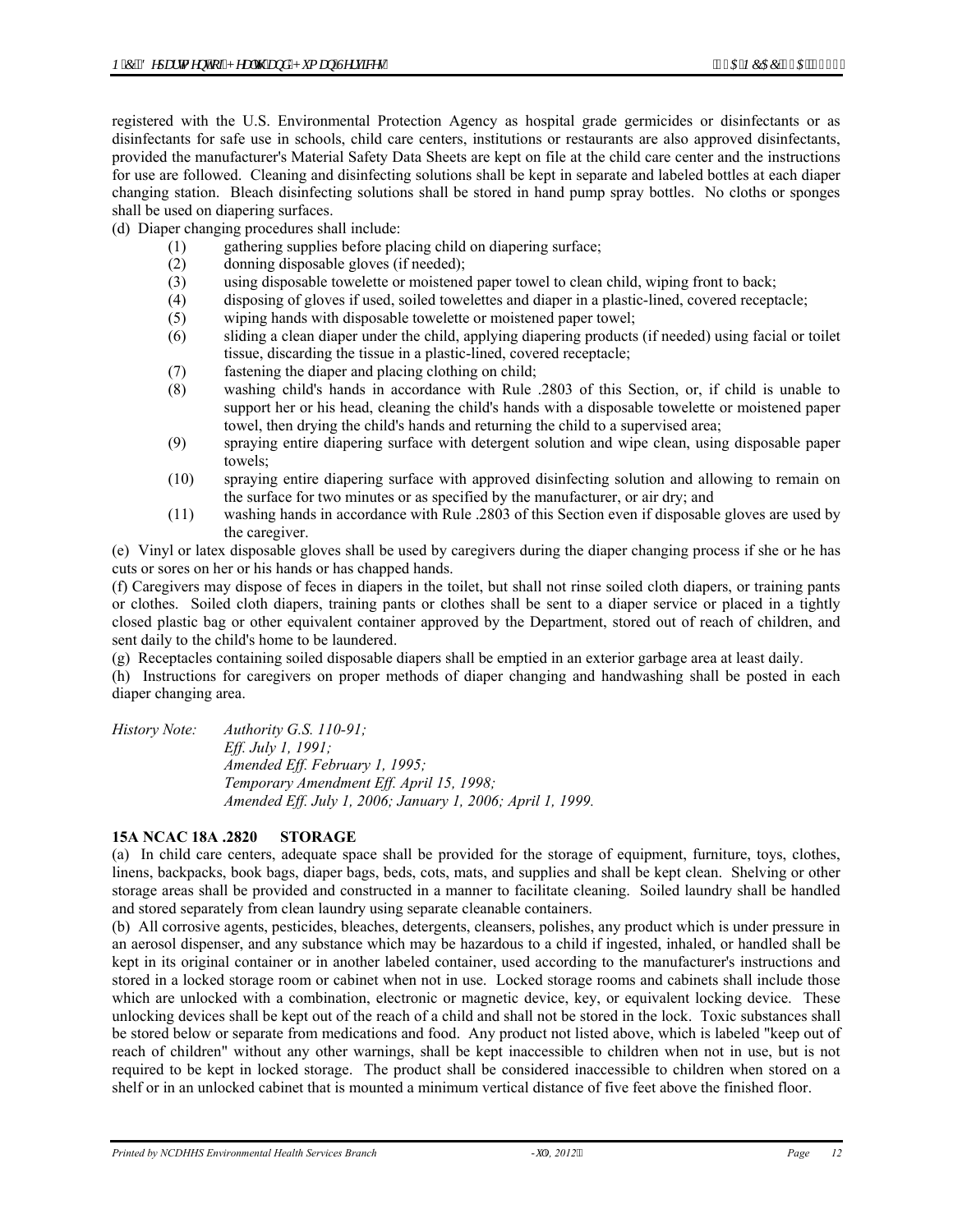(c) Non-aerosol sanitizing, disinfecting, and detergent solutions, hand sanitizers, and hand lotions shall be kept out of reach of children when not in use, but are not required to be in locked storage. These solutions shall be labeled as sanitizing, disinfecting, or detergent (soapy water) solutions. Hand soap other than that which is in bulk containers is not required to be kept out of reach of children or in locked storage.

(d) Medications including prescription and non-prescription items shall be stored in a locked cabinet or other locked container and shall not be stored above food. Designated emergency medications shall be stored out of reach of children, but are not required to be in locked storage. Non-prescription diaper creams and sunscreen shall be kept out of reach of children when not in use, but are not required to be in locked storage.

(e) Individual cubicles, lockers, or coat hooks shall be provided for storage of coats, hats, or similar items. Coat hooks not in individual cubicles or lockers, shall be spaced at least 12 horizontal inches apart. Combs shall be labeled and stored individually. Toothbrushes shall be individually identified, allowed to air dry and protected from contamination. When a container of toothpaste is used for multiple children, the toothpaste shall be dispensed onto an intermediate surface such as waxed paper.

(f) Employee purses and other personal effects shall be kept out of reach of children.

*History Note: Authority G.S. 110-91; Eff. July 1, 1991; Amended Eff. July 1, 2006; January 1, 2006; April 1, 1999; February 1, 1995.* 

# **15A NCAC 18A .2821 BEDS, COTS, MATS, AND LINENS**

(a) In child care centers, all beds, cribs, cots, and mats shall be in good repair, stored to prevent contamination, cleaned and sanitized between users.

(b) Cribs and play pens used for sleeping shall be easily cleanable, and equipped with a firm, tight-fitting mattress made of waterproof, washable material at least two inches thick.

(c) All beds, cots or mats shall be assigned and labeled for each individual child, and equipped with individual linens.

(d) Mats shall be of a waterproof, washable material at least two inches thick and shall be stored so that the floor side does not touch the sleeping side or by an equivalent method approved by the Department.

(e) When in use, cribs, cots, mats and playpens shall be placed at least 18 inches apart or separated by partitions which prevent physical contact.

(f) Linen shall be kept clean, in good repair, and stored with the individual mat or cot or stored individually for each child in a designated area. Linen shall be laundered between users, when soiled, and at least once per week. Linen used in rooms where children in care are less than 12 months old shall be changed and laundered when soiled and at least daily. Linens shall be large enough to cover the sleeping surface.

(g) Wash cloths, bibs, and burping cloths shall not be used more than once until laundered and shall be laundered when soiled and at least daily.

*History Note: Authority G.S. 110-91; Eff. July 1, 1991; Amended Eff. July 1, 2006; January 1, 2006; February 1, 1995.* 

# **15A NCAC 18A .2822 TOYS, EQUIPMENT AND FURNITURE**

(a) Toys, equipment and furniture provided by a child care center shall be kept clean and in good repair. In rooms designated for children who are not toilet trained, toys and other mouth-contact surfaces shall be cleaned and then sanitized at least daily when used and more frequently if visibly dirty, by the following methods:

- (1) scrubbed in warm, soapy water using a brush to reach into crevices;
- (2) rinsed in clean water;
- (3) submerged in a sanitizing solution as set out in 15A NCAC 18A .2801(22) for at least two minutes or sanitized with another approved sanitizing solution; and
- (4) air dried.

A testing method or kit shall be available to ensure compliance with the prescribed concentration. To achieve the maximum germ reduction with bleach, the cleaned surfaces shall be left glistening wet with the bleach solution and allowed to air dry or be dried only after a minimum contact time of at least two minutes. Other sanitizing solutions that have been determined to be at least as effective as the chlorine bleach solution are acceptable as long as these products are nontoxic to children, used according to the manufacturer's instructions and approved by the Department. Toys, items and surfaces not designed to be submerged shall be washed and rinsed in place, sprayed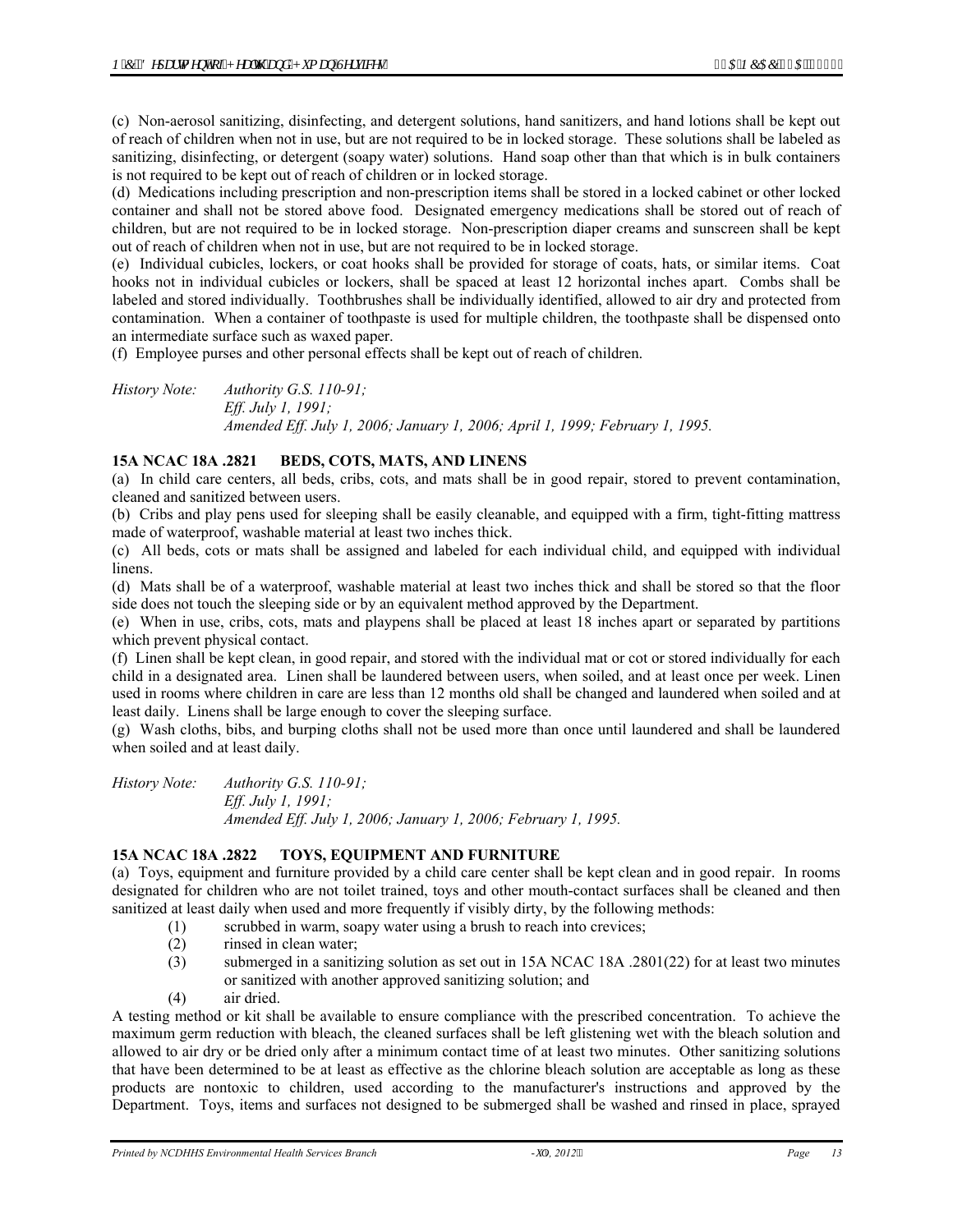with a sanitizing solution and allowed to air dry. Hard plastic toys may be washed and rinsed in a dishwasher and cloth toys may be laundered and mechanically dried without requiring sanitizing.

(b) Toys, furniture, cribs, or other items accessible to children, shall be free of peeling, flaking, or chalking paint.

(c) Water play centers shall be filled just prior to each water play session. Water shall be emptied after each session or more often if visibly soiled. The water play centers including toys, shall be cleaned and sanitized at least daily or more often if visibly soiled. Water play is prohibited during the outbreak and investigation of communicable diseases at the site. Wading pools are not considered water play centers and are regulated under 15A NCAC 18A .2500.

*History Note: Authority G.S. 110-91; Eff. July 1, 1991; Amended Eff. February 1, 1995; July 23, 1992; Temporary Amendment Eff. April 15, 1998; Amended Eff. July 1, 2006; January 1, 2006; April 1, 1999.* 

#### **15A NCAC 18A .2823 PERSONNEL**

(a) In child care centers, employees and their clothing shall be clean. Employees shall keep their fingernails clean. (b) Tobacco use in any form is prohibited in any part of a child care center except in a designated area either outdoors, separate from the outdoor learning environment, or indoors in a room with a separate ventilation system approved by the building inspector.

(c) Volunteer personnel shall adhere to the same requirements as employees, as specified in the rules of this Section.

*History Note: Authority G.S. 110-91; Eff. July 1, 1991; Amended Eff. February 1, 1995; Temporary Amendment Eff. April 15, 1998; Amended Eff. January 1, 2006; April 1, 1999.* 

#### **15A NCAC 18A .2824 FLOORS**

(a) In child care centers, floors and floor coverings of all food preparation, food storage, utensil-washing areas, toilet rooms, and laundry areas shall be constructed of nonabsorbent, easily cleanable material.

(b) Floors and floor coverings of all sleeping and play areas shall be constructed of easily cleanable materials.

(c) Carpeting used as a floor covering shall be of closely woven construction, properly installed, and easily cleanable. Carpeted floors shall be vacuumed daily when children are not present in the room, except to clean up spills. Instead of waiting for children to leave the room, a High Efficiency Particulate Air (HEPA) filter vacuum cleaner may be used. If used for this purpose, a HEPA vacuum cleaner shall include a HEPA filter individually tested and rated as 99.97% efficient at 0.3 micron dust particle size and sealed to prevent leakage around connecting points. Vacuum bags shall be changed and vacuums shall be emptied when children are not present in the room. The vacuum cleaner shall be in good repair. Wall to wall carpets shall be cleaned using extraction methods at least once each six months. Cleaning materials including surfactants, solvents and water shall be removed from the carpet before the space is reoccupied. When hot water extraction is used, carpet shall be completely dry within 12 hours of cleaning.

(d) Floors in areas accessible to children, shall be free of peeling, flaking or otherwise deteriorating paint.

(e) All floors and floor coverings shall be kept clean and maintained in good repair.

*History Note: Authority G.S. 110-91; Eff. July 1, 1991; Amended Eff. January 1, 2006; April 1, 1999; February 1, 1995; July 23, 1992.* 

#### **15A NCAC 18A .2825 WALLS AND CEILINGS**

(a) In child care centers, the walls and ceilings, including doors and windows, of all rooms and areas shall be kept clean, free of visible fungal growth, and in good repair. All walls and ceilings shall be easily cleanable and free of peeling, flaking, chalking, or otherwise deteriorating paint.

(b) Walls and ceilings in rooms in which food is stored, handled or prepared, utensil-washing rooms, and toilet rooms shall be nonabsorbent. Acoustic and other ceiling material may be used where ventilation precludes the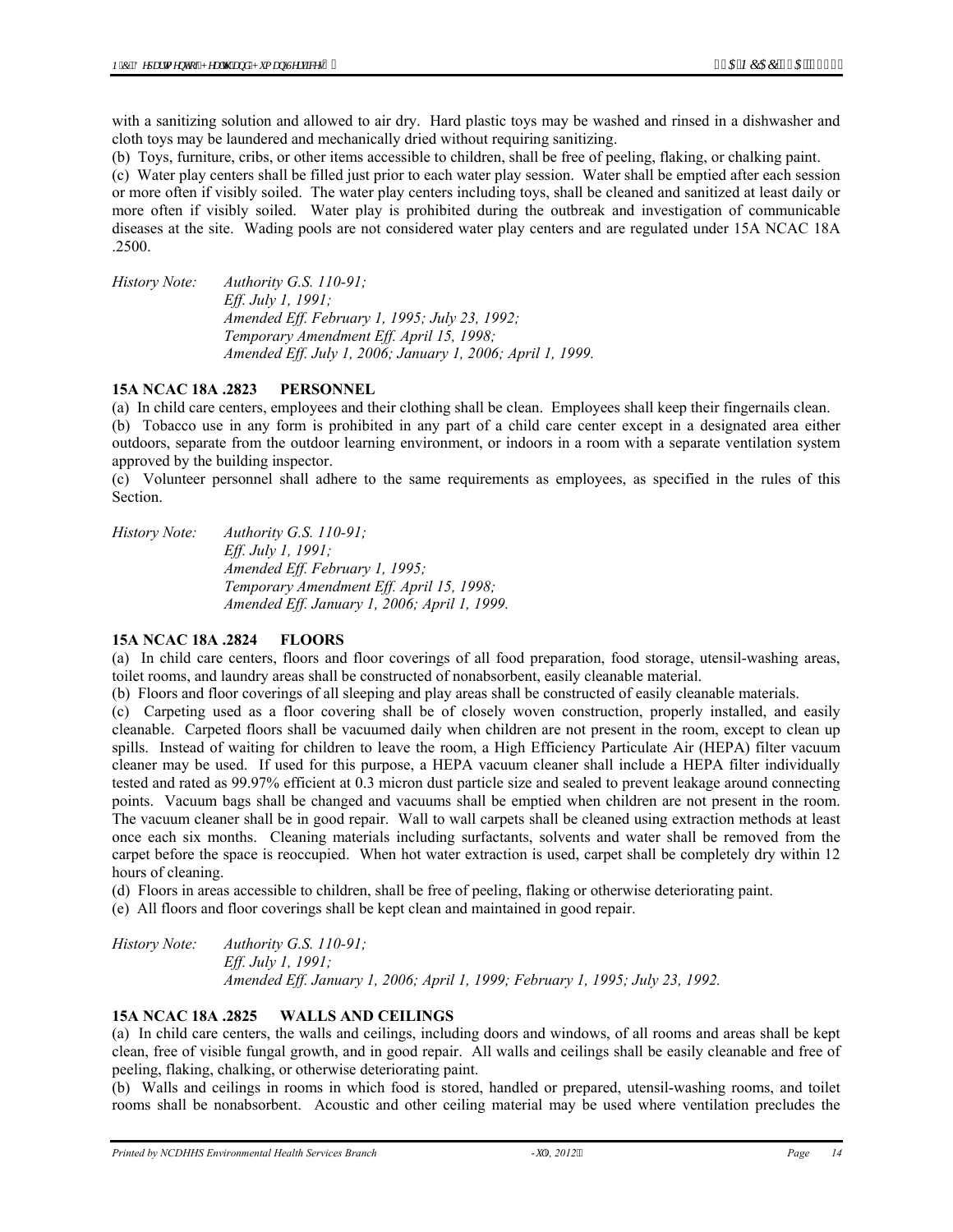possibility of grease and moisture absorption. For child care centers licensed for fewer than 13 children and located in a residence, ceilings of residential construction are acceptable if kept clean and in good repair.

*History Note: Authority G.S. 110-91; Eff. July 1, 1991; Amended Eff. April 1, 1999; July 23, 1992; Temporary Amendment Eff. December 1, 1999; Amended Eff. January 1, 2006; April 1, 2001.* 

#### **15A NCAC 18A .2826 LIGHTING AND THERMAL ENVIRONMENT**

(a) In child care centers, all rooms and enclosed areas shall be lighted by natural or artificial means. Lighting shall be capable of illumination to at least 50 foot-candles at work surfaces in kitchens and diaper changing areas and at children's work tables, desks and easels. Lighting shall be capable of illumination to at least 10 foot-candles of light, at 30 inches above the floor, in all other areas, including storage rooms. Light fixtures in all areas shall be kept clean and in good repair. Shielded or shatterproof bulbs shall be used in food preparation, storage, and serving areas and in all rooms used by children.

(b) All rooms used by children shall be heated, cooled, and ventilated to maintain a temperature between 65°F (19°C) and 85°F (30°C). Ventilation may be in the form of operable windows which are screened or by means of mechanical ventilation to the outside. Windows and window treatments shall be kept clean and in good repair. All ventilation equipment, including air supply diffusers (heating and cooling vents) and return grilles, fans, and all other ventilation equipment shall be kept clean and in good repair.

(c) Nothing in the rules of this Section requires that outdoor storage buildings be wired with electricity or provided with heating and air conditioning.

*History Note: Authority G.S. 110-91; Eff. July 1, 1991; Amended Eff. January 1, 2006; February 1, 1995.* 

#### **15A NCAC 18A .2827 COMMUNICABLE DISEASES AND CONDITIONS**

(a) In child care centers, children who become ill to the extent that they can no longer participate in routine group activities shall be separated from the other children until the child leaves the center.

(b) Each child care center shall include a designated area for a child who becomes ill to the extent that she or he can no longer participate in the routine group activities. When in use, such area shall be equipped with a bed, cot or mat and a vomitus receptacle. Thermometers and all materials used in the designated area including mouthable toys shall be cleaned and sanitized after each use. Linens and disposables shall be changed after each use.

(c) If the area is not a separate room, it shall be separated from space used by other children by a partition, screen or other means. The designated area shall be located so that health and sanitation measures can be carried out without interrupting activities of other children and staff.

(d) Employees with a communicable disease or a communicable condition shall be excluded from situations in which transmission can be expected to occur, in accordance with Communicable Disease Control Measures under 10A NCAC 41A .0200. Any employee with boils, sores, burns, infected wounds or other potentially draining lesions on exposed skin shall bandage the affected area to eliminate exposure to drainage. If such bandaging obstructs handwashing or if the exposure to drainage cannot be eliminated, then the employee shall be excluded from food preparation and caregiving while the condition exists.

*History Note: Authority G.S. 110-91; Eff. July 1, 1991; Amended Eff. February 1, 1995; Temporary Amendment Eff. April 15, 1998; Amended Eff. January 1, 2006; April 1, 1999.* 

## **15A NCAC 18A .2828 HANDWASHING**

*History Note: Authority G.S. 110-91; Eff. July 1, 1991; Amended Eff. April 1, 1999; February 1, 1995;*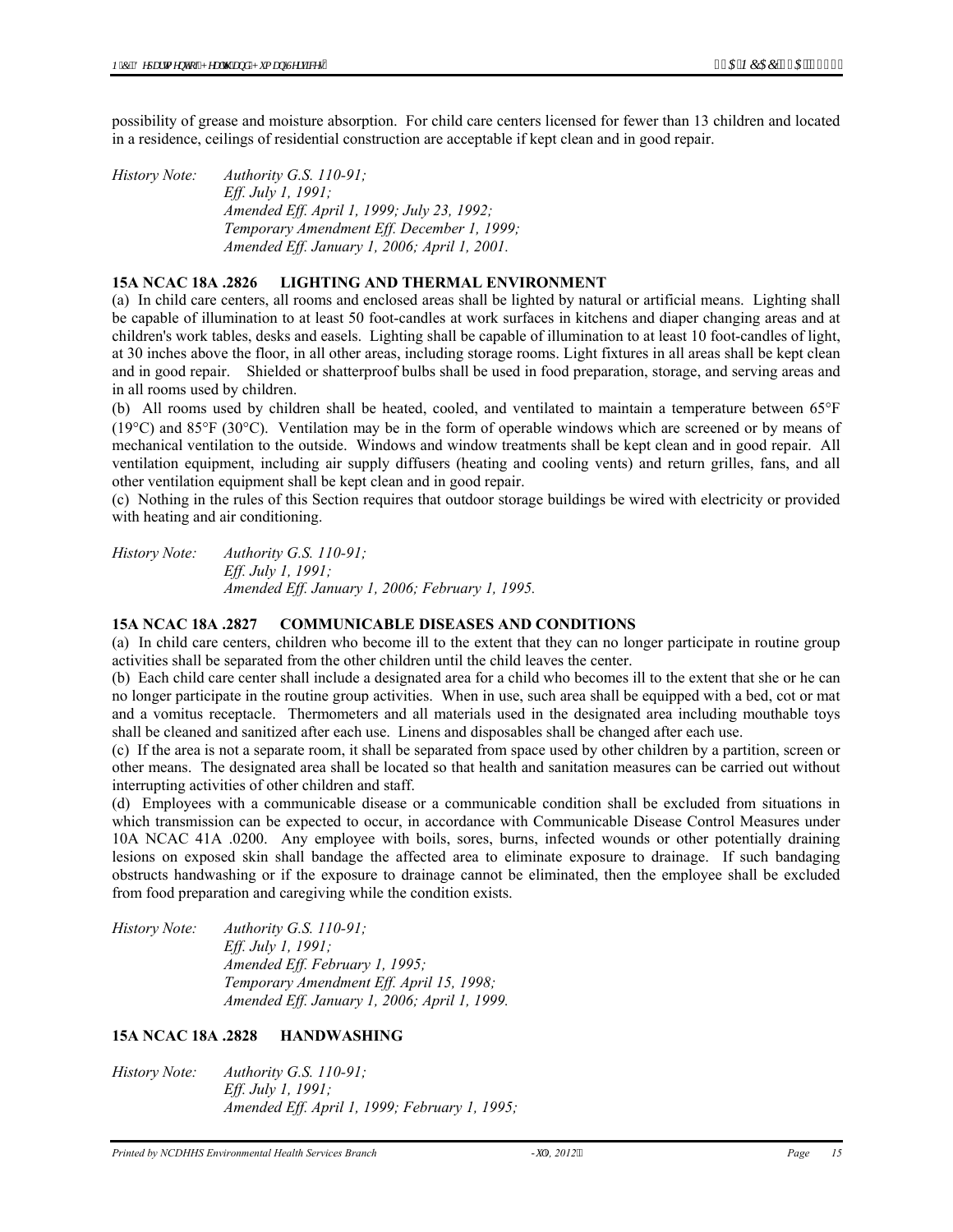*Repealed Eff. January 1, 2006. (See Rule .2803).* 

#### **15A NCAC 18A .2829 WASTEWATER**

In child care centers, all wastewater shall be disposed of in a publicly-owned wastewater treatment system or by an approved properly operating on-site wastewater system under 15A NCAC 18A .1900. Septic systems shall be sized to accommodate anticipated children and staff for all shifts.

*History Note: Authority G.S. 110-91; Eff. July 1, 1991; Amended Eff. January 1, 2006; April 1, 1999; February 1, 1995.* 

#### **15A NCAC 18A .2830 SOLID WASTES**

(a) In child care centers, food scraps and other putrescible materials shall be placed in a plastic-lined, cleanable, covered container and removed to an exterior garbage area at least daily. Scrap paper, cardboard boxes and similar items shall be stored in containers or designated areas.

(b) Garbage containers, mops and other cleaning equipment shall be kept clean. Facilities shall be provided for the washing and storage of garbage containers and mops for child care centers, except for centers licensed for fewer than 13 children and located in a residence. Cleaning facilities shall include a faucet with a threaded nozzle and water of at least 80°F (27°C) in either a designated utility sink or above a curbed impervious pad sloped to drain into a publicly-owned wastewater treatment system or by an approved properly operating on-site wastewater system in accordance with 15A NCAC 18A .1900. Can cleaning facilities approved prior to July 1, 1991 shall be approved if in good repair.

(c) Dumpsters and other containerized systems shall be kept clean and covered. Facilities shall be provided for cleaning either on-site, or off-site through a contractual agreement.

(d) Solid wastes shall be disposed of to prevent insect breeding and public health nuisances.

*History Note: Authority G.S. 110-91; Eff. July 1, 1991; Amended Eff. February 1, 1995; Temporary Amendment Eff. April 15, 1998; Amended Eff. January 1, 2006; April 1, 1999.* 

#### **15A NCAC 18A .2831 ANIMAL AND VERMIN CONTROL**

(a) Unrestrained animals, except those used in supervised activities or pet therapy programs, shall not be allowed in a child care center, including the outdoor learning environment. When animals are on the premises, copies of vaccination records required by North Carolina law and local ordinances shall be available for review. Any animals kept as pets shall be examined by a veterinarian to determine that they are free from vermin, such as mites, lice, fleas, and ticks, and pathogens that could adversely affect human health. Turtles, iguanas, frogs, salamanders, and other reptiles or amphibians are not allowed to be kept as pets on the premises. Animals shall not be allowed in or kept at the entrances to food preparation areas. Animal cages shall be kept clean and waste materials shall be bagged, sealed, and immediately disposed of in the exterior garbage area in a covered container. Animals belonging to child care owners, employees, volunteers, visitors, and children shall not be allowed in child care centers or on the premises unless the above requirements are met.

(b) Effective measures shall be taken to keep uncontained insects, rodents, and other vermin out of the child care centers and to prevent their breeding or presence on the premises. Traps shall only be placed in areas inaccessible to children.

(c) All openings to the outer air shall be protected against the entrance of flying insects. In food preparation areas, only fly traps, pyrethrin-based insecticides or a fly swatter shall be used for extermination of flying insects. Products shall be used only in accordance with directions and cautions appearing on their labels. Insecticides shall not come in contact with raw or cooked food, utensils, or equipment used in food preparation and serving, or with any other food-contact surface.

(d) Only those pesticides which have been registered with the U.S. Environmental Protection Agency and the North Carolina Department of Agriculture and Consumer Services shall be used. Pesticides shall be used in accordance with the directions on the label and shall be stored in a locked storage room or cabinet separate from foods and medications. Pesticides shall not be applied or used when children are present in the area.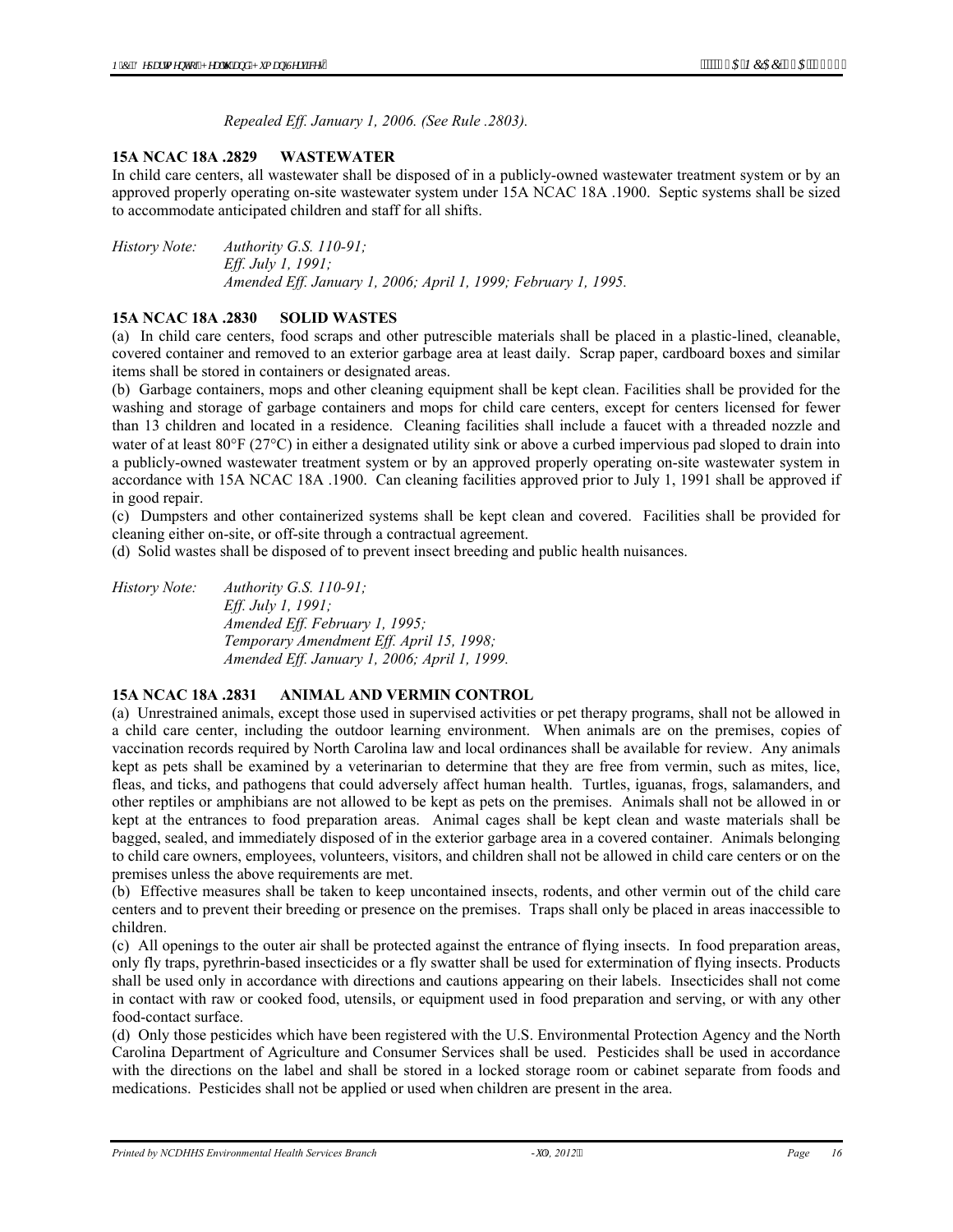(e) Decks, fences, playground equipment, and other products constructed or installed after September 1, 2006 shall not be made from chromated copper arsenate (CCA) pressure-treated wood unless the use of CCA-treated wood is for an approved use listed on the CCA product label and allowed under the US EPA Supplemental Guidance on Interpretation of Revised Chromated Copper Arsenate (CCA) Wood Preservative Label, as amended.

(f) In areas accessible to children, CCA-treated wood decks, playground and recreational equipment, and structures installed or constructed:

(1) prior to January 1, 2005; or

(2) where EPA allows the use of CCA-treated wood,

shall be sealed using an oil-based, semi-transparent sealant; oil-based clear stain; or a water-based clear stain applied at least once every two years.

(g) At the time of the initial sealant or stain application and whenever more than two years has passed since the previous sealant application, soil under such wood shall be:

(1) removed and replaced with similar material;

(2) covered with at least four inches of soil, gravel, sand, sod, or other vegetation; or

(3) otherwise made inaccessible.

(h) Any composting areas shall be covered and maintained to prevent attracting rodents or vermin. Worm bins shall be kept covered.

(i) Grass, fruit and vegetable gardens, vines on fences, and other vegetation shall be maintained in a manner which does not encourage the harborage of vermin.

(j) Pets kept outdoors shall be in a designated area that is maintained and separate from the outdoor area used by the children.

*History Note: Authority G.S. 110-91;* 

*Eff. July 1, 1991; Temporary Amendment Eff. April 15, 1998; Amended Eff. August 2, 2007; January 1, 2006; April 1, 1999.* 

#### **15A NCAC 18A .2832 OUTDOOR LEARNING ENVIRONMENT AND PREMISES**

(a) At child care centers, the premises, including the outdoor learning environment, shall be kept clean, drained to minimize standing water, free of litter and hazardous materials, and maintained in a manner which does not encourage the harborage of vermin. All debris, glass, dilapidated structures and broken play equipment shall be removed. Wells, grease traps, cisterns and utility equipment shall be made inaccessible to children.

(b) Sand toys, water tables and other items that can collect standing water in the outdoor learning environment shall be emptied and stored to prevent standing water.

(c) For outdoor play equipment, including all structures accessible to children, the following shall apply:

- (1) Equipment shall be kept in good repair, free of peeling, flaking, or chalking paint and free of rust and corrosion;
- (2) The sandbox used in outdoor play shall be constructed to allow for drainage and shall be covered when not in use and kept clean.

(d) If a daily air quality forecast is made by the Division of Air Quality or the regional air quality agency for the county where a center is located, outdoor activity for children shall be restricted as follows. On days with a code orange (unhealthy for sensitive groups) forecast, children shall not be outside participating in physical activity between noon and 8:00 p.m. for more than one hour. On days with a code red (unhealthy) forecast, children shall not be outside participating in physical activity between noon and 8:00 p.m. for more than 15 minutes. On days with a code purple (very unhealthy) forecast, children shall not be outside participating in physical activity between noon and 8:00 p.m. Provisions shall be made to allow children with diagnosed asthma or with coughing or wheezing symptoms to participate in physical activity indoors on days with a code orange, red or purple air quality forecast.

(e) When food service is provided in the outdoor learning environment, food shall be protected, stored, prepared and served in accordance with 15A NCAC 18A .2806, .2807 and .2808. Employees and children shall wash hands in accordance with 15A NCAC 18A .2803 and food service tables shall be cleaned or covered prior to use.

(f) When diapering and toileting facilities are provided in the outdoor learning environment, they shall be maintained in accordance with 15A NCAC 18A .2817 and .2819 and employees and children shall wash hands in accordance with 15A NCAC 18A .2803.

(g) Storage provided outdoors for children's toys shall be kept clean. Storage areas that are accessible to children shall be kept free of hazardous equipment and substances in accordance with 15A NCAC 18A .2820. Storage areas shall meet requirements for lighting in accordance with 15A NCAC 18A .2826 by means of opening doors,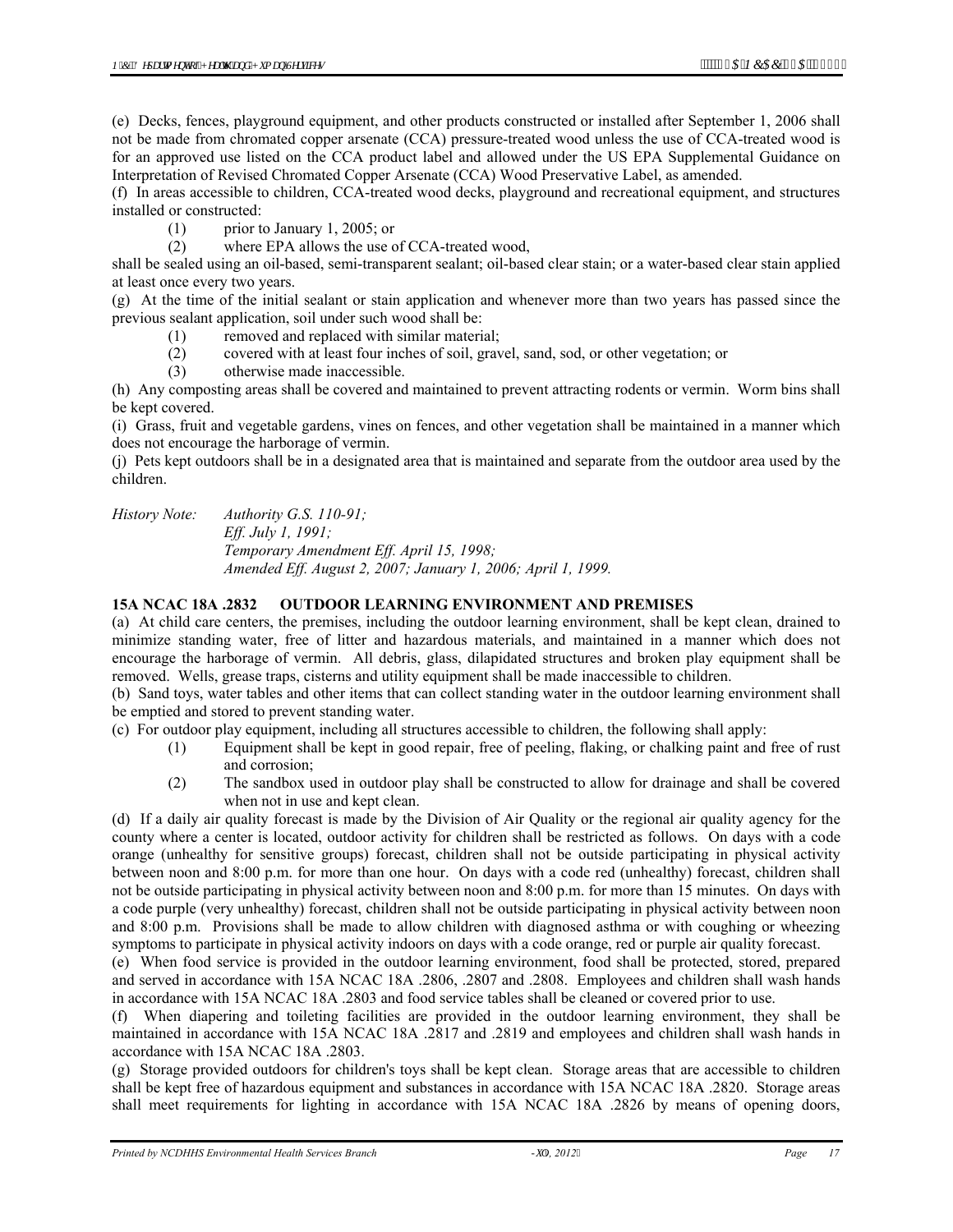windows, sky lights, battery operated light, flashlight or electric lighting. Spare batteries shall be available for battery operated light fixtures and flashlights.

(h) Outdoor water activity centers shall be maintained in accordance with 15A NCAC 18A .2822. Flow through water play systems shall be designed to minimize standing water. Employees and children shall wash hands in accordance with 15A NCAC 18A .2803 before and after water play.

(i) Central vacuums that exhaust to the outdoors away from children may be used in lieu of HEPA vacuum cleaners to meet the daily vacuuming requirements in Rule .2824(c).

*History Note: Authority G.S. 110-91; Eff. July 1, 1991; Amended Eff. July 1, 2006; January 1, 2006; April 1, 1999; July 23, 1992.* 

#### **15A NCAC 18A .2833 SWIMMING AND WADING POOLS**

(a) At child care centers, swimming and wading pools shall be designed, constructed, operated and maintained in accordance with the Rules Governing Public Swimming Pools, 15A NCAC 18A .2500. Copies of these Rules may be obtained from DENR, Division of Environmental Health, Environmental Health Services Section.

(b) Portable wading pools, natural bodies of water, and other unfiltered, nondisinfected containments of water shall not be utilized for recreation activities.

*History Note: Authority G.S. 110-91; Eff. July 1, 1991; Amended Eff. February 1, 1995; January 1, 1992; Temporary Amendment Eff. April 15, 1998; Amended Eff. January 1, 2006; April 1, 1999.* 

#### **15A NCAC 18A .2834 COMPLIANCE, INSPECTIONS AND REPORTS**

(a) When requested by a child care operator or the Division of Child Development, a sanitation inspection shall be conducted by the local health department within 30 days.

(b) Unannounced inspections of child care centers shall be made by the Department at least once each six-month period. The evaluation shall be completed on the Sanitation Standards Evaluation Form for Child Care Centers provided by the Department. Other versions of the form, including electronic, are allowed but shall be duplicates of the Sanitation Standards Evaluation Form for Child Care Centers. An original and two copies of the form shall be completed by the Department. The original shall be submitted to the Division of Child Development. The child care center operator and the Department shall each retain a copy.

(c) The Department shall inspect each child care program that has been designated as a child care center by the Division of Child Development. Demerits shall be assigned for each occurrence of violations within these requirements:

- (1) violation of Rules .2803 or .2836 of this Section related to handwashing when required shall be assessed five demerits;
- (2) violation of Rule .2803 of this Section related to proper handwashing procedures shall be assessed five demerits;
- (3) violation of Rule .2804 of this Section related to food from approved sources, no spoilage, or adulteration shall be assessed six demerits;
- (4) violation of Rules .2804, .2806, or .2807 of this Section related to potentially hazardous food meeting storage and holding temperatures; and refrigeration of bottles and lunches at 45° F or below shall be assessed six demerits;
- (5) violation of Rules .2806, .2807, .2808, or .2836 of this Section related to food properly stored, thawed, prepared, cooked, cooled, handled, served, transported, packaged, and identified, and only supervised children in the kitchen shall be assessed five demerits;
- (6) violation of Rule .2808 of this Section related to food not re-served shall be assessed three demerits;
- (7) violation of Rule .2807 of this Section related to food thermometers provided and accurate shall be assessed two demerits;
- (8) violation of Rules .2809 or .2810 of this Section related to food service equipment and utensils meeting specifications for refrigeration, sinks, lavatories and dishwashing equipment shall be assessed six demerits;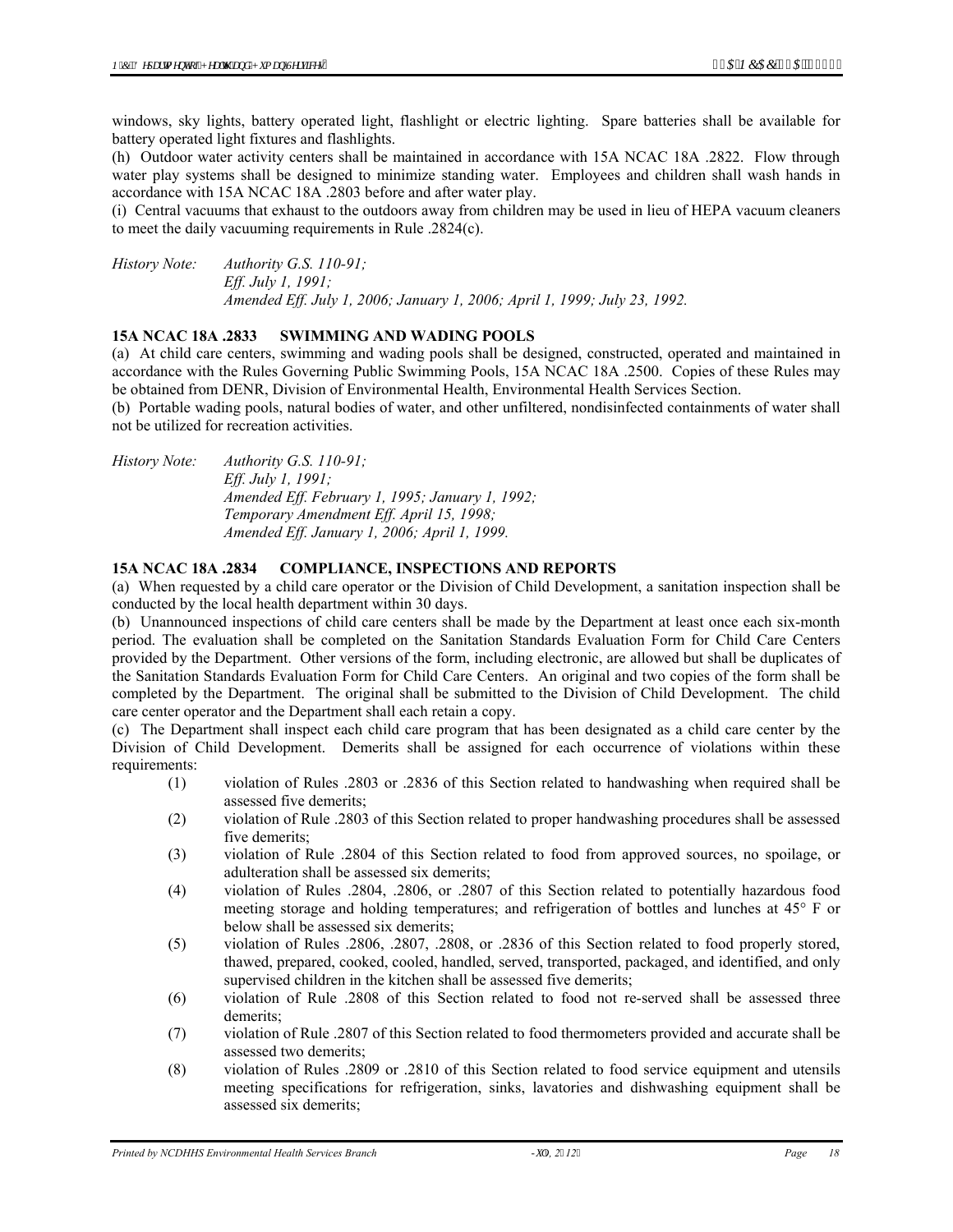- (9) violation of Rules .2809 or .2810 of this Section related to food service equipment and utensils meeting specifications for other equipment and utensils, approved material and construction shall be assessed four demerits;
- (10) violation of Rules .2809 or .2812 of this Section related to food contact surfaces properly washed, rinsed, sanitized and air dried; and single-service articles not re-used shall be assessed five demerits;
- (11) violation of Rule .2812 of this Section related to sanitizer provided and test kit available shall be assessed two demerits;
- (12) violation of Rule .2812 of this Section related to equipment and non-food contact surfaces clean and in good repair shall be assessed four demerits;
- (13) violation of Rule .2814 of this Section related to proper storage and handling of clean equipment, utensils, and single-service articles shall be assessed three demerits;
- (14) violation of Rule .2815 of this Section related to water supply and drinking water facilities meets 15A NCAC 18A .1700 or 15A NCAC 18C, whichever is applicable, and documentation provided shall be assessed six demerits;
- (15) violation of Rule .2815 of this Section related to hot water supplied and maintained in the kitchen shall be assessed six demerits;
- (16) violation of Rule .2815 of this Section related to hot water supplied and tempered water maintained as required in all other areas shall be assessed four demerits;
- (17) violation of Rule .2815 of this Section related to hot water in excess of 120° F not allowed in areas accessible to children shall be assessed six demerits;
- (18) violation of Rule .2815 of this Section related to backflow prevention provided, no cross connections shall be assessed three demerits;
- (19) violation of Rules .2815 or .2836 of this Section related to drinking fountains of approved type, pressure regulated, clean shall be assessed two demerits;
- (20) violation of Rule .2816 of this Section related to identified lead poisoning hazards as defined under G.S. 130A-131.7(7) shall be assessed six demerits;
- (21) violation of Rules .2817, .2818 or .2836 of this Section related to toilet and lavatory facilities properly sized, located and accessible, and in good repair; sinks, toilets and potty chairs cleaned and disinfected shall be assessed four demerits;
- (22) violation of Rules .2817 or .2818 of this Section related to soap, approved hand drying devices, and toilet tissue available shall be assessed three demerits;
- (23) violation of Rules .2817 or .2818 of this Section related to approved storage in toilet rooms, lavatories free of storage; and handwash signs posted shall be assessed two demerits;
- (24) violation of Rules .2817, .2819 or .2836 of this Section related to approved diaper changing facilities shall be assessed six demerits;
- (25) violation of Rule .2819 of this Section related to diapering surfaces cleaned and disinfected after each use shall be assessed six demerits;
- (26) violation of Rule .2819 of this Section related to cleaning and disinfecting solutions provided and test kit available when required shall be assessed two demerits;
- (27) violation of Rules .2818, .2819 or .2820 of this Section related to diaper changing facilities free of storage and in good repair; cleaning and disinfecting solutions labeled; approved diapering methods used; and diaper changing and handwash signs posted shall be assessed four demerits;
- (28) violation of Rule .2820 of this Section related to medications properly stored shall be assessed six demerits;
- (29) violation of Rule .2820 of this Section related to hazardous products properly stored and locked shall be assessed six demerits;
- (30) violation of Rule .2820 of this Section related to non-hazardous products properly stored shall be assessed three demerits;
- (31) violation of Rule .2820 of this Section related to facilities provided for proper storage, used and kept clean shall be assessed two demerits;
- (32) violation of Rules .2821 or .2836 of this Section related to individual linen provided; adequate beds, cots, or mats provided, in good repair, properly stored, labeled, and spaced during use shall be assessed three demerits;
- (33) violation of Rule .2821 of this Section related to linen, bedding, wash cloths, bibs and burping cloths laundered and in good repair shall be assessed three demerits;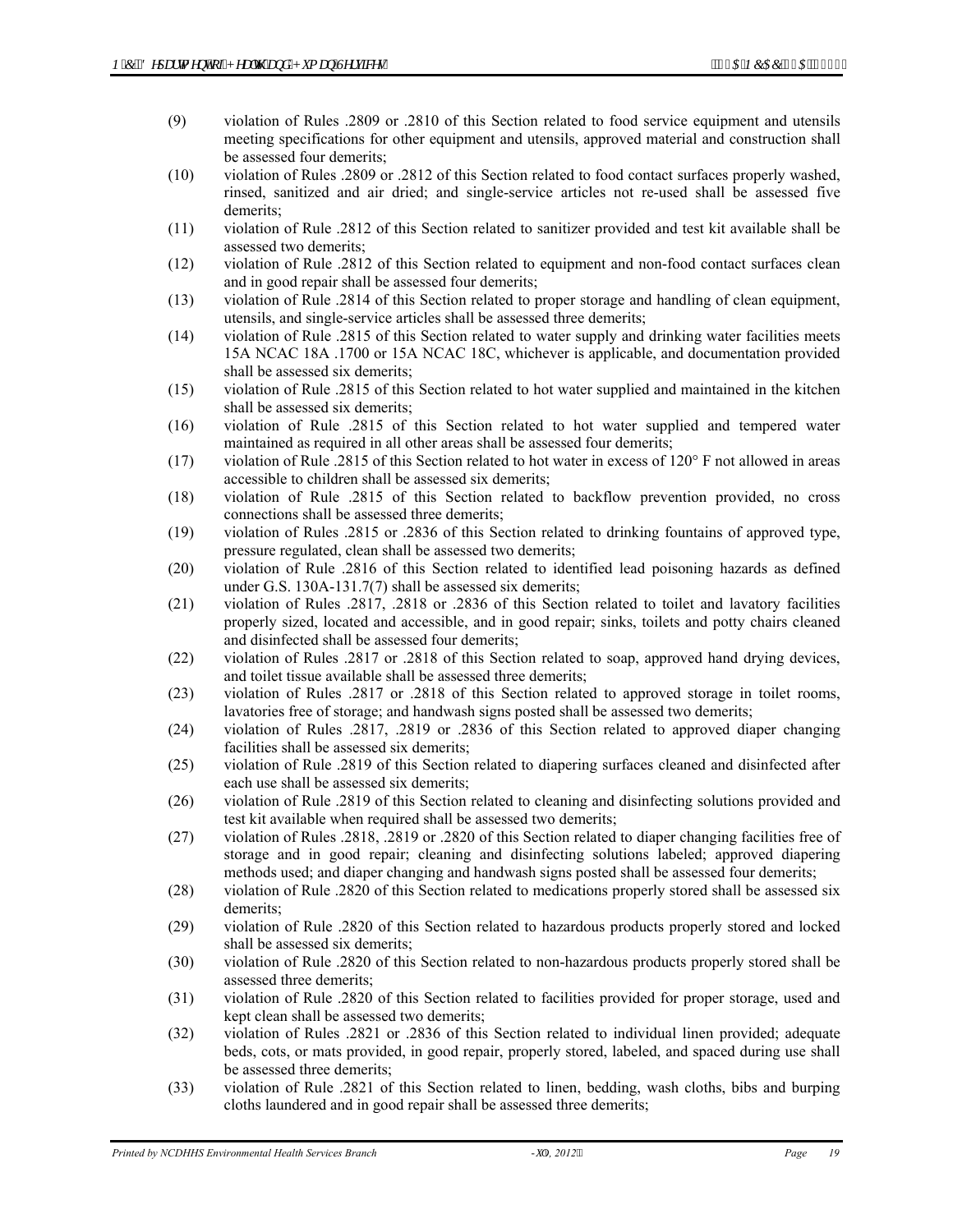- (34) violation of Rules .2822 or .2836 of this Section related to toys, equipment and furniture clean and in good repair; water play centers cleaned, sanitized and maintained shall be assessed four demerits;
- (35) violation of Rules .2822 or .2836 of this Section related to mouth-contact surfaces cleaned and sanitized in rooms where children who are not toilet trained are cared for shall be assessed four demerits;
- (36) violation of Rules .2808 or .2823 of this Section related to personnel using approved hygienic practices, clean clothes and hair restraints where required, and evidence of tobacco use in the outdoor learning environment or in any part of a child care center without a separate ventilation system shall be assessed two demerits;
- (37) violation of Rules .2824, .2825 or .2836 of this Section related to floors, walls and ceilings easily cleanable, in good repair, clean, carpets vacuumed and extraction cleaned as required shall be assessed four demerits;
- (38) violation of Rule .2826 of this Section related to the lighting and thermal environment and room temperature between 65°F and 85°F shall be assessed three demerits;
- (39) violation of Rule .2826 of this Section related to equipment clean and in good repair and maintained as required shall be assessed two demerits;
- (40) violation of Rule .2827 of this Section related to persons with a communicable disease or a condition excluded in accordance with 15A NCAC 19A .0200 shall be assessed six demerits;
- (41) violation of Rules .2827 or .2836 of this Section related to persons caring for sick or mildly ill children excluded from situations in which transmission of communicable disease can be expected to occur shall be assessed four demerits;
- (42) violation of Rule .2827 of this Section related to the designated area for sick children maintained as required shall be assessed two demerits;
- (43) violation of Rule .2829 of this Section related to wastewater disposed of by approved methods in accordance with 15A NCAC 18A .1900 shall be assessed six demerits;
- (44) violation of Rules .2830 or .2836 of this Section related to solid waste properly handled; containers and cleaning equipment kept clean, and can cleaning facilities adequate shall be assessed two demerits;
- (45) violation of Rule .2831 of this Section related to approved pesticides properly used and new Chromated Copper Arsenate (CCA) pressure-treated wood shall be assessed six demerits;
- (46) violation of Rule .2831 of this Section related to Chromated Copper Arsenate pressure-treated wood sealed and soil covered or inaccessible as required shall be assessed two demerits;
- (47) violation of Rule .2831 of this Section related to animals in food preparation areas and no unrestrained or prohibited animals except as noted shall be assessed three demerits;
- (48) violation of Rules .2831 or .2832 of this Section related to effective control of rodents, insects and other vermin; premises free of vermin harborage and breeding areas shall be assessed three demerits;
- (49) violation of Rule .2832 of this Section related to premises clean and drained, equipment in good repair, sandboxes properly constructed and clean, and adherence to air quality forecast outdoor activity restrictions shall be assessed two demerits; and
- (50) violation of Rule .2833 of this Section related to swimming and wading pools designed, constructed, operated and maintained in accordance with 15A NCAC 18A .2500 shall be assessed six demerits.

(d) The Department shall indicate on the Child Care Inspection Sanitation Form whether the center is superior, approved, provisional, or disapproved. A Sanitation Classification placard shall be posted in the center in a conspicuous place designated by the Department. The classification of a child care center is based on the center's compliance with the Rules of this Section. A summary classification of disapproved shall be issued and forwarded to the Division of Child Development when the right-of-entry to inspect is denied or when an inspection is discontinued at the request of the operator or administrator unless the decision to discontinue the inspection is mutual. A summary classification of disapproved shall also be issued and forwarded to the Division of Child Development when a water sample is confirmed positive for fecal coliform, total coliform or other chemical constituents in accordance with 15A NCAC 18A .1725.

(e) The child care center's compliance is indicated by the number of demerits on the Child Care Sanitation Inspection Form.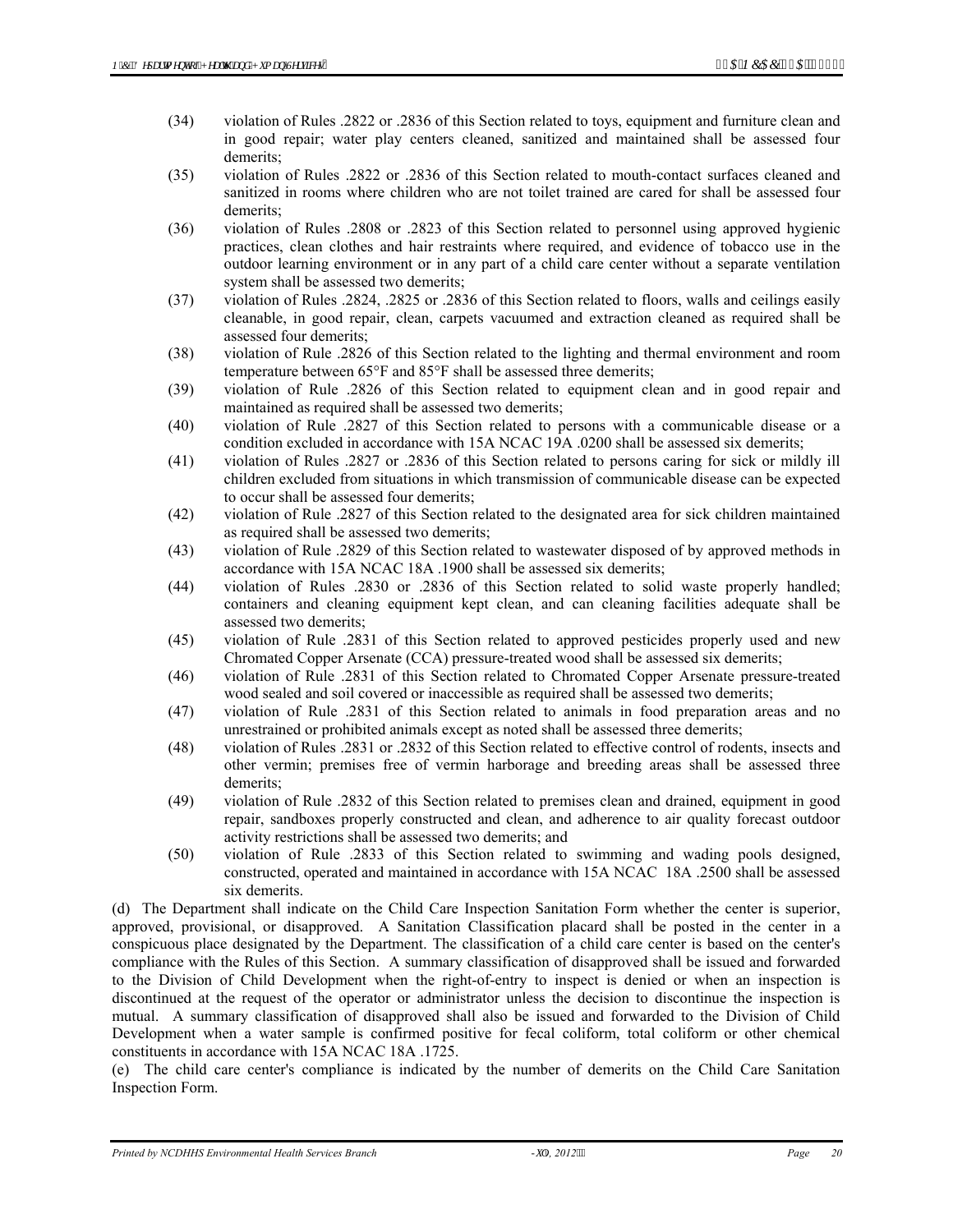- (1) When an inspection is requested and conducted for the purpose of issuing a license to a new operator, a Child Care Sanitation Inspection Form shall be forwarded to the Division of Child Development only when the child care center can be granted a superior classification. If the center is not yet open and children are not in attendance when the initial inspection is conducted, a Child Care Sanitation Inspection Form shall be completed and forwarded to the Division of Child Development, but the Sanitation Classification placard shall not be posted. Another sanitation inspection shall be conducted when children are in attendance within 30 days of opening and the Sanitation Classification placard shall then be posted. When a temporary license is issued as a result of a change of ownership in a child care center that continues to operate, the operator shall request an inspection from the Department within fourteen days. A sanitation classification placard shall be posted after each inspection of a center operating under a temporary license.
- (2) A child care center shall be classified as superior if the demerit score does not exceed 15 and no 6 point demerit item is violated.
- (3) A child care center shall be classified as approved if the demerit score is more than 15 and does not exceed 30, and no 6-point demerit item is violated.
- (4) A child care center shall be classified as provisional if any 6-point demerit item is violated or if the total demerit score is more than 30 but does not exceed 45. The provisional classification period shall not exceed seven days unless construction or renovation is necessary to correct any violation, in which case the Department may specify a longer provisional classification period.
- (5) A child care center shall be classified as disapproved if the demerit score is more than 45, or if conditions which resulted in a provisional classification have not been corrected in the time period specified by the Department.
- (6) If the child care center receives a disapproved classification, the Department shall immediately notify the Division of Child Development by faxing a copy of the inspection form.
- (7) The Sanitation Classification placard shall not be removed except by or upon the instruction of the Department.

(f) If the Department determines that conditions found at the child care center at the time of any inspection or visit are dangerous to the health of the children, the Department shall immediately notify the Division of Child Development by verbal contact. The original inspection report or other documentation of the dangerous conditions shall be sent to the Division of Child Development within two working days following the inspection.

(g) The Department may conduct an inspection of any child care center as frequently as necessary in order to ensure compliance with the Rules in this Section.

(h) The Department shall use the Child Care Sanitation Inspection Form to document demerits for violations of the rules. A written explanation and corrective action for each violation shall be documented on a comment addendum form.

(i) In filling out the inspection form, demerits may be assessed only once for a single occurrence or condition existing within or outside the child care center. Demerits shall be assessed based on actual violations of the Rules of this Section observed during the inspection.

*History Note: Authority G.S. 110-88; 110-91; Eff. July 1, 1991; Amended Eff. February 1, 1995; Temporary Amendment Eff. April 15, 1998; Amended Eff. July 1, 2006; January 1, 2006; April 1, 1999.* 

# **15A NCAC 18A .2835 APPEALS PROCEDURE**

Appeals concerning the enforcement of the Child Care Sanitation Rules in this Section as adopted by the Commission for Public Health shall be governed by Section 110-94 and Chapter 150B of the North Carolina General Statutes.

*History Note: Authority G.S. 110-91; Eff. July 1, 1991; Amended Eff. January 1, 2006.* 

# **15A NCAC 18A .2836 MILDLY ILL CHILDREN**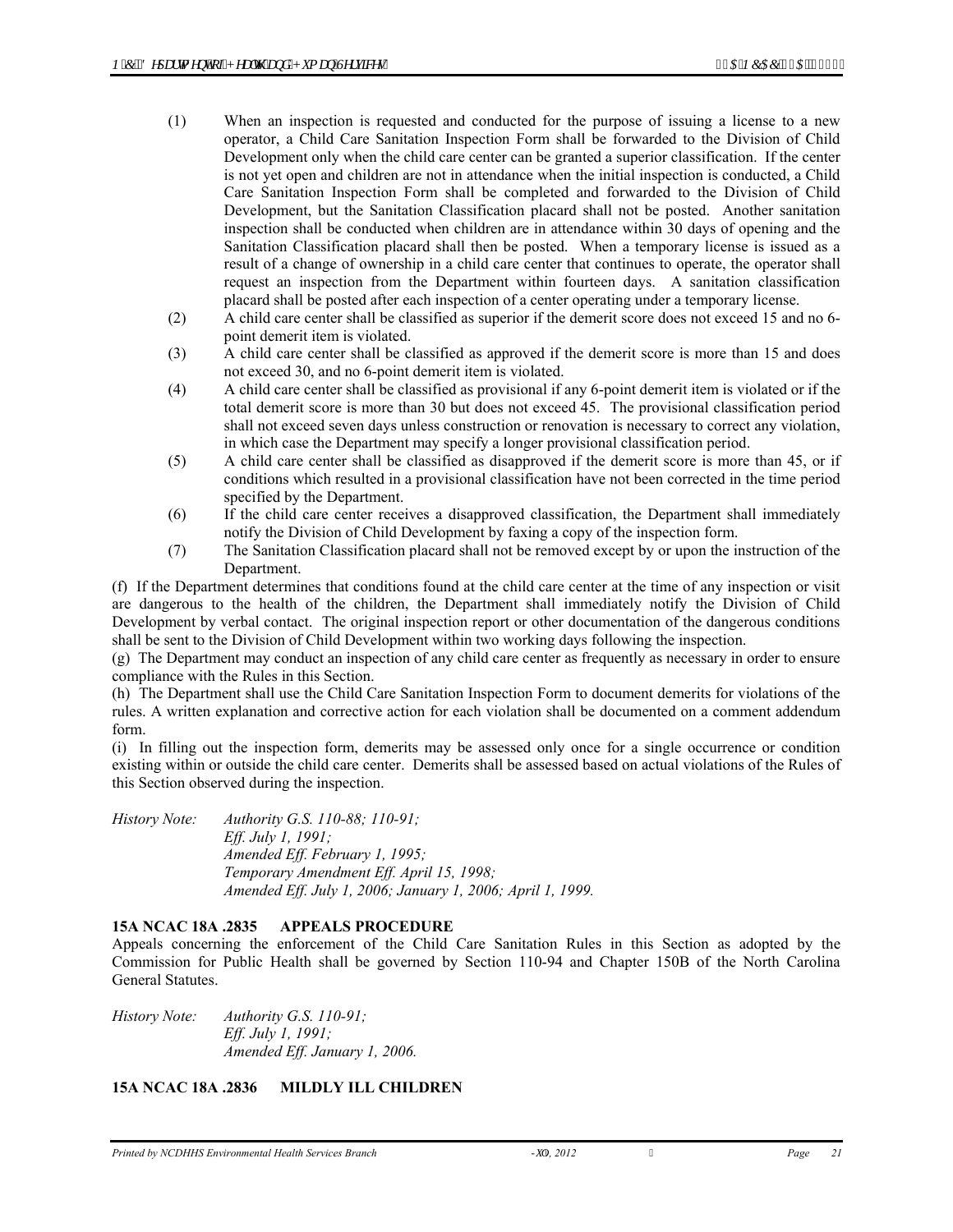Child care centers that are licensed to offer care to children pursuant to 10A NCAC 09 .2400, shall comply with all rules in this Section except as follows:

- (1) Prior to starting a program for mildly ill children, the child care operator shall request an inspection from the local health department.
- (2) Drinking fountains shall not be used.
- (3) Toilet fixtures, potty chairs, utility sinks, tubs and showers shall be cleaned and disinfected after each use.
- (4) Lavatories shall be of a hands-free design or equipped with single-lever faucets.
- (5) Cloth diapers shall not be used.
- (6) Individually labeled moist towelette containers shall be provided for each child in diapers.
- (7) Caregivers shall wear clean disposable gloves when changing each diaper.
- (8) Moist towelettes shall not be used in lieu of handwashing for children who cannot support their heads.
- (9) A 36-inch separation shall be maintained or partitions shall be placed between beds, cots and mats to minimize contact among children.
- (10) Furniture shall be nonabsorbent.
- (11) Thermometers and mouthable toys shall be cleaned and sanitized between uses by different children. Soft, cloth material toys may be brought from home if labeled for use by an individual child. If soft toys are provided by the center, they shall be sanitized between uses by different children.
- (12) Caregivers for mildly ill children shall not prepare food in the kitchen or serve food to well children.
- (13) Family style food service is prohibited.
- (14) Carpeted floors are prohibited. Throw rugs may be used if laundered when contaminated and at least weekly. Floors contaminated by body fluids shall be cleaned and disinfected immediately.
- (15) Caregivers shall wash hands in accordance with the procedures in Rule .2803(c) before leaving the area designated for mildly ill children.
- (16) All waste shall be disposed of in a plastic-lined, covered receptacle.
- *History Note: Authority G.S. 110-91; Eff. January 1, 2006.*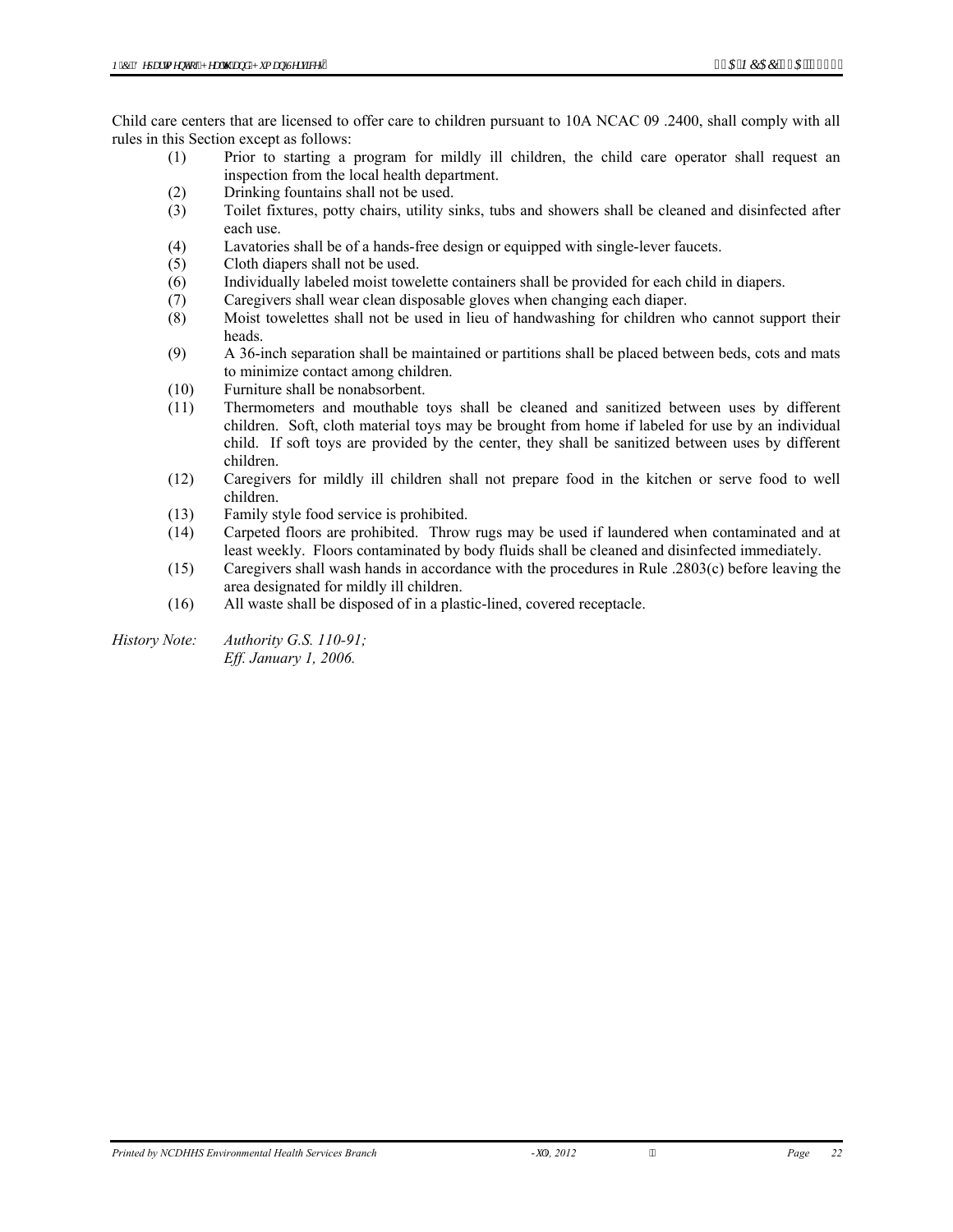| N.C. Department of Health and Human Services                                                                                     |                                                                                      |                                                                                                                                                                                                                                     |                     |
|----------------------------------------------------------------------------------------------------------------------------------|--------------------------------------------------------------------------------------|-------------------------------------------------------------------------------------------------------------------------------------------------------------------------------------------------------------------------------------|---------------------|
| Division of Public Health<br><b>Environmental Health Section</b>                                                                 |                                                                                      | Health Department                                                                                                                                                                                                                   |                     |
| <b>Sanitation Standards Evaluation</b>                                                                                           |                                                                                      | Current Facility ID: $\_\_$                                                                                                                                                                                                         |                     |
| <b>Form for Child Care Centers</b>                                                                                               |                                                                                      | Old Facility ID:<br>__ __ __ __ __ __ __ __ __                                                                                                                                                                                      |                     |
| Superior Approved<br>$\Box$<br>Classification:                                                                                   | $\Box$ Provisional                                                                   | $\Box$ Disapproved                                                                                                                                                                                                                  |                     |
| 1 Community<br>2 Transient Non-Community<br><b>Water Supply:</b>                                                                 | 3 Non-Transient Non-Comm<br>4 Non-Public Water Supply<br>Non-Transient Non-Community | Water sample taken today? $\Box$ YES $\Box$ NO<br>T<br>Inspection Mame Change<br>2 Re-Inspection D<br>2 Verification of Closure                                                                                                     |                     |
| <b>Wastewater System:</b> $\boxed{1}$ Community $\boxed{2}$ On-Site Systems                                                      |                                                                                      | $\overline{V}$ Visit<br>$\overline{\Box}$ Status Change                                                                                                                                                                             |                     |
|                                                                                                                                  |                                                                                      |                                                                                                                                                                                                                                     |                     |
|                                                                                                                                  |                                                                                      | Name of Facility: <u>Contract Communications</u> Contract Communication Contract Communications Contract Communications Contract Communications Contract Communications Contract Communications Communications Communications Commu |                     |
|                                                                                                                                  |                                                                                      |                                                                                                                                                                                                                                     |                     |
|                                                                                                                                  |                                                                                      |                                                                                                                                                                                                                                     |                     |
| <b>HANDWASHING: .2803, .2836</b><br>1. Handwashing when required                                                                 | <b>Demerits</b><br>5                                                                 | 30. Non-hazardous products properly stored<br>31. Facilities provided for proper storage; used and kept clean                                                                                                                       | 3<br>$\overline{2}$ |
| 2. Proper handwashing procedure                                                                                                  | 5                                                                                    | BEDS, COTS, MATS AND LINENS: .2821, .2836                                                                                                                                                                                           |                     |
| FOOD: .2804, .2806, .2807, .2808, .2836                                                                                          |                                                                                      | 32. Individual linen provided; adequate beds, cots, or mats provided,                                                                                                                                                               | 3                   |
| $\star$ 3. From approved sources, no spoilage, no adulteration                                                                   | $\,6\,$                                                                              | in good repair, properly stored, labeled, spaced during use                                                                                                                                                                         |                     |
| $\star$ 4. Potentially hazardous foods meet storage and holding<br>temperatures; bottles, lunches refrigerated at 45° F or below | 6                                                                                    | 33. Linen, bedding, wash cloths, bibs, burping cloths laundered, and<br>in good repair                                                                                                                                              | 3                   |
| 5. Food properly stored, thawed, prepared, cooked, cooled,                                                                       |                                                                                      | TOYS, EQUIPMENT, FURNITURE: .2822, .2836                                                                                                                                                                                            |                     |
| handled, served, transported, packaged and identified; only                                                                      | 5                                                                                    | 34. Clean and in good repair; water play centers cleaned, sanitized                                                                                                                                                                 | 4                   |
| supervised children in kitchen                                                                                                   |                                                                                      | and maintained                                                                                                                                                                                                                      |                     |
| 6. Not re-served                                                                                                                 | 3                                                                                    | 35. Mouth-contact surfaces cleaned and sanitized in rooms where                                                                                                                                                                     |                     |
| 7. Thermometers provided, accurate<br>FOOD SERVICE EQUIPMENT& UTENSILS: . 2809, .2810, .2812, .2814                              |                                                                                      | children who are not toilet trained are cared for<br>PERSONNEL: .2808, .2823                                                                                                                                                        |                     |
| $\star$ 8. Meets specifications for refrigeration, sinks, lavatories and                                                         | 6                                                                                    | 36. Approved hygienic practices, clean clothes, hair restraints where                                                                                                                                                               | $\overline{2}$      |
| dishwashing equipment                                                                                                            |                                                                                      | required; no evidence of tobacco use where prohibited                                                                                                                                                                               |                     |
| 9. Meets specifications for other equipment and utensils,                                                                        | 4                                                                                    | FLOORS, WALLS & CEILINGS: .2824, .2825, .2832, .2836                                                                                                                                                                                |                     |
| approved material and construction                                                                                               |                                                                                      | 37. Easily cleanable, clean, and in good repair; carpets vacuumed                                                                                                                                                                   | 4                   |
| 10. Food contact surfaces properly washed, rinsed, sanitized<br>and air dried; single-service articles not re-used               | 5                                                                                    | as required and extraction cleaned; date cleaned<br><b>LIGHTING AND THERMAL ENVIRONMENT: .2826</b>                                                                                                                                  |                     |
| 11. Approved sanitizer provided; test kit available                                                                              | $\boldsymbol{2}$                                                                     | 38. Room temperature between 65° F and 85° F                                                                                                                                                                                        | 3                   |
| 12. Equipment, non-food contact surfaces clean; in good repair                                                                   | $\overline{4}$                                                                       | 39. Equipment clean and in good repair; maintained as required                                                                                                                                                                      | $\overline{2}$      |
| 13. Proper storage and handling of clean equipment, utensils                                                                     | 3                                                                                    | <b>COMMUNICABLE DISEASE CONTROL: .2827, .2836</b>                                                                                                                                                                                   |                     |
| and single-service articles                                                                                                      |                                                                                      | $\star$ 40. Persons with a communicable disease or condition excluded in                                                                                                                                                            | 6                   |
| WATER SUPPLY & DRINKING WATER FACILITIES: .2815, .2836<br>$\star$ 14. Water supply meets 15A NCAC 18A .1700 and 15A NCAC         | 6                                                                                    | accordance with 10A NCAC 41A .0200<br>41. Persons caring for sick or mildly ill children excluded from                                                                                                                              | 4                   |
| 18C if applicable; documentation provided                                                                                        |                                                                                      | situations in which disease transmission likely to occur                                                                                                                                                                            |                     |
| $\star$ 15. Hot water supplied and maintained in the kitchen                                                                     | 6                                                                                    | 42. Designated area for sick children; maintained as required                                                                                                                                                                       | 2                   |
| 16. Hot water supplied and tempered water maintained as                                                                          | 4                                                                                    | WASTEWATER: .2829                                                                                                                                                                                                                   |                     |
| required in all other areas                                                                                                      |                                                                                      | *43. Approved wastewater disposal in accordance with 15A NCAC                                                                                                                                                                       | 6                   |
| $\star$ 17. Hot water in excess of 120°F not allowed in areas<br>accessible to children                                          | 6                                                                                    | 18A .1900<br><b>SOLID WASTE: .2830, .2836</b>                                                                                                                                                                                       |                     |
| 18. Backflow prevention provided, no cross connections                                                                           | 3                                                                                    | 44. Solid waste properly handled; containers and cleaning                                                                                                                                                                           | 2                   |
| 19. Approved drinking fountains, pressure regulated, clean                                                                       | 2                                                                                    | equipment kept clean; can cleaning facilities adequate                                                                                                                                                                              |                     |
| <b>LEAD POISONING HAZARDS: .2816</b>                                                                                             |                                                                                      | ANIMAL & VERMIN CONTROL, OUTDOOR LEARNING ENVIRONMENT                                                                                                                                                                               |                     |
| $\star$ 20. No identified lead poisoning hazards in accordance with                                                              | 6                                                                                    | & PREMISES: .2831, .2832                                                                                                                                                                                                            |                     |
| NCGS 130A-131.7(7)<br>TOILET AND LAVATORY FACILITIES: .2817, .2818, .2836                                                        |                                                                                      | *45. Pesticides properly used; no new CCA pressure-treated wood<br>46. CCA pressure-treated wood sealed; date sealed                                                                                                                | 6<br>$\overline{2}$ |
| 21. Properly sized, located, accessible, and in good repair;                                                                     | 4                                                                                    | soil covered or inaccessible                                                                                                                                                                                                        |                     |
| sinks, toilets and potty chairs cleaned and disinfected                                                                          |                                                                                      | 47. No animals in food preparation areas and no unrestrained                                                                                                                                                                        | 3                   |
| 22. Soap, approved hand drying devices, toilet tissue available                                                                  | 3                                                                                    | animals except as allowed; no prohibited animals; required                                                                                                                                                                          |                     |
| 23. Approved storage in toilet rooms, lavatories free of storage;                                                                | 2                                                                                    | veterinary records available and current                                                                                                                                                                                            | 3                   |
| hand wash signs posted<br>DIAPER CHANGING FACILITIES: . 2817, . 2818, . 2819; . 2820, . 2836                                     |                                                                                      | 48. Effective control of rodents, insects, and other vermin; premises<br>free of vermin harborage and breeding areas                                                                                                                |                     |
| $\star$ 24. Approved facilities as needed                                                                                        | 6                                                                                    | 49. Premises clean and drained; equipment in good repair;                                                                                                                                                                           | $\overline{2}$      |
| $\star$ 25. Diapering surfaces cleaned and disinfected after each use                                                            | 6                                                                                    | sandboxes properly constructed and clean; adherence to air                                                                                                                                                                          |                     |
| 26. Approved cleaning and disinfecting solutions provided; test                                                                  | 2                                                                                    | quality forecast outdoor activity restrictions when applicable                                                                                                                                                                      |                     |
| kit available when required<br>27. Free of storage and in good repair; cleaning and disinfecting                                 | 4                                                                                    | <b>SWIMMING &amp; WADING POOLS: .2833</b>                                                                                                                                                                                           | 6                   |
| solutions labeled; approved diapering methods used; diaper                                                                       |                                                                                      | $\star$ 50. Designed, constructed, operated and maintained in accordance<br>with 15A NCAC 18A .2500                                                                                                                                 |                     |
| changing and handwash signs posted                                                                                               |                                                                                      |                                                                                                                                                                                                                                     |                     |
| <b>STORAGE: .2820</b>                                                                                                            |                                                                                      | Indicates critical item (6-demerits).<br>$^\star$                                                                                                                                                                                   |                     |
| $\star$ 28. Medications properly stored                                                                                          | 6                                                                                    |                                                                                                                                                                                                                                     |                     |
| $\star$ 29. Hazardous products properly stored and locked                                                                        | 6                                                                                    |                                                                                                                                                                                                                                     |                     |
| <b>Comment Sheet Attached</b><br><b>YES</b><br>NO.                                                                               |                                                                                      | Signed:<br><b>Environmental Health Specialist</b>                                                                                                                                                                                   |                     |
|                                                                                                                                  |                                                                                      |                                                                                                                                                                                                                                     |                     |

**Purpose:** This form is used to implement G.S. 110-93 requiring child care centers to submit evidence of meeting sanitation standards in G.S. 110-91. **Preparation:** An original and two copies of this form shall be completed by local Environmental Health Specialists during each inspection. The original is sent to the Division of Child Development, N.C. DHHS, one copy is given to the child care operator; and the other copy is kept by the local health department. **Classification: Superior** – 0-15 demerits, no 6-point demerit; **Approved** – 16-30 demerits, no 6-point demerit; **Provisional** – 31-45 demerits, or any 6-point demerit; **Disapproved** – 46 or more demerits, or failure to improve Provisional classification. **Disposition:** This form may be destroyed in accordance with Standard 8.B.6., Inspection Records, of the Records Disposition Schedule for County/District Health Departments which is published by the N.C. Division of Archives and History. **BXXIPcbU Zcfa ga UnW cfXYfYX Zrca**. Division of Public Health, 1632 Mail Service Center, Raleigh, NC 27699-1632 (Courier 52-01-00).